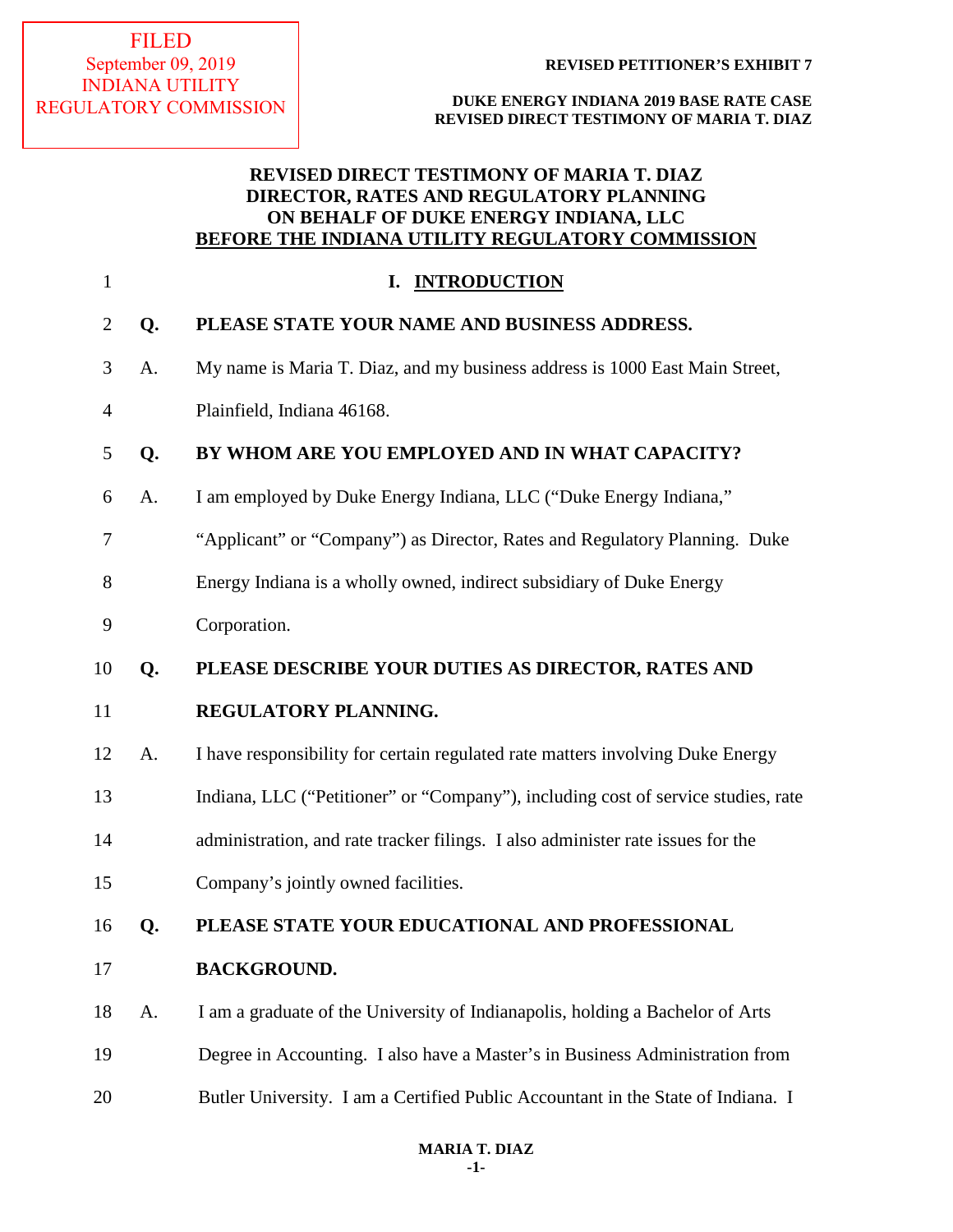| 22             | Q. | WHAT IS A JURISDICTIONAL SEPARATION STUDY?                                         |
|----------------|----|------------------------------------------------------------------------------------|
| 21             |    | <b>II. BACKGROUND</b>                                                              |
| 20             |    | EXP1 and SW-EXP2.                                                                  |
| 19             |    | (as revised), OM1 through OM6, RB1 through RB3, SW-RB1, SW-RB2, SW-                |
| 18             |    | confidential workpapers are labeled JS1 through JS25, COSS1 through COSS244        |
| 17             |    | ("MSFR") to be filed with the case-in-chief, 170 IAC-1-5-15. (a) and (b). Those    |
| 16             |    | related workpapers which satisfy the Minimum Standard Filing Requirements          |
| 15             |    | proposed decoupling rider example and tariff, respectively. I also sponsor the     |
| 14             |    | service study, and Petitioner's Exhibits 7-H (MTD) and 7-I (MTD) are the           |
| 13             |    | Exhibits 7-E (MTD) through 7-G (MTD) (revised) pertain to the retail cost of       |
| 12             |    | Exhibit 7-D (MTD) relate to the jurisdictional study, Petitioner's Confidential    |
| 11             |    | (MTD) through 7-B (MTD), Confidential Exhibit 7-C (MTD), and Confidential          |
| 10             |    | tariff for the proposed decoupling rider. Petitioner's Confidential Exhibits 7-A   |
| 9              |    | study and retail cost of service study. I also present the implementation plan and |
| 8              | A. | My testimony in this proceeding presents the Company's jurisdictional separation   |
| $\tau$         |    | PROCEEDING?                                                                        |
| 6              | Q. | WHAT IS THE PURPOSE OF YOUR TESTIMONY IN THIS                                      |
| 5              |    | position with the Company.                                                         |
| $\overline{4}$ |    | April 3, 2006 merger of Cinergy and Duke Energy, I assumed my current rates        |
| 3              |    | During 2005, I held the position of SEC Reporting Manager. Following the           |
| $\overline{2}$ |    | Trading Accounting. In 2000, I became Manager of Energy Trading Accounting.        |
| $\mathbf{1}$   |    | was hired by the Company in 1997 as Supervisor of Fuels, Joint Ownership, and      |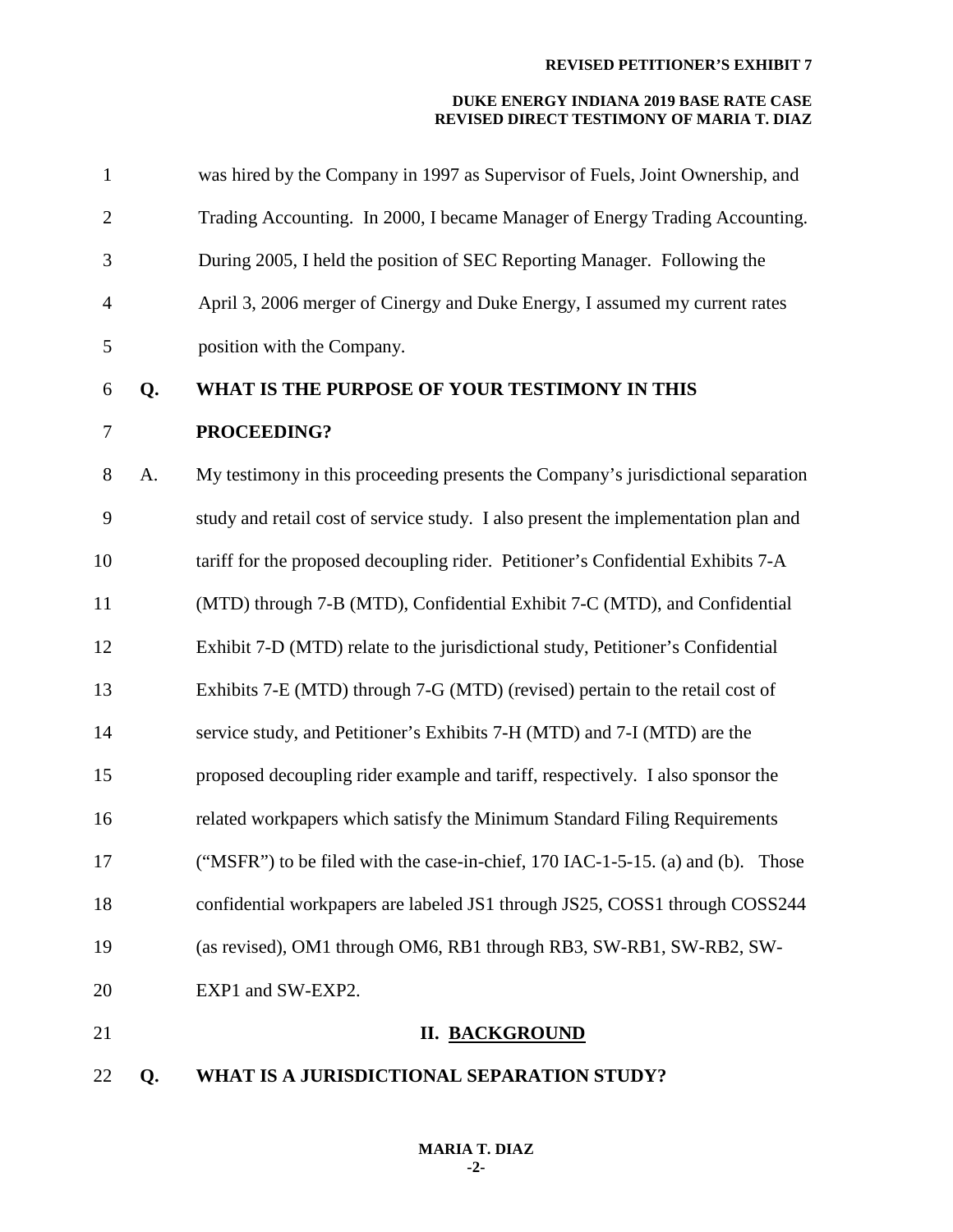| $\mathbf{1}$   | A. | A jurisdictional separation study is a study to allocate assets, revenues, and       |
|----------------|----|--------------------------------------------------------------------------------------|
| $\overline{2}$ |    | expenses to customers that are not subject to this Commission's jurisdiction in      |
| 3              |    | this proceeding. In this filing, the jurisdictional separation study removes the     |
| 4              |    | Company's non-jurisdictional customers from the total Company amounts. After         |
| 5              |    | this is done, the remaining assets, revenues, and expenses, are all related to the   |
| 6              |    | provision of retail electric service and are the subject of this filing.             |
| 7              | Q. | WHAT IS THE PURPOSE OF A RETAIL COST OF SERVICE STUDY?                               |
| 8              | A. | Once the retail assets, revenues, and expenses are identified by the jurisdictional  |
| 9              |    | separation study, a retail cost of service study allocates the assets, revenues, and |
| 10             |    | expenses to the various rate classes. This study develops the proposed revenue       |
| 11             |    | levels for each retail rate schedule that is used in the rate design process as      |
| 12             |    | described by Duke Energy Indiana witness Mr. Jeffrey Bailey, Petitioner's            |
| 13             |    | Exhibit 8.                                                                           |
| 14             | Q. | HAS THE COMPANY NORMALLY PREPARED JURISDICTIONAL                                     |
| 15             |    | SEPARATION AND COST OF SERVICE STUDIES FOR ITS RATE                                  |
| 16             |    | PROCEEDINGS?                                                                         |
| 17             | A. | Yes, the Company has submitted jurisdictional separation studies and retail cost     |
| 18             |    | of service studies in each electric rate proceeding before this Commission.          |
| 19             | Q. | ARE YOU FAMILIAR WITH THE COST BASIS UPON WHICH                                      |
| 20             |    | <b>JURISDICTIONAL SEPARATION STUDIES AND COST OF SERVICE</b>                         |
| 21             |    | <b>STUDIES WERE PREPARED?</b>                                                        |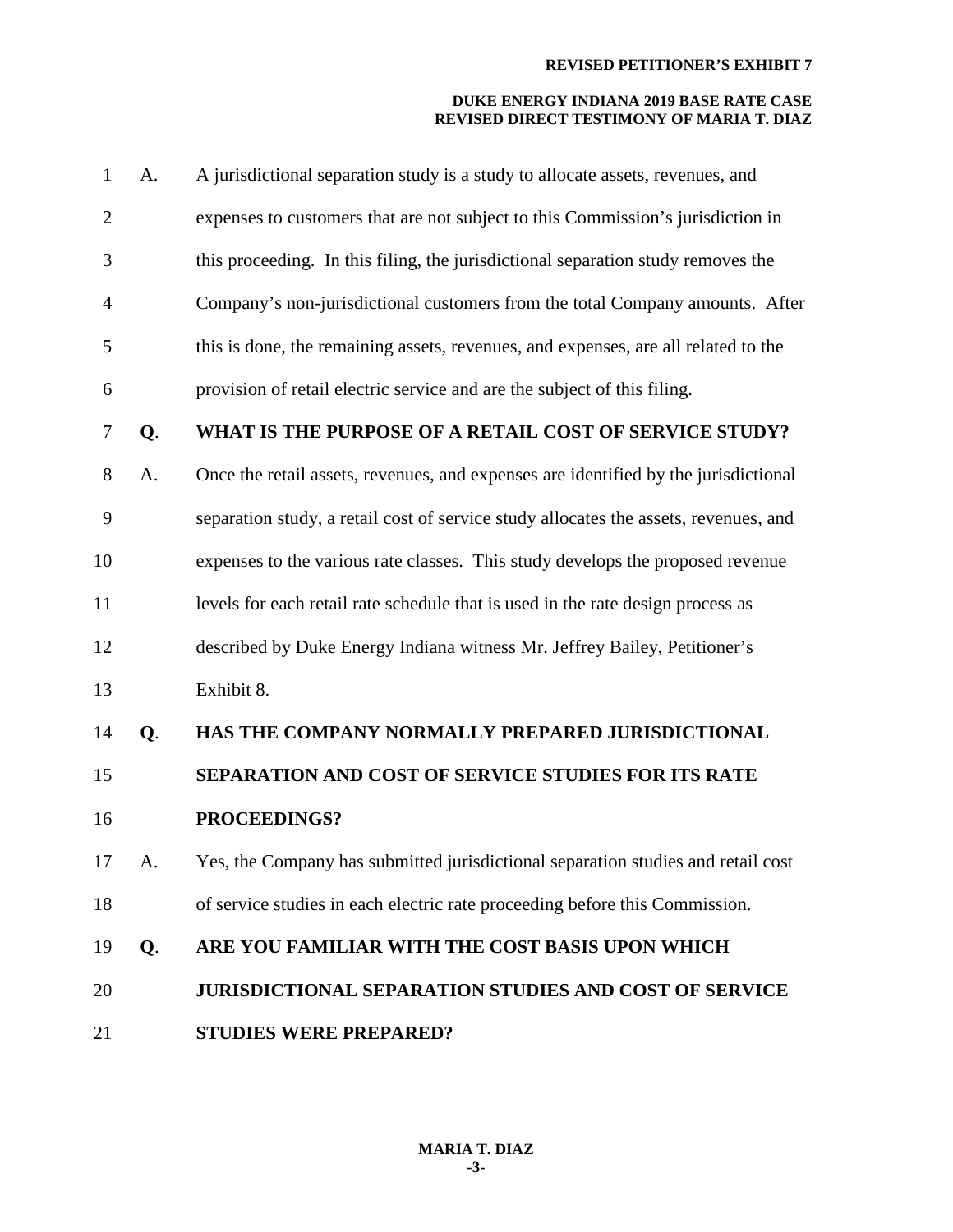| $\mathbf{1}$   | A. | Yes, in all of these proceedings, the studies were developed on the basis of                |  |  |
|----------------|----|---------------------------------------------------------------------------------------------|--|--|
| $\overline{2}$ |    | embedded or accounting costs.                                                               |  |  |
| 3              | Q. | HAVE YOU PREPARED, OR HAD PREPARED UNDER YOUR                                               |  |  |
| $\overline{4}$ |    | SUPERVISION, A JURISDICTIONAL SEPARATION STUDY AND A                                        |  |  |
| 5              |    | <b>RETAIL COST OF SERVICE STUDY FOR THE COMPANY FOR THE</b>                                 |  |  |
| 6              |    | TWELVE CONSECUTIVE MONTHS ENDED DECEMBER 31, 2020, THE                                      |  |  |
| $\overline{7}$ |    | <b>FORECASTED TEST PERIOD IN THIS PROCEEDING?</b>                                           |  |  |
| 8              | A. | Yes, the studies were prepared on an embedded or an accounting cost basis, as               |  |  |
| 9              |    | applied to the forecasted test period of January 1, 2020 to December 31, 2020,              |  |  |
| 10             |    | and are attached as Petitioner's Confidential Exhibits 7-D (MTD) Schedule 1 and             |  |  |
| 11             |    | 7-G (MTD), Schedule 1 and 2 (revised).                                                      |  |  |
|                |    |                                                                                             |  |  |
| 12             | Q. | WHAT SOFTWARE APPLICATION WAS USED TO PREPARE THE                                           |  |  |
| 13             |    | <b>JURISDICTIONAL SEPARATION AND COST OF SERVICE STUDIES?</b>                               |  |  |
| 14             | A. | Duke Energy Indiana used PowerPlan regulatory suite to support this base rate               |  |  |
| 15             |    | case proceeding. PowerPlan is a 3 <sup>rd</sup> party application that was tailored to meet |  |  |
| 16             |    | Duke Energy Indiana's requirements for the retail rate case filing and resulted in          |  |  |
| 17             |    | the creation of the "regulatory ledger tool." Some of the key features of the               |  |  |
| 18             |    | regulatory ledger tool include: (1) user-defined regulatory accounts that collect           |  |  |
| 19             |    | data from various sources, such as the PowerPlan asset module for assets and                |  |  |
| 20             |    | depreciation and has mapping functionality; (2) automated data integration such             |  |  |
| 21             |    | as uploads from Utilities International ("UI") Planner, which is the software               |  |  |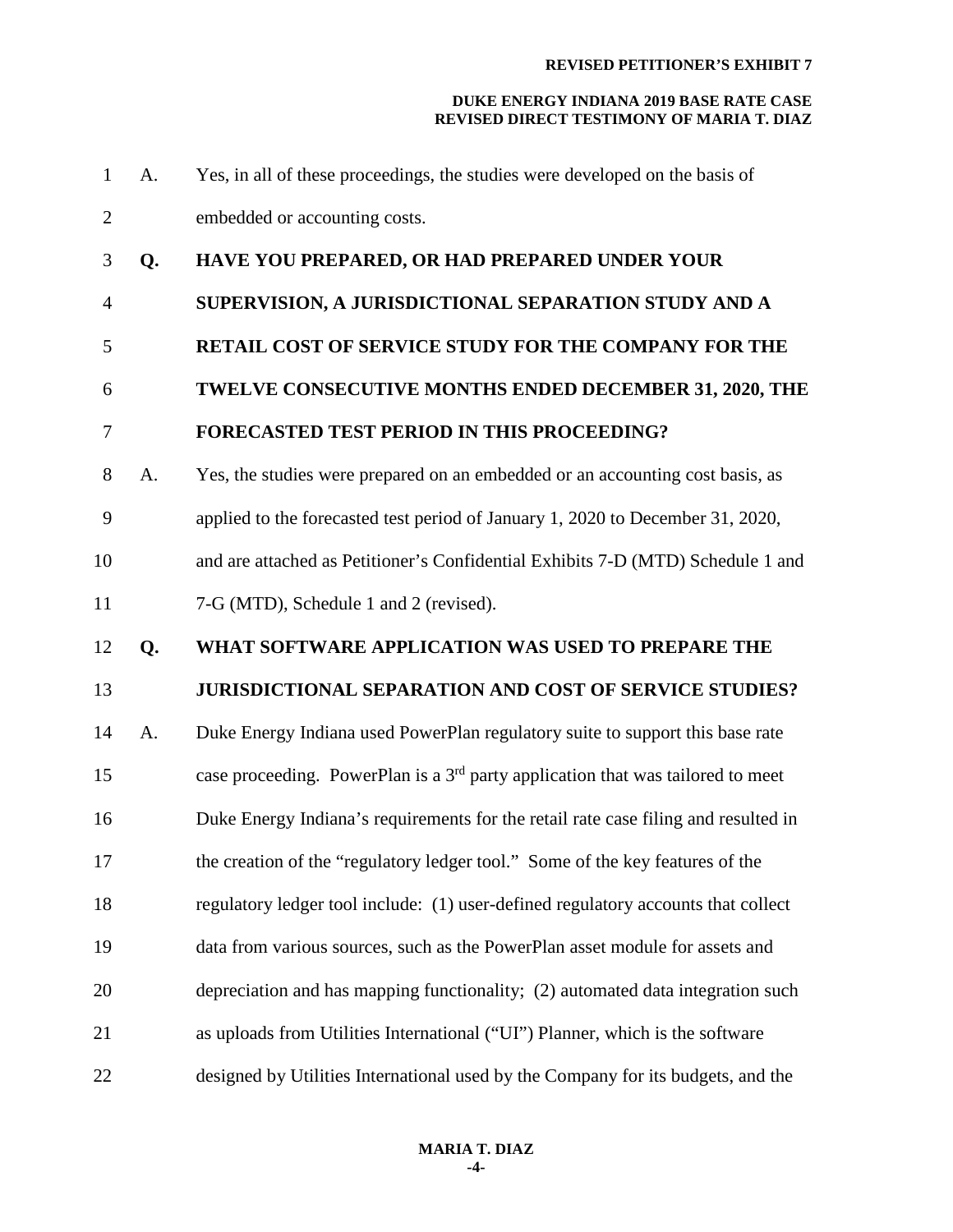| $\mathbf{1}$   |    | capital forecast into the regulatory ledger tool; (3) case management, which          |
|----------------|----|---------------------------------------------------------------------------------------|
| $\mathbf{2}$   |    | results in the creation of multiple cases for different scenarios; (4) flexibility on |
| 3              |    | the type of test period selected such as the ability to support historical and        |
| $\overline{4}$ |    | forecasted test periods; (5) separations/allocations to determine jurisdictional and  |
| 5              |    | class of service costs and revenue requirements including use of multi-tiered         |
| 6              |    | allocations, dynamic allocations (allocations dependent on other balances), and       |
| 7              |    | specific assignment; and (6) multiple output reports and queries in a Microsoft       |
| $8\,$          |    | Excel format.                                                                         |
| 9              | Q. | PLEASE BRIEFLY EXPLAIN THE GENERAL DESIGN AND                                         |
| 10             |    | TERMINOLOGY USED IN THE TEMPLATES CONTAINED IN THE                                    |
| 11             |    | POWERPLAN APPLICATION TO PRODUCE THE STUDIES.                                         |
| 12             | A. | The design template was setup with the following structure:                           |
| 13             |    | Function, which assigns data into function categories (Production, Transmission,      |
| 14             |    | Distribution, and Customer) and sub-functions. The function data populates the        |
| 15             |    | Separation step, wherein the data is separated between a Steam Customer and all       |
| 16             |    | other Electric customers. The electric data feeds and populates the Jurisdiction      |
| 17             |    | Separation step, wherein the data is separated between Indiana Retail and             |
| 18             |    | Wholesale. The Indiana Retail data feeds and populates the Retail Rate Codes,         |
| 19             |    | wherein the data is separated by each rate schedule and grouped into customer         |
| 20             |    | classes for rate design processing. I describe these steps in more detail later in my |
| 21             |    | testimony.                                                                            |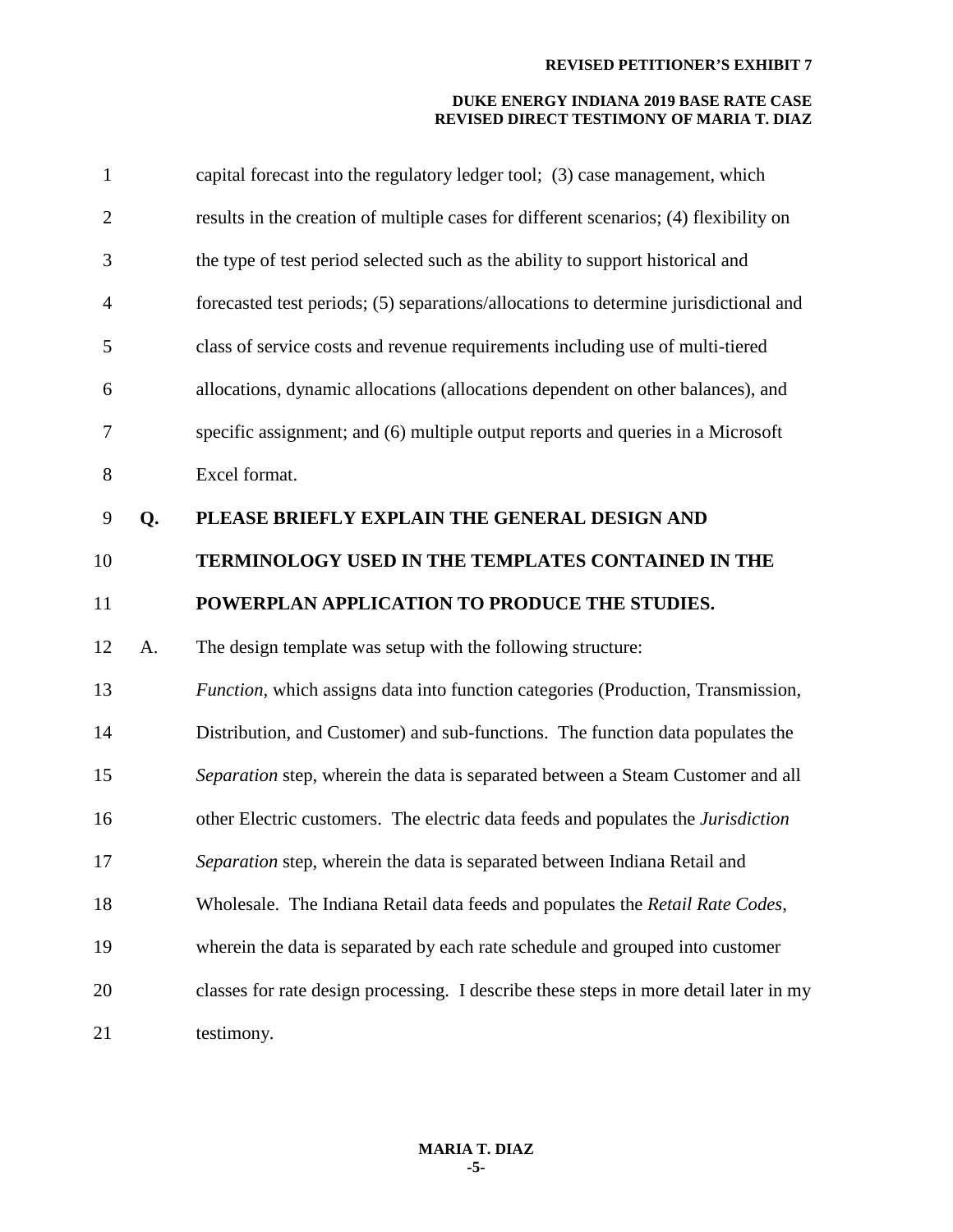| $\mathbf{1}$   | Q. | PLEASE BRIEFLY EXPLAIN YOUR UNDERSTANDING OF THE                                      |  |  |
|----------------|----|---------------------------------------------------------------------------------------|--|--|
| $\overline{2}$ |    | <b>COMMISSION'S ORDER IN CAUSE NO. 42873, ("DUKE MERGER</b>                           |  |  |
| 3              |    | PROCEEDING") RELATING TO COINCIDENT PEAK ("CP")                                       |  |  |
| $\overline{4}$ |    | ALLOCATION METHODOLOGY.                                                               |  |  |
| 5              | A. | In that order, the Company agreed to in its next proceeding for the setting of retail |  |  |
| 6              |    | electric base rates and charges, to provide its cost of service and rate design for   |  |  |
| 7              |    | production plant using a 4 CP methodology. The Company agreed to fully                |  |  |
| 8              |    | support the 4 CP methodology for production plant in the elements of the              |  |  |
| 9              |    | proceeding. The Company also is to provide a cost of service and rate design          |  |  |
| 10             |    | utilizing the 12 CP methodology for production plant, for comparison purposes.        |  |  |
| 11             |    | The 12 CP method of allocation was approved at least 13 times since 1971 in the       |  |  |
| 12             |    | Company's retail rate case proceedings. The OUCC agreed to not oppose the             |  |  |
| 13             |    | 4 CP methodology for production plant in the Company's next proceeding for the        |  |  |
| 14             |    | setting of retail electric base rates and charges.                                    |  |  |
| 15             | Q. | HOW HAS THE COMPANY COMPLIED WITH THE ORDER IN CAUSE                                  |  |  |
| 16             |    | NO. 42873 RELATING TO THE CP ALLOCATION METHODOLOGY?                                  |  |  |
| 17             | A. | In its retail cost of service study, the Company performed allocations for            |  |  |
| 18             |    | production plant using both a 4 CP and 12 CP methodology to its rate schedules.       |  |  |
| 19             |    | The Company also performed allocations for transmission plant to synchronize          |  |  |
| 20             |    | with the production methodology, such that the 4 CP for production plant was          |  |  |
| 21             |    | used with the 4 CP for transmission plant, while the 12 CP for production plant       |  |  |
| 22             |    | was used with the 12 CP for transmission plant.                                       |  |  |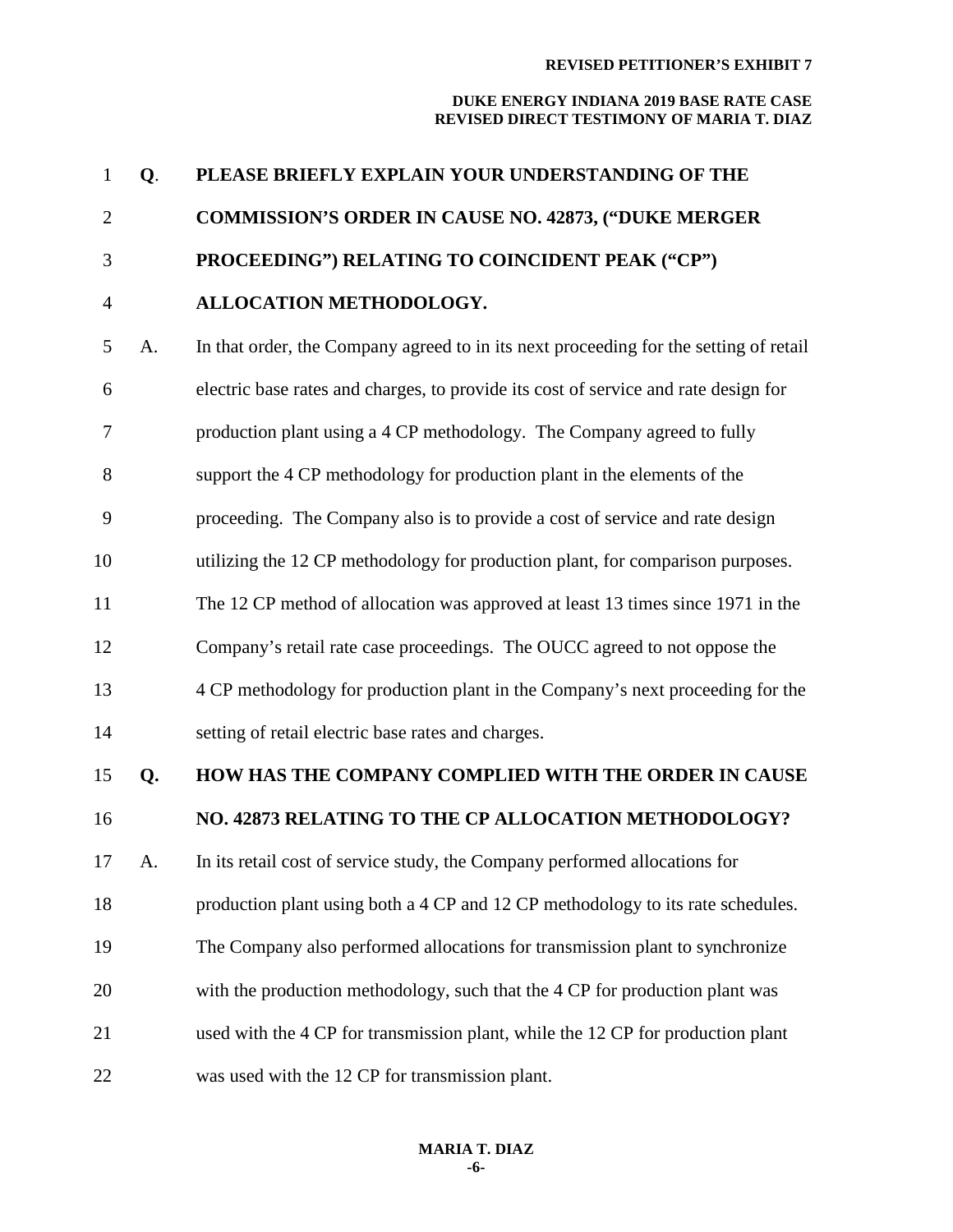| 1              | Q.                                                                                    | BEFORE PREPARING THE JURISDICTIONAL SEPARATION AND                                |  |
|----------------|---------------------------------------------------------------------------------------|-----------------------------------------------------------------------------------|--|
| $\overline{2}$ |                                                                                       | COST OF SERVICE STUDIES, WHAT STEPS WERE PERFORMED?                               |  |
| 3              | A.                                                                                    | The process of functionalization and classification was performed. This is the    |  |
| $\overline{4}$ |                                                                                       | same methodology utilized by the Company in previous rate cases.                  |  |
| 5              | Q.                                                                                    | PLEASE DESCRIBE THE FUNCTIONALIZATION AND                                         |  |
| 6              |                                                                                       | <b>CLASSIFICATION PROCESS.</b>                                                    |  |
| 7              | A.                                                                                    | Functionalization is the process by which costs are separated according to the    |  |
| 8              |                                                                                       | major electric system functions of production, transmission, distribution, and    |  |
| 9              |                                                                                       | customer costs. In general, the functionalized costs as reported in the FERC      |  |
| 10             | Uniform System of Accounts are used, but certain accounts, such as general and        |                                                                                   |  |
| 11             | intangible plant are not initially assigned to the major functions but functionalized |                                                                                   |  |
| 12             |                                                                                       | according to other related costs so that they can be properly classified and      |  |
| 13             |                                                                                       | allocated. A similar example to general plant is administrative and general costs |  |
| 14             |                                                                                       | that are allocated based on salaries and wages to the major functions.            |  |
| 15             |                                                                                       | Production refers to all production facilities including steam generation,        |  |
| 16             |                                                                                       | hydraulic generation, and other production necessary to integrate that generation |  |
| 17             |                                                                                       | into the power supply system and deliver it to the bulk transmission system.      |  |
| 18             |                                                                                       | Transmission refers to costs associated with the high voltage system              |  |
| 19             |                                                                                       | utilized for the transmission of power to interconnected customers and includes   |  |
| 20             |                                                                                       | transmission substations and lines necessary to integrate the Company's sources   |  |
| 21             |                                                                                       | of power, whether owned or purchased, into the power supply system. The           |  |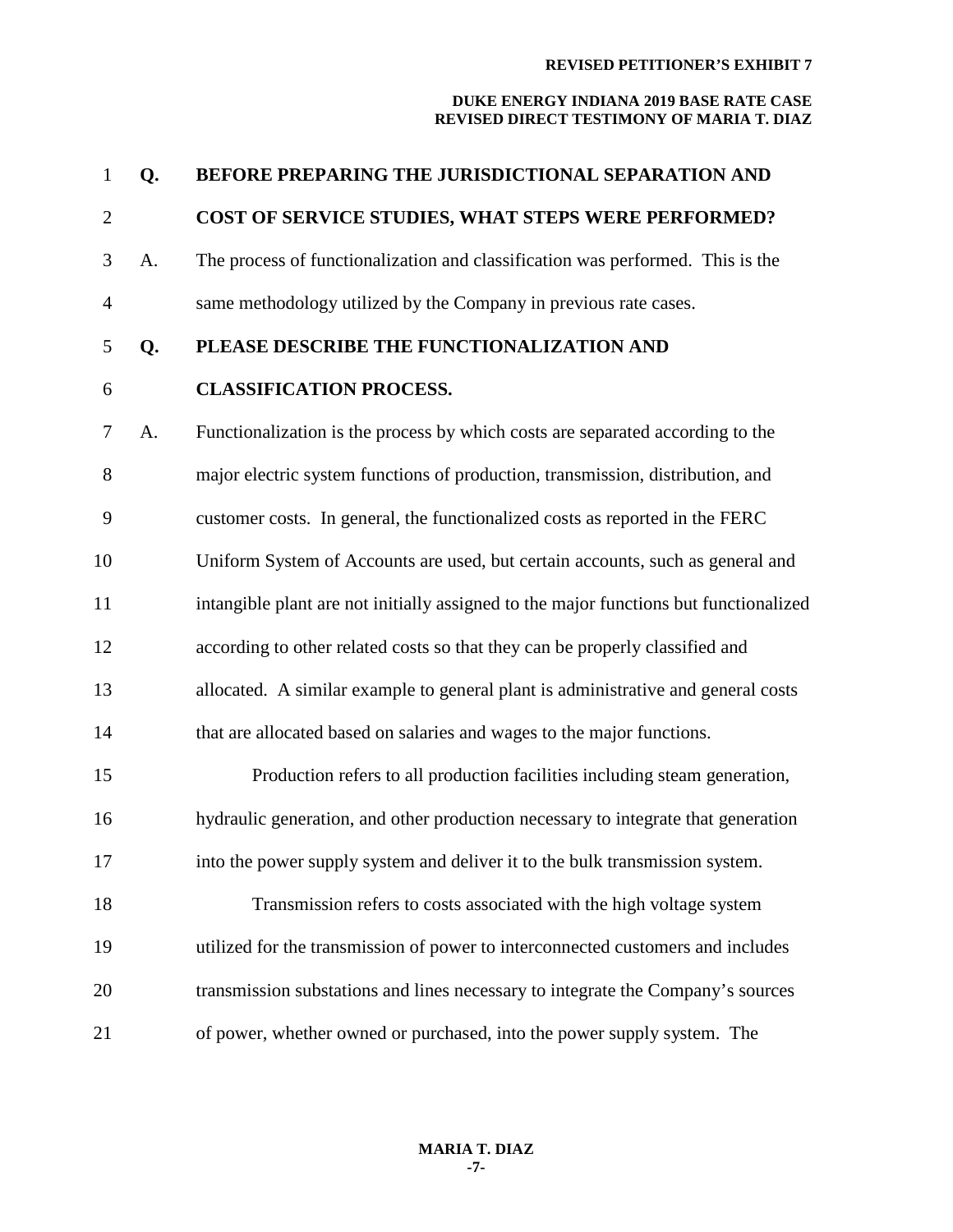| 1              | investment in the transmission system for instance, was distinguished in more      |  |
|----------------|------------------------------------------------------------------------------------|--|
| $\overline{2}$ | detail as noted in the chart below.                                                |  |
| 3              | Distribution refers to the facilities required to connect the ultimate             |  |
| $\overline{4}$ | customer to the transmission system and was also distinguished in the detail noted |  |
| 5              | in the chart below.                                                                |  |
| 6              | The customer function includes the costs associated with providing meter           |  |
| 7              | reading, billing, and customer services.                                           |  |
| 8              | In the regulatory tool, within the major functions described, the Company          |  |
| 9              | assigned "function targets" (or a sub-function) by each regulatory ledger account  |  |
| 10             | to assist with rate design and reporting.                                          |  |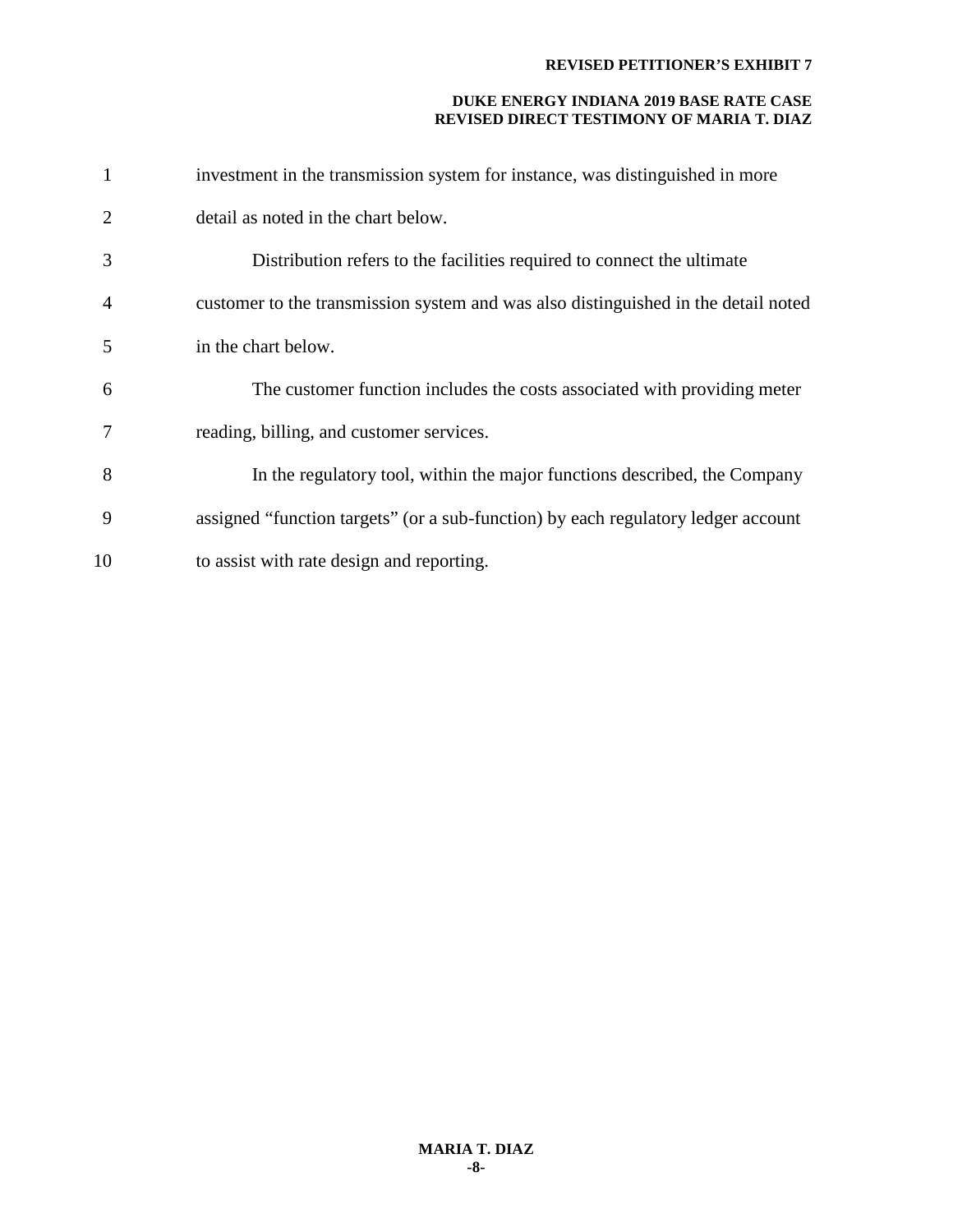# 1 **Table 1**

| <b>Function</b>         | <b>Function Target</b>                           |  |
|-------------------------|--------------------------------------------------|--|
| Production              | <b>Production Demand</b>                         |  |
|                         | <b>Production Energy</b>                         |  |
| Transmission            | <b>Transmission Step-ups</b>                     |  |
|                         | <b>Transmission Bulk</b>                         |  |
|                         | <b>Transmission Common</b>                       |  |
|                         | <b>Transmission Sole Use Other</b>               |  |
|                         | <b>Transmission Sole Use Special Property</b>    |  |
|                         | Transmission – Distribution Use                  |  |
| Distribution            | Distribution Sub Facilities (Step-downs)         |  |
|                         | Distribution Overhead (OH) Primary Facilities    |  |
|                         | Distribution Underground (UG) Primary Facilities |  |
|                         | <b>Distribution Subs Special Property</b>        |  |
|                         | <b>Distribution Primary Meter</b>                |  |
|                         | <b>Distribution Meter Maintenance</b>            |  |
|                         | <b>Distribution Meter Operations</b>             |  |
|                         | <b>Distribution Line Transformer Connection</b>  |  |
|                         | <b>Distribution OH Secondary Connection</b>      |  |
|                         | Distribution UG Secondary Connection             |  |
|                         | <b>Distribution Secondary Meter</b>              |  |
|                         | <b>Distribution Street Lighting</b>              |  |
|                         | Distribution – Transmission Meter                |  |
|                         | <b>Distribution Services</b>                     |  |
|                         | Distribution Outdoor Light                       |  |
| <b>Customer Service</b> | <b>Distribution Customer Installation</b>        |  |
|                         | <b>Customer Accounts</b>                         |  |
|                         | <b>Customer Service and Information</b>          |  |

|                | The assignment to function targets occurred via creation of allocator                  |
|----------------|----------------------------------------------------------------------------------------|
| 3              | factors <i>(i.e.</i> percentages) that assigned regulatory ledger accounts to the sub- |
| $\overline{4}$ | functions. The percentages were developed per internal data request responses,         |

5 internal studies, or direct assignment.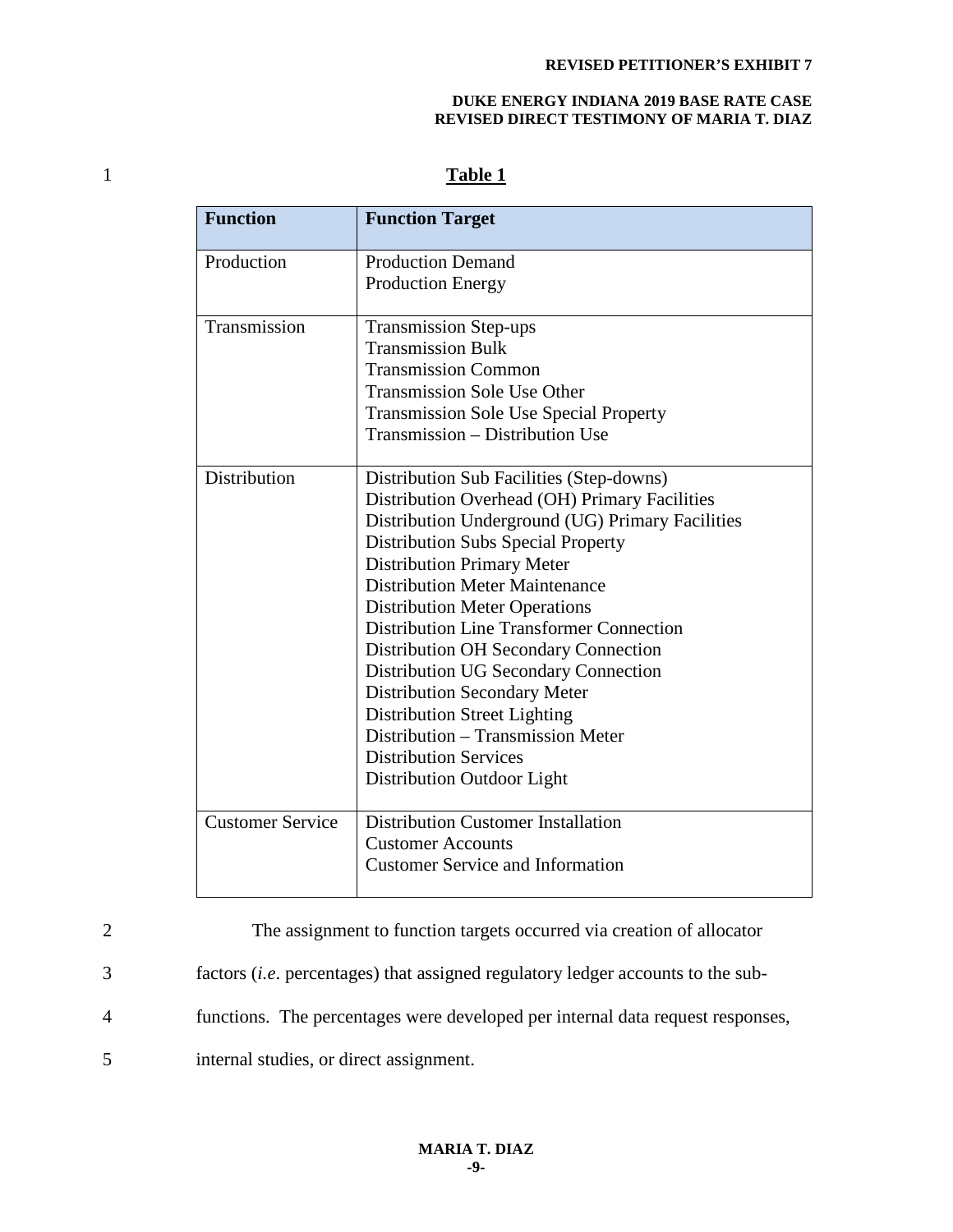#### **DUKE ENERGY INDIANA 2019 BASE RATE CASE REVISED DIRECT TESTIMONY OF MARIA T. DIAZ**

| 1              | Classification also occurred wherein the functionalized costs are                     |
|----------------|---------------------------------------------------------------------------------------|
| 2              | designated as being demand, energy, or customer related. Demand and customer          |
| 3              | related costs are costs that are incurred regardless of the level of energy sales and |
| $\overline{4}$ | that vary with the demand imposed by the customer and related to the number of        |
| 5              | customers served. Examples of such costs are production, transmission, and the        |
| 6              | major portion of the distribution plant and related expenses. Variable costs are      |
| 7              | those which vary with the level of energy produced and the number of kilowatt         |
| 8              | hours used by the customer. Fuel expense is an example of this type of cost.          |
| 9              | Meters are an example of a cost whose level is affected by the number of              |
| 10             | customers served.                                                                     |
|                |                                                                                       |

11 Below is a summary of the classification:

## 12 **Table 2**

| <b>Function</b>         | <b>Classification</b> |
|-------------------------|-----------------------|
| Production              | Demand, Energy        |
| Transmission            | Demand                |
| Distribution            | Demand                |
| <b>Customer Service</b> | Customer              |

## 13 **Q. PLEASE DESCRIBE THE ALLOCATION OF SUPERVISION,**

## 14 **ENGINEERING, AND MISCELLANEOUS EXPENSES ("SE&M")**

15 A. The SE&M from the forecast were allocated to the associated expenses that such

16 SE&M supported at the FERC account level. This was done in a two-step process

17 and the results were then input in the regulatory ledger tool; an allocation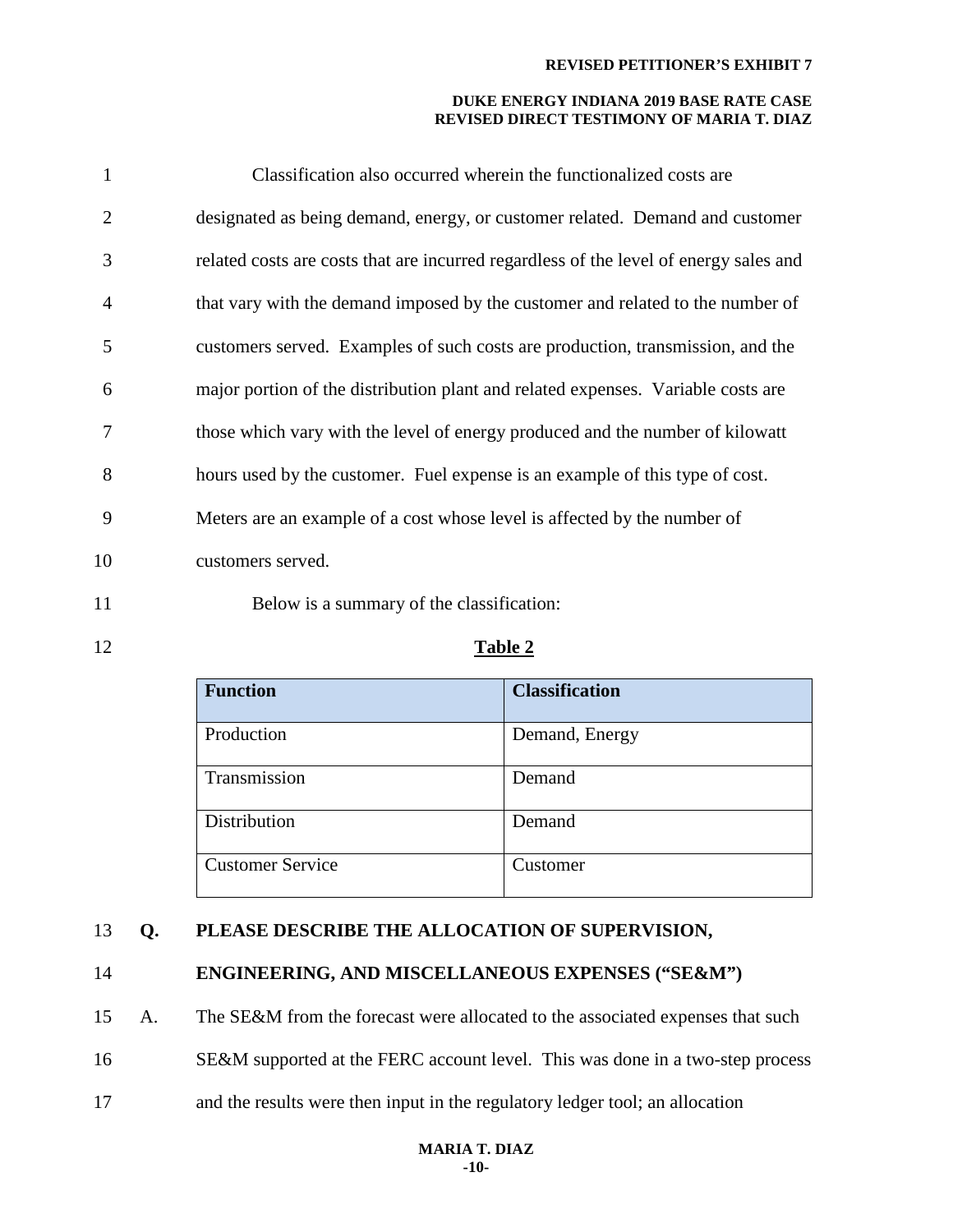| $\mathbf{1}$   |    | exclusive of the pro-forma adjustments and then the allocation with the pro-forma  |
|----------------|----|------------------------------------------------------------------------------------|
| $\overline{2}$ |    | adjustment. At each step, the SE&M was zeroed and the SE&M costs reassigned        |
| 3              |    | to the associated expenses the SE&M were supporting based on the proportion of     |
| $\overline{4}$ |    | the associated expenses. Confidential MSFR Workpaper OM1-MTD is filed as           |
| 5              |    | support.                                                                           |
| 6              | Q. | HOW DOES THE SE&M PROCESS RELATE TO THE                                            |
| 7              |    | FUNCTIONALIZATION AND CLASSIFICATION YOU DESCRIBED                                 |
| 8              |    | <b>EARLIER?</b>                                                                    |
| 9              | A. | The ending expense amounts that result after the SE&M process advance for          |
| 10             |    | functionalization and classification in the jurisdictional separation study.       |
| 11             |    | Confidential MSFR Workpaper OM2-MTD illustrates the production, operation,         |
| 12             |    | and maintenance balances and lists the allocators applied to determine functional  |
| 13             |    | and classified expense amounts by account. Confidential MSFR Workpaper OM3         |
| 14             |    | - MTD shows the allocation of transmission operation and maintenance expenses      |
| 15             |    | to functional categories and lists the allocators applied by account. Confidential |
| 16             |    | MSFR Workpaper OM4-MTD shows the allocation of distribution operation and          |
| 17             |    | maintenance expenses to functional categories and lists the allocators applied by  |
| 18             |    | account. Confidential MSFR Workpaper OM5–MTD shows the allocation of               |
| 19             |    | administrative and general expenses to functional categories based on a salaries   |
| 20             |    | and wages allocator calculation performed on Confidential MSFR Workpaper           |
| 21             |    | SW-EXP1-MTD and SW-EXP2 -MTD. The detailed MSFR workpapers                         |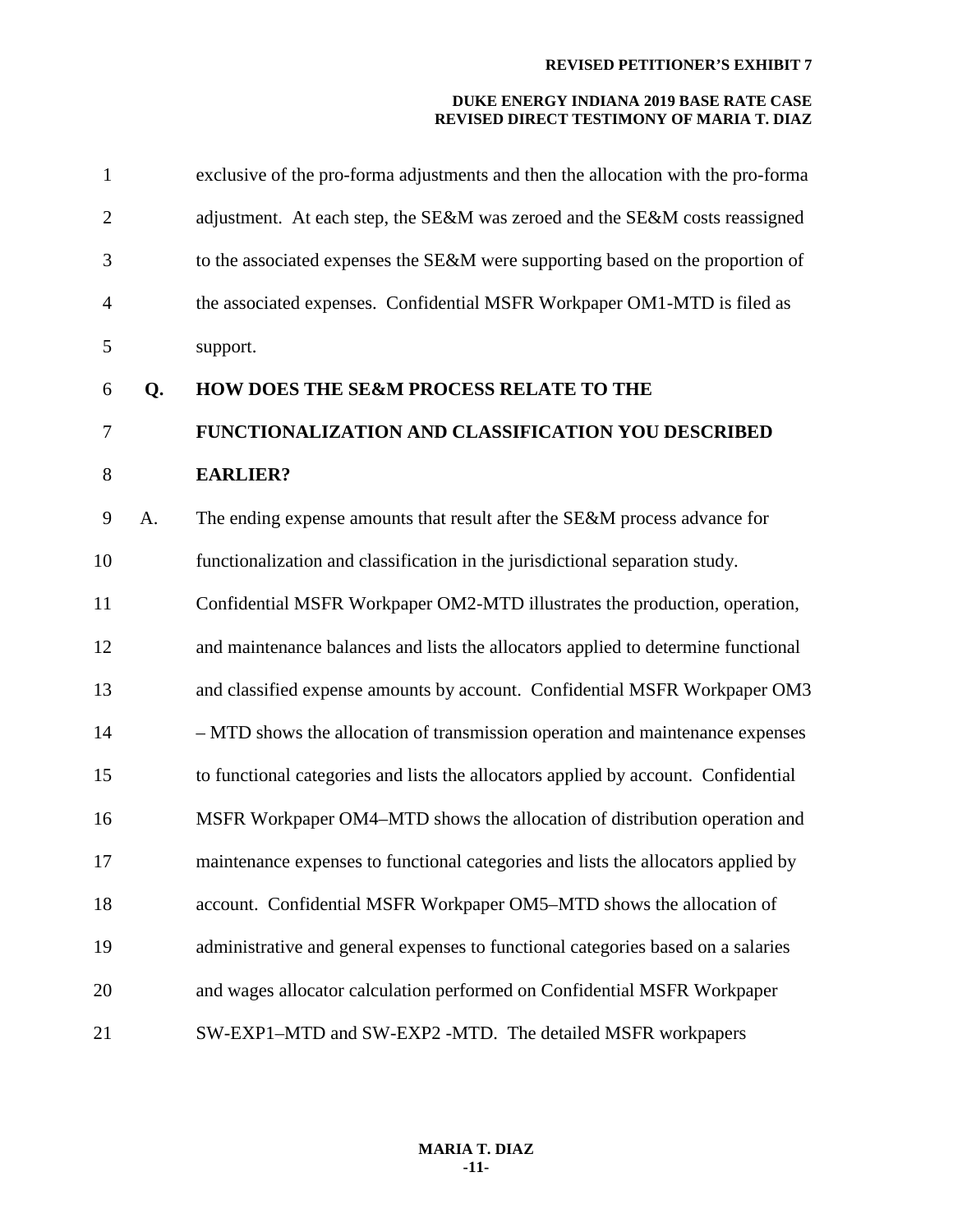| $\mathbf{1}$   |    | referenced here are summarized on Confidential MSFR Workpaper OM6-MTD,              |
|----------------|----|-------------------------------------------------------------------------------------|
| $\overline{2}$ |    | Summary of Operation and Maintenance Expense and Pro-Forma Adjustment.              |
| 3              | Q. | WHAT ADDITIONAL WORKPAPERS WERE PREPARED TO                                         |
| $\overline{4}$ |    | ILLUSTRATE THE ASSIGNMENT OF PLANT-IN-SERVICE AND                                   |
| 5              |    | <b>ACCUMULATED DEPRECIATION FOR THE FUNCTIONS WHICH</b>                             |
| 6              |    | HAD MULTIPLE FUNCTION TARGETS?                                                      |
| 7              | A. | Confidential MSFR Workpaper RB-1 MTD, shows the allocators applied to each          |
| 8              |    | transmission rate base account after the walk-up of the balances performed by       |
| 9              |    | witness Ms. Douglas. Confidential MSFR Workpaper RB-2 MTD, shows the                |
| 10             |    | allocators applied to each distribution rate base account after the walk-ups of the |
| 11             |    | balances done by witness Ms. Douglas, and Confidential MSFR Workpaper RB-3          |
| 12             |    | MTD, shows the application of the salaries and wages allocator per MSFR             |
| 13             |    | Confidential Workpaper SW-RB1 MTD and SW-RB2 MTD to general plant rate              |
| 14             |    | base.                                                                               |
| 15             |    | After the functionalization and classification process, the forecasted              |
| 16             |    | amounts advance to the jurisdictional separation study for further cost allocation  |
| 17             |    | and form the basis on which to allocate the different costs to the Company's        |
| 18             |    | classes of customers in the cost of service study.                                  |
| 19             |    | <b>III. JURISDICTIONAL SEPARATION STUDY</b>                                         |
| 20             | Q. | WHAT IS THE PROCESS USED IN PREPARING THE                                           |
| 21             |    | <b>JURISDICTIONAL SEPARATION STUDY?</b>                                             |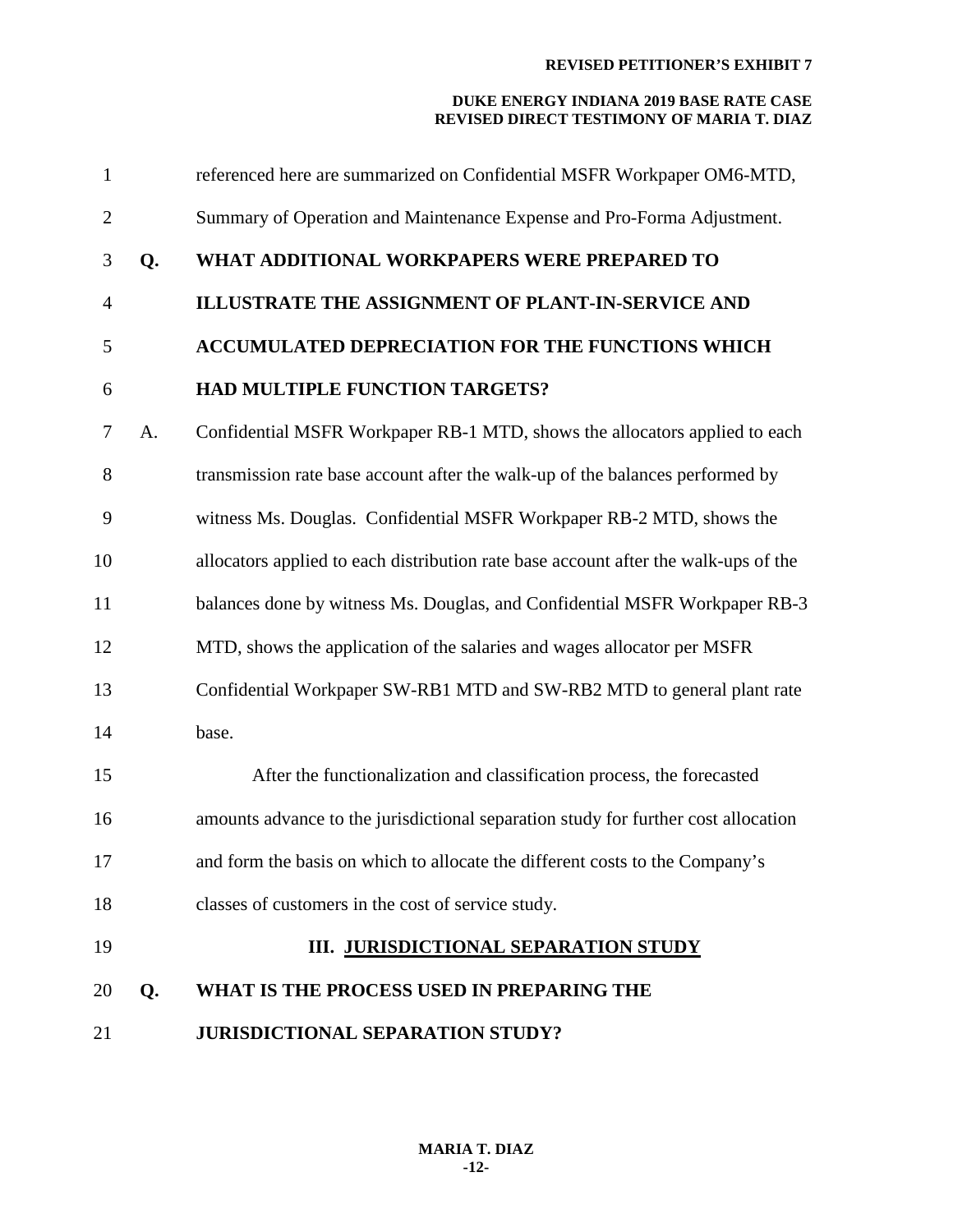| $\mathbf{1}$   | A. | The Company's forecast, which is supported by Duke Energy Indiana witness Mr.          |
|----------------|----|----------------------------------------------------------------------------------------|
| $\overline{2}$ |    | Christopher Jacobi is the starting point of information for the functionalization      |
| 3              |    | process previously described. Furthermore, the Company's forecast is the starting      |
| $\overline{4}$ |    | point for the jurisdictional separation study to which <i>proformas</i> and ratemaking |
| 5              |    | adjustments proposed by the Company's witnesses in this case were prepared.            |
| 6              |    | Then, the following step that occurs is the segregation of the Company's               |
| 7              |    | customers into three main categories: The categories are: (i.) one customer who        |
| 8              |    | purchases high pressure steam from the Company's Cayuga Generating Station             |
| 9              |    | (International Paper), (ii.) wholesale electric customers who purchase firm power      |
| 10             |    | from the Company and resell it to their ultimate customers or their members, and       |
| 11             |    | the remainder, (iii.) retail electric customers who purchase power from the            |
| 12             |    | Company as ultimate consumers.                                                         |
| 13             | Q. | IS THE COST TO PROVIDE THE STEAM SERVICE YOU PREVIOUSLY                                |
| 14             |    | MENTIONED IDENTIFIED SEPARATELY IN THE JURISDICTIONAL                                  |
| 15             |    | <b>SEPARATION STUDY?</b>                                                               |
| 16             | A. | Yes, it is. International Paper, which purchases high-pressure steam from Duke         |
| 17             |    | Energy Indiana's Cayuga Generating Station is identified as an individual              |
| 18             |    | customer. This portion of the jurisdictional study is referred to as the steam study.  |
| 19             | Q. | PLEASE IDENTIFY THE DOCUMENTS THAT HAVE BEEN MARKED                                    |
| 20             |    | AS PETITIONER'S CONFIDENTIAL EXHIBITS 7-D (MTD) AND                                    |
| 21             |    | CONFIDENTIAL EXHBIT 7-C (MTD).                                                         |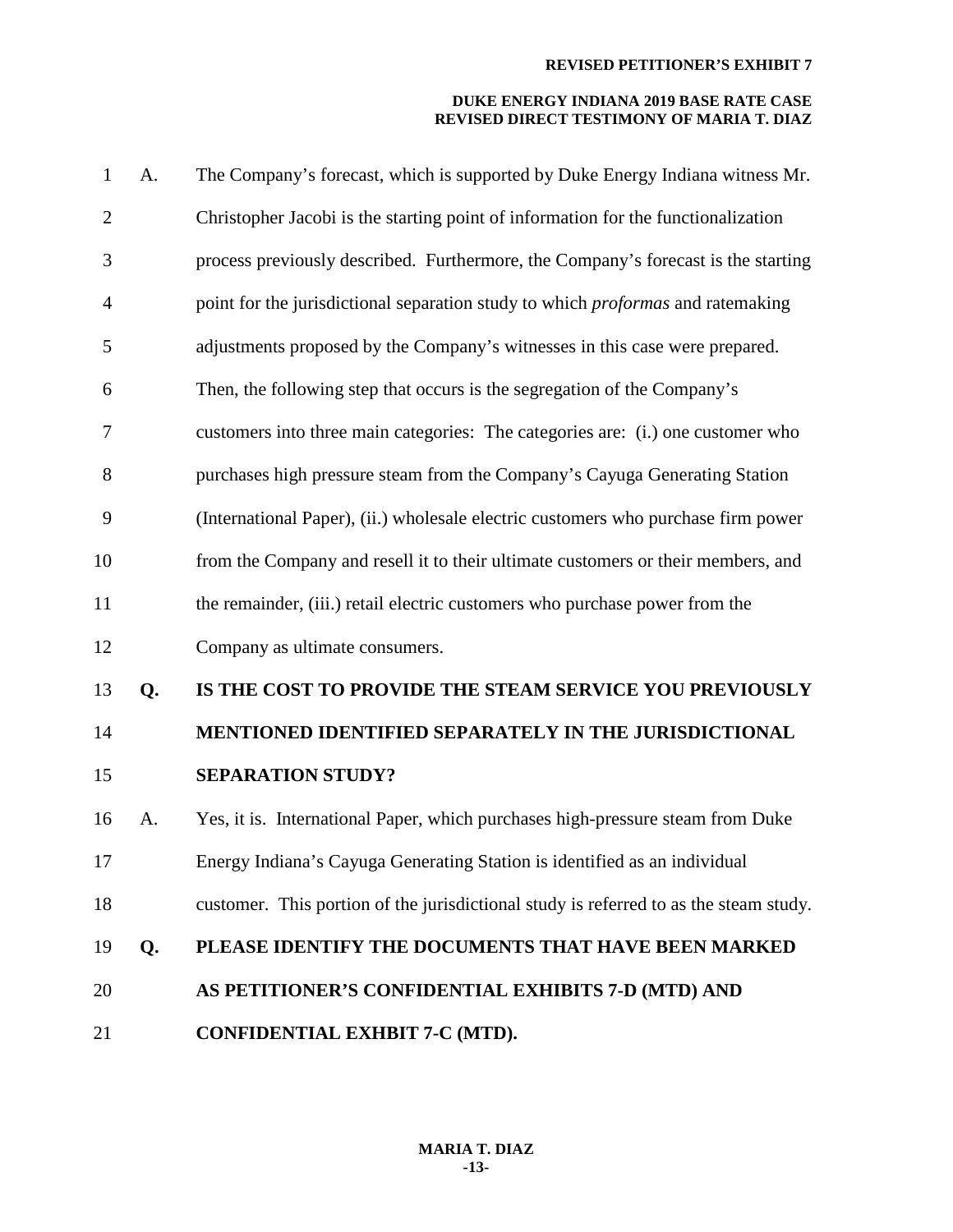## **DUKE ENERGY INDIANA 2019 BASE RATE CASE REVISED DIRECT TESTIMONY OF MARIA T. DIAZ**

| $\mathbf{1}$     | A. | Petitioner's Confidential Exhibit 7-D (MTD) Schedule 1 is the result of the steam   |
|------------------|----|-------------------------------------------------------------------------------------|
| $\mathbf{2}$     |    | study. Schedule 2 is the allocation of the Cayuga Generating Station plant          |
| $\mathfrak{Z}$   |    | investment, regulatory assets, prepaid pension asset, fuel stockpile, and materials |
| $\overline{4}$   |    | and supplies to Steam Service and Electric Utility. Schedule 3 shows the            |
| 5                |    | allocation of materials and supplies by type. Schedule 4 is the allocation of the   |
| 6                |    | Cayuga Generating Station operation and maintenance expenses, administrative        |
| $\boldsymbol{7}$ |    | and general expenses, depreciation and amortization, and taxes other than income    |
| 8                |    | taxes to Steam Service and Electric Utility. The allocations were made using the    |
| 9                |    | assigned peak demand responsibility, developed on Schedule 1 of Petitioner's        |
| 10               |    | Confidential Exhibit 7-C (MTD), assigned equivalent net generation (demand          |
| 11               |    | basis), developed on Schedule 2 of Petitioner's Confidential Exhibit 7-C (MTD),     |
| 12               |    | assigned megawatt-hour responsibility, developed on Schedule 3 of Petitioner's      |
| 13               |    | Confidential Exhibit 7-C (MTD), assigned equivalent net generation (megawatt-       |
| 14               |    | hour basis), developed on Schedule 4 of Petitioner's Confidential Exhibit 7-C       |
| 15               |    | (MTD). The assignment at the separation (steam) target occurred via creation of     |
| 16               |    | the allocator factors or percentages which were assigned by regulatory ledger       |
| 17               |    | account. The percentages were developed based on data request responses,            |
| 18               |    | internal studies, or direct assignment. Confidential MSFR Workpaper JS18-21         |
| 19               |    | MTD is the listing of regulatory general ledger accounts and the respective         |
| 20               |    | allocator used per each account at the steam study step.                            |
| 21               | Q. | WHAT IS THE NEXT STEP IN PREPARING THE JURISDICTIONAL                               |
|                  |    |                                                                                     |

**SEPARATION STUDY?**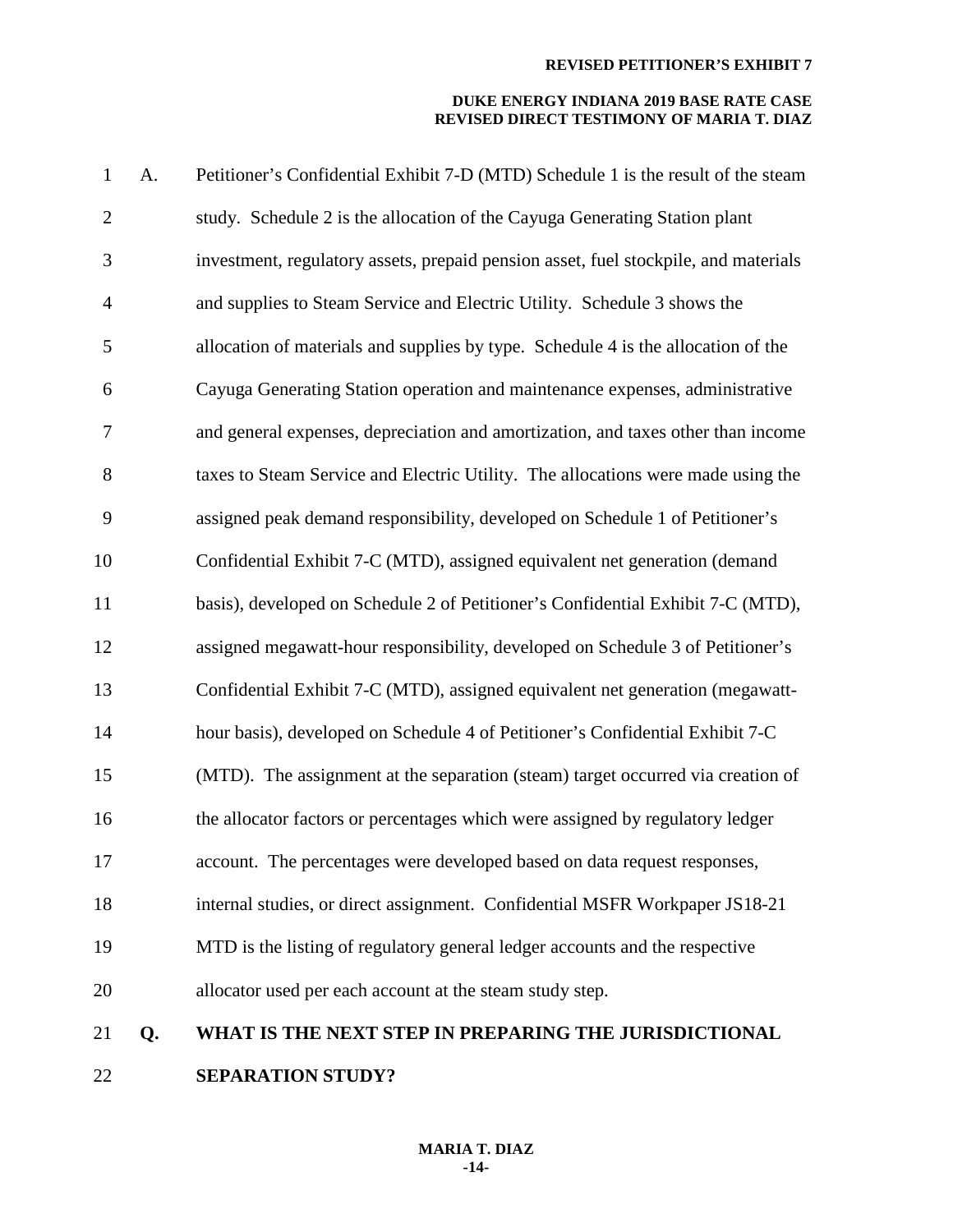| $\mathbf{1}$   | A. | The next step is the development of the demand and energy allocators for the         |
|----------------|----|--------------------------------------------------------------------------------------|
| $\overline{2}$ |    | Company's non-jurisdictional customers mentioned earlier.                            |
| 3              | Q. | PLEASE EXPLAIN THE WHOLESALE CUSTOMERS' AGREEMENTS                                   |
| $\overline{4}$ |    | THAT WERE CARVED OUT AS A SEPARATE CATEGORY.                                         |
| 5              | A. | The Company provides electric service through the generation and sale of             |
| 6              |    | electricity to native load wholesale customers. The Company has generally            |
| 7              |    | provided these wholesale electric customers with their full electric load            |
| 8              |    | requirements or with supplemental load requirements when the customer has            |
| 9              |    | other sources of electricity. The native load wholesale electric service reported as |
| 10             |    | a separate category in this proceeding is provided under long-term power             |
| 11             |    | production contracts using market-based pricing under Duke Energy Indiana's          |
| 12             |    | market-based authority. The native load wholesale contracts include both energy      |
| 13             |    | and demand charges. Contractual amounts owed are trued-up annually based on          |
| 14             |    | incurred production costs in accordance with costs reported in the FERC Form         |
| 15             |    | No. 1, the Company's supporting accounting records, and the specific customer's      |
| 16             |    | actual peak demand and usage.                                                        |
| 17             | Q. | WHO REGULATES DUKE ENERGY INDIANA'S CONTRACTS FOR                                    |
| 18             |    | <b>WHOLESALE ELECTRIC SERVICE?</b>                                                   |
| 19             | A. | The Federal Energy Regulatory Commission ("FERC") has jurisdiction over              |
| 20             |    | Duke Energy Indiana's agreements with its wholesale customers.                       |
| 21             | Q. | PLEASE EXPLAIN HOW THE WHOLESALE CUSTOMERS WERE                                      |
| 22             |    | ACCOUNTED FOR IN THE JURISDICTIONAL SEPARATION STUDY.                                |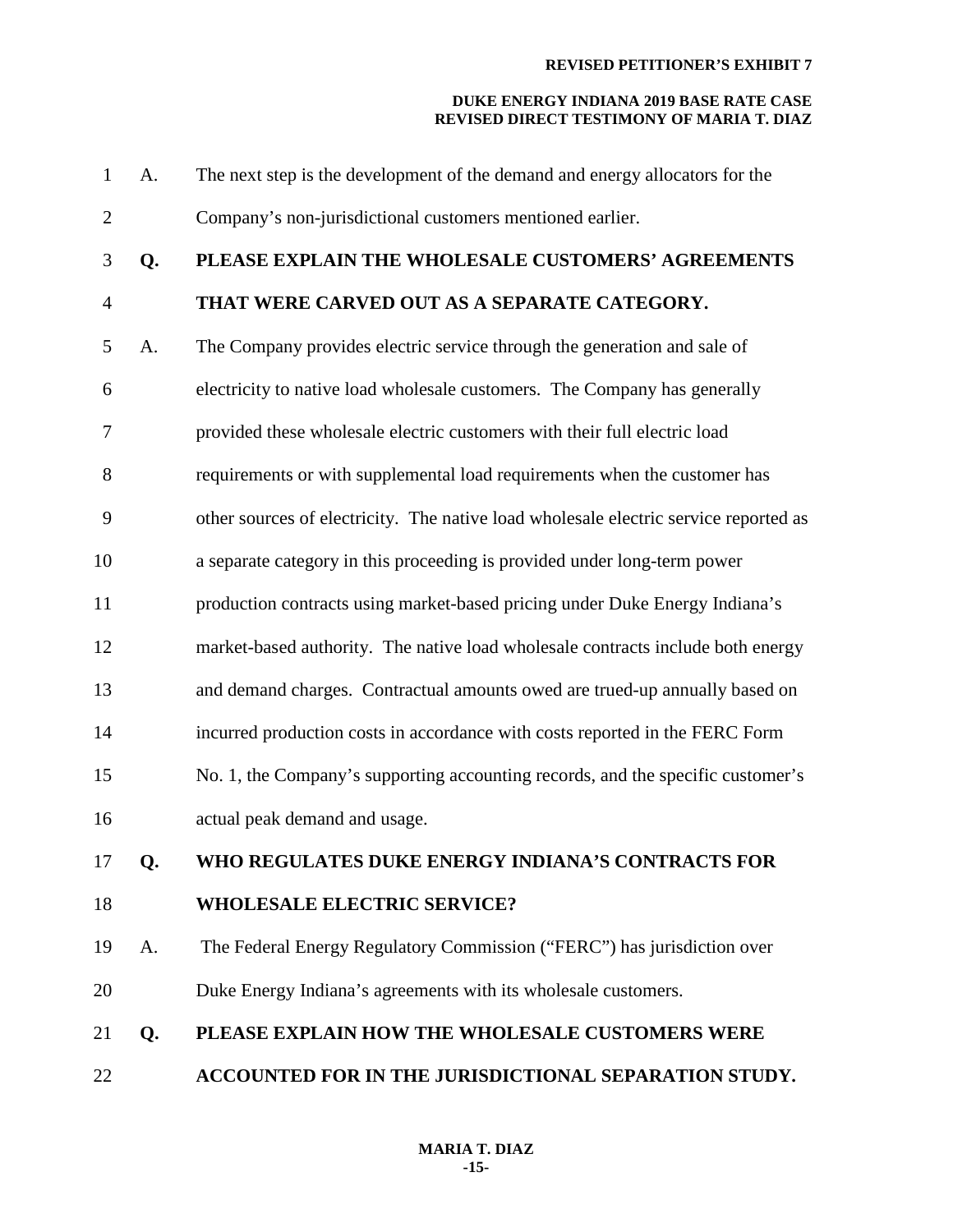| $\mathbf{1}$   | A. | The aforementioned long-term power production contracts are considered firm,        |
|----------------|----|-------------------------------------------------------------------------------------|
| $\overline{2}$ |    | native load sales; as such, production costs and related production expenses were   |
| 3              |    | allocated to these wholesale customers in the study. There is one particular        |
| $\overline{4}$ |    | wholesale 100 MW contract that is considered a short-term bundled non-native        |
| 5              |    | contract that was not allocated costs in the jurisdictional separation study due to |
| 6              |    | the proposed sharing of the contract in Standard Rider No. 70, as further           |
| 7              |    | described in the Direct Testimony of Company witness Mr. John A. Verderame,         |
| 8              |    | Petitioner's Exhibit 23.                                                            |
| 9              | Q. | PLEASE IDENTIFY THE DOCUMENT THAT HAS BEEN MARKED                                   |
| 10             |    | FOR PURPOSES OF IDENTIFICATION AS PETITIONER'S                                      |
| 11             |    | CONFIDENTIAL EXHIBIT 7-A (MTD) AND 7-B (MTD).                                       |
| 12             | A. | Petitioner's Confidential Exhibit 7-A (MTD) is a two-page summary that shows        |
| 13             |    | the summarization of the wholesale production demand allocators used in the         |
| 14             |    | jurisdictional separation study. Per the Company's 2018 Fall load forecast, the     |
| 15             |    | production system peak day and time and the corresponding coincident demands        |
| 16             |    | by retail, wholesale, and company use for the test period were provided as          |
| 17             |    | reflected on Confidential MSFR Workpaper JS-1 (MTD). Page 1 and 2 of                |
| 18             |    | Petitioner's Confidential Exhibit 7-A (MTD) develop the wholesale customer          |
| 19             |    | group's twelve-month average coincident peak electricity demands and                |
| 20             |    | percentage of the production system ("wholesale (production) demand allocator").    |
| 21             |    | The load forecast reported the demands at the busbar level of the generating        |
| 22             |    | facilities. Per the Company's load forecast, the megawatt-hour ("MWH") usage        |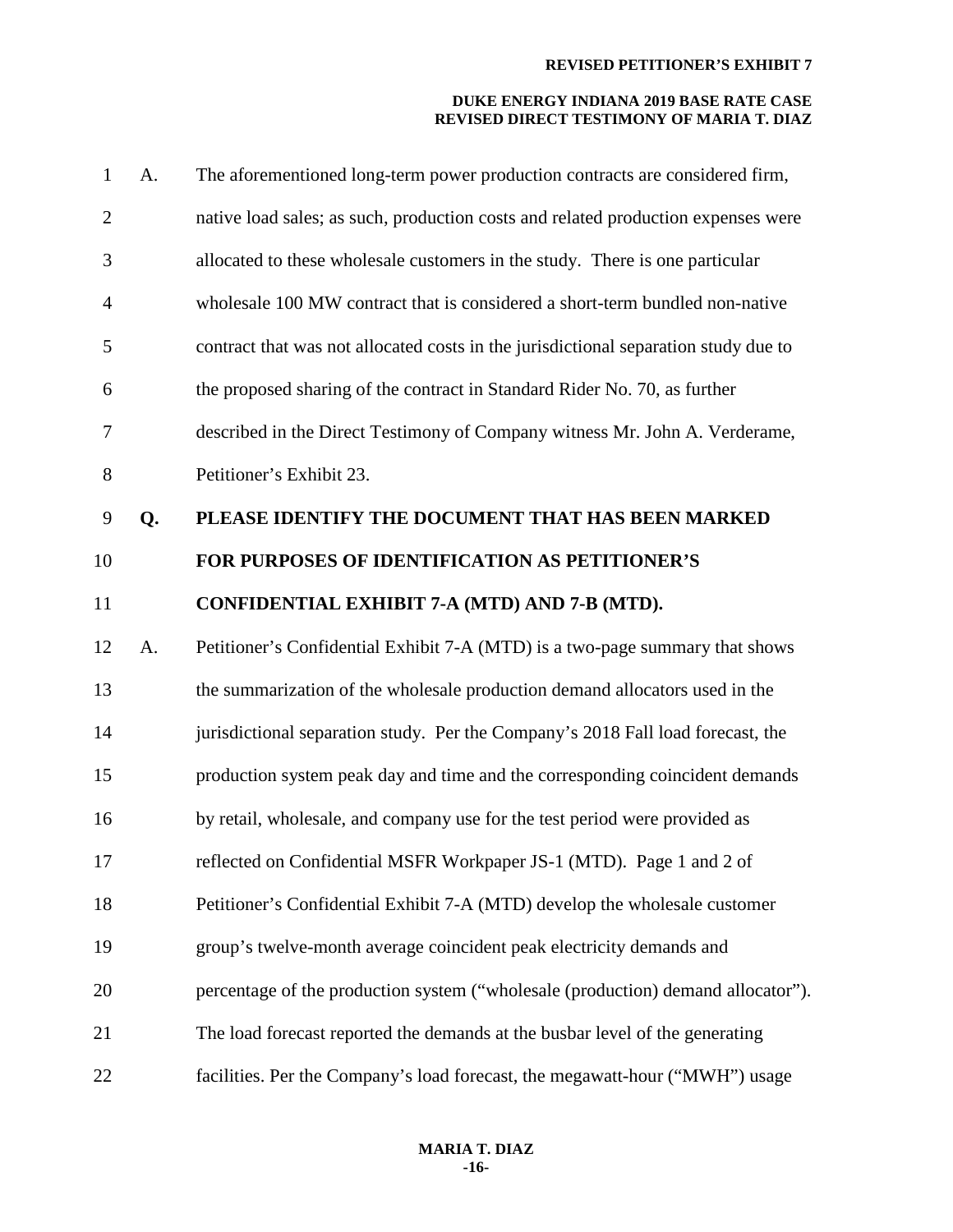| $\mathbf{1}$     |    | by retail, wholesale, and Company use for the 2020 test period was provided as    |
|------------------|----|-----------------------------------------------------------------------------------|
| $\overline{2}$   |    | reflected on Confidential MSFR Workpaper JS-2 (MTD). Page 1 and 2 of              |
| 3                |    | Petitioner's Confidential Exhibit 7-B (MTD) develops the wholesale customer       |
| $\overline{4}$   |    | group's twelve-month megawatt-hour ("MWH") and percentage of the production       |
| 5                |    | system ("wholesale (production) energy allocator"). The load forecast reported    |
| 6                |    | the usage at the busbar level of the generating facilities. Confidential MSFR     |
| $\boldsymbol{7}$ |    | Workpapers JS-1 and JS-2 (MTD) are filed that detail customer-specific            |
| 8                |    | demands and usage by each wholesale customer.                                     |
| 9                |    | In summary, Petitioner's Confidential Exhibits 7-A (MTD) and 7-B                  |
| 10               |    | (MTD) developed the system peak demand (and usage) and the applicable             |
| 11               |    | wholesale customers' share of the system peak (and usage), with the remainder     |
| 12               |    | being the retail portion of Duke Energy Indiana's total system demand (and        |
| 13               |    | usage), which represents the retail customers' portion of the maximum electricity |
| 14               |    | load and usage imposed on Duke Energy Indiana's electric system. The              |
| 15               |    | wholesale demands and usage for the forecasted 2020 period approximated 8%,       |
| 16               |    | which approximates the same percentage from the last base rate case.              |
| 17               | Q. | HOW WERE THE WHOLESALE PRODUCTION DEMAND AND                                      |
| 18               |    | ENERGY ALLOCATORS USED IN THE JURISDICTIONAL                                      |
| 19               |    | <b>SEPARATION STUDY?</b>                                                          |
| 20               | A. | The allocators or percentages were applied to function target amounts in the test |
| 21               |    | period, which were production-related, and which amounts were not already         |
| 22               |    | determined to be 100% retail or 100% wholesale, based on the specific regulatory  |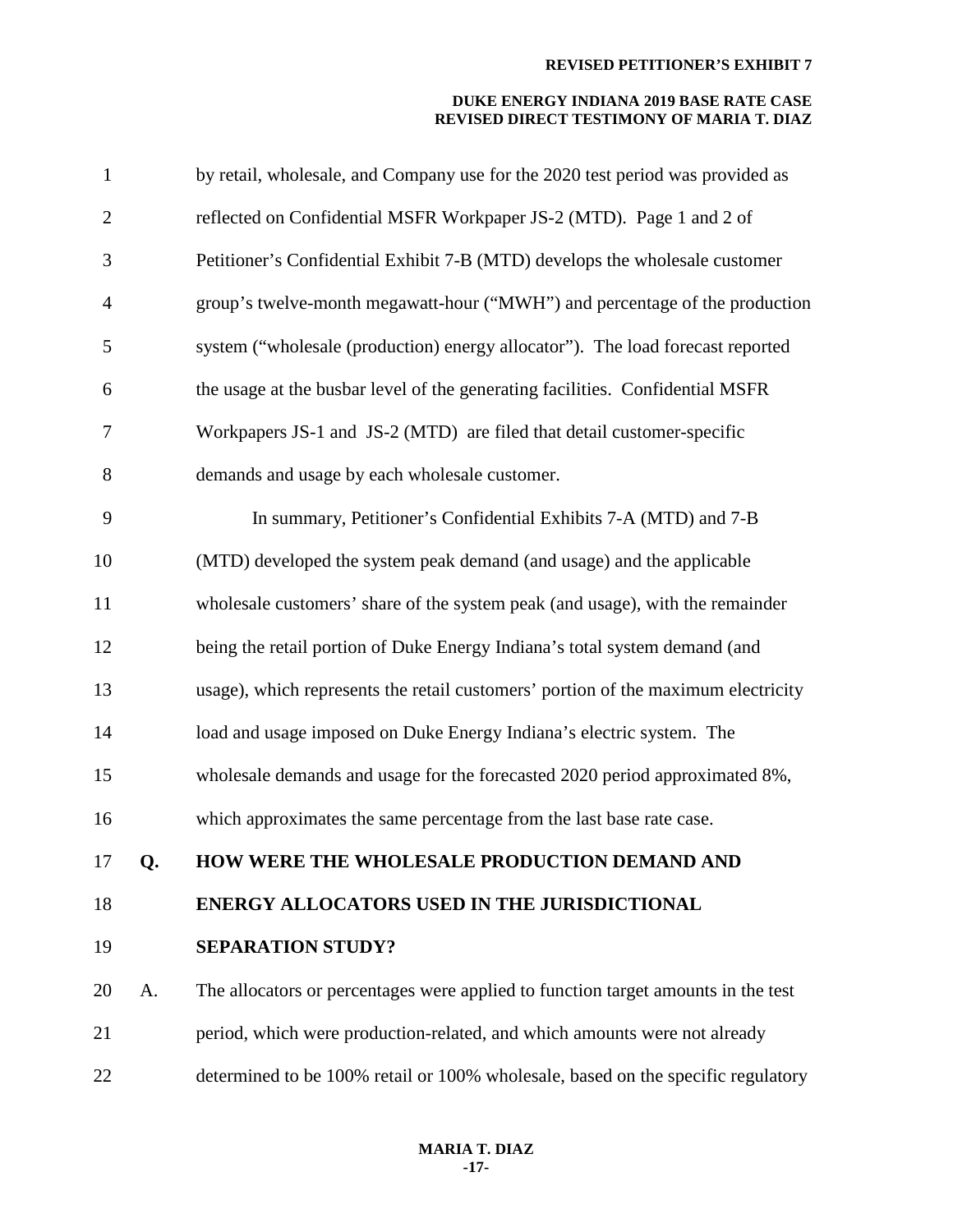| $\mathbf{1}$   |    | ledger account. The function target is the combination of the initial regulatory             |
|----------------|----|----------------------------------------------------------------------------------------------|
| $\overline{2}$ |    | general ledger account and the function (i.e. production). Specifically, the                 |
| 3              |    | production-demand allocator was then applied to total Company production-                    |
| 4              |    | demand regulatory ledger amounts and the production-energy allocator was then                |
| 5              |    | applied to total Company production-energy regulatory ledger amounts to                      |
| 6              |    | determine the wholesale carve-outs of the total Company amounts.                             |
| 7              | Q. | WHAT OTHER ALLOCATORS WERE USED IN THE JURISDICTONAL                                         |
| 8              |    | <b>STUDY?</b>                                                                                |
| 9              | A. | There was the 100% assignment to retail or 100% assignment to wholesale,                     |
| 10             |    | depending on the regulatory ledger account. For example, sales for resale were               |
| 11             |    | assigned as 100% wholesale, while retail sales were assigned 100% retail.                    |
| 12             | Q. | PLEASE EXPLAIN OTHER COST ALLOCATION CONSIDERATIONS                                          |
|                |    |                                                                                              |
| 13             |    | AT THE JURISDICTIONAL SEPARATION STUDY STEP.                                                 |
| 14             | A. | The other cost allocation consideration was to allocate the fixed or demand-                 |
| 15             |    | related costs based on demand allocation factors, the variable or energy-related             |
| 16             |    | costs based on the energy allocation factors.                                                |
| 17             | Q. | HOW WERE OTHER WHOLESALE REVENUES ADDRESSED IN THE                                           |
| 18             |    | <b>JURISDICTIONAL STUDY?</b>                                                                 |
| 19             | A. | The Company receives revenues from two wholesale customers for usage of Duke                 |
| 20             |    | Energy Indiana's local facilities <i>(i.e.</i> distribution substations) as well as receives |
| 21             |    | revenues from the Midcontinent Independent System Operator, Inc. ("MISO") for                |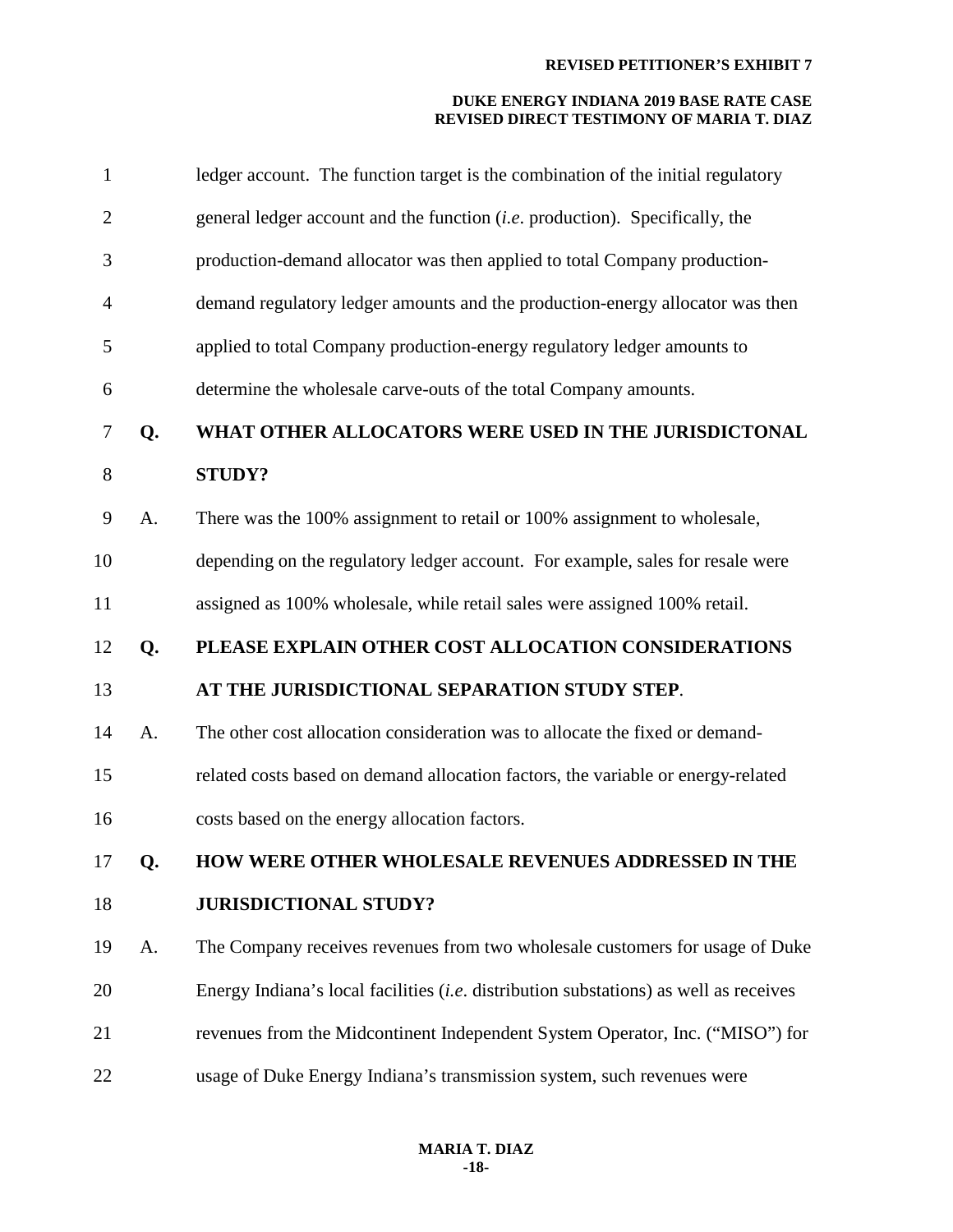| $\mathbf{1}$     |    | included in the development of the forecast for this proceeding. The forecasted    |
|------------------|----|------------------------------------------------------------------------------------|
| $\overline{2}$   |    | revenues were assigned 100% to retail as the forecasted costs to supply the        |
| 3                |    | wholesale distribution and transmission services were assigned 100% to retail.     |
| $\overline{4}$   | Q. | PLEASE EXPLAIN THE TRANSMISSION-RELATED OWNERSHIP                                  |
| 5                |    | ARRANGEMENT CURRENTLY IN EFFECT AND APPLICABILITY TO                               |
| 6                |    | WHOLESALE PARTNERS AND HOW WAS SUCH ARRANGEMENT                                    |
| $\boldsymbol{7}$ |    | <b>ADDRESSED IN THIS PROCEEDING?</b>                                               |
| 8                | A. | Duke Energy Indiana, WVPA, and IMPA continue their arrangement under the           |
| 9                |    | Transmission and Local Facilities Ownership, Operation, and Maintenance            |
| 10               |    | Agreement, ("T&LF Agreement") whereby the parties own the Joint                    |
| 11               |    | Transmission System ("JTS") in Indiana and have rights to the JTS. The T&LF        |
| 12               |    | Agreement provides for the aforementioned parties to jointly own transmission      |
| 13               |    | plant, based on the loads of the parties, rather than Duke Energy Indiana owning   |
| 14               |    | 100% of the facilities and WVPA and IMPA paying for the facilities through         |
| 15               |    | rates. Even though each party owns specific pieces of property, such ownership     |
| 16               |    | provides each party with an individual ownership interest, as tenants-in-common,   |
| 17               |    | in all rights to use, output, and capacity of the JTS. The T&LF Agreement further  |
| 18               |    | provides for a reconciliation each calendar year to compare each party's actual    |
| 19               |    | ownership in the joint transmission system to its proportionate share requirements |
| 20               |    | based on loads for such calendar year. Any party or parties who are under their    |
| 21               |    | proportionate share shall compensate the party or parties who are over their       |
| 22               |    | proportionate share by paying fixed charges based on terms of the T&LF             |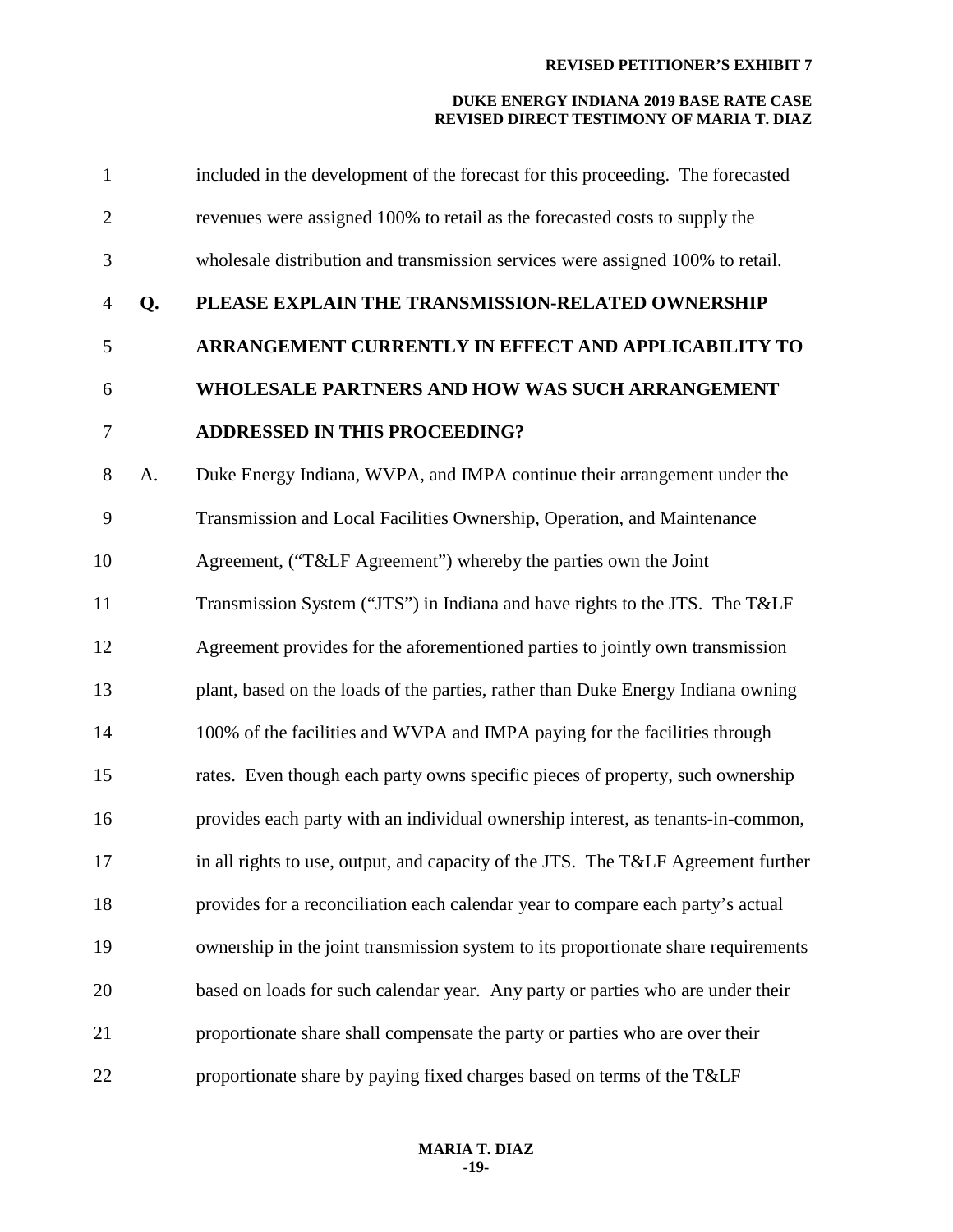| $\mathbf{1}$   |    | Agreement. The parties to the T&LF Agreement who are the primary users of             |
|----------------|----|---------------------------------------------------------------------------------------|
| $\overline{2}$ |    | specific local facilities generally are also owners of the facilities. In the case of |
| 3              |    | joint use of a facility by the parties, the owning party receives compensation        |
| $\overline{4}$ |    | through payment of charges based on the parties' loads imposed on such specific       |
| 5              |    | facility. Because WVPA and IMPA own transmission and local facilities and pay         |
| 6              |    | for their allocated share of operating and maintenance expenses through               |
| 7              |    | provisions of the T&LF Agreement, Duke Energy Indiana's share of its                  |
| 8              |    | investment in such facilities and related operation and maintenance expenses          |
| 9              |    | including administrative and general costs, and including the results of the          |
| 10             |    | reconciliation feature, are allocable to retail customers in the jurisdictional       |
| 11             |    | separation study. Duke Energy Indiana's forecasted JTS revenues were assigned         |
| 12             |    | 100% to retail, as the forecasted costs for Duke Energy Indiana's share of JTS        |
| 13             |    | transmission services were assigned 100% to retail.                                   |
| 14             | Q. | WHAT OTHER GENERATION STATION OWNERSHIP                                               |
| 15             |    | ARRANGEMENTS ARE CURRENTLY IN EFFECT AND APPLICABLE                                   |
| 16             |    | RELATING TO WHOLESALE PARTNERS AND HOW WERE SUCH                                      |
| 17             |    | ARRANGEMENTS ADDRESSED IN THE PROCEEDING?                                             |
| 18             | A. | Duke Energy Indiana, WVPA, and IMPA continue their arrangement in Gibson              |
| 19             |    | Unit 5 whereby the parties are entitled to their respective shares of generating      |
| 20             |    | capacity and output of Unit 5 equal to their respective ownership interests. Duke     |
| 21             |    | Energy Indiana specifically owns 50.05% of Gibson Unit 5. Similarly, Duke             |
| 22             |    | Energy Indiana owns 62.5% of Vermillion Generating Station with WVPA                  |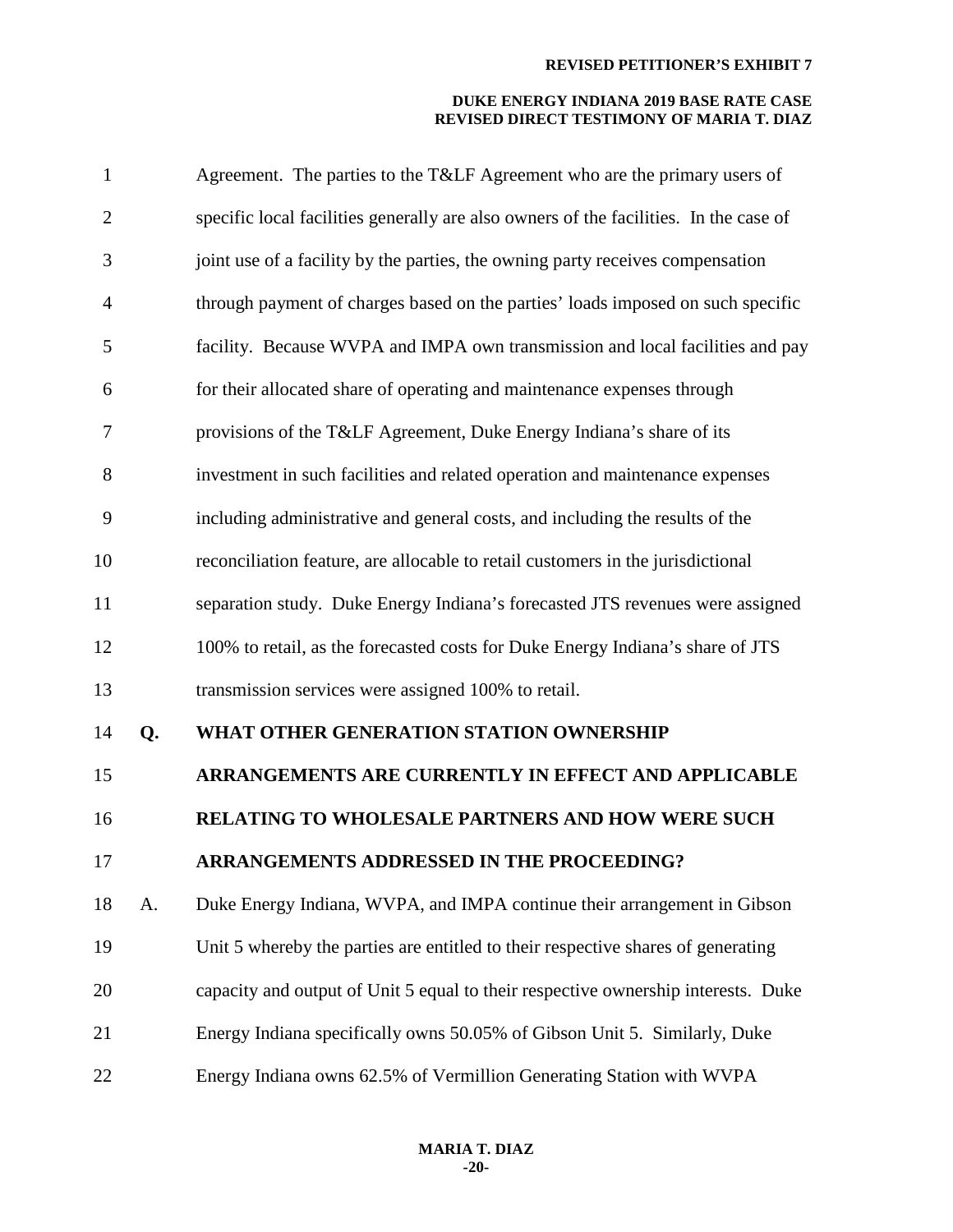| $\mathbf{1}$   |    | owning the remainder. Capital costs and operation and maintenance costs are            |
|----------------|----|----------------------------------------------------------------------------------------|
| $\overline{2}$ |    | divided based on ownership interests. Thus, the net plant in-service and the           |
| 3              |    | associated operations and maintenance expenses including administrative and            |
| $\overline{4}$ |    | general costs, allocated to Duke Energy Indiana in the forecast for this proceeding    |
| 5              |    | excludes WVPA's and IMPA's shares for Gibson Unit 5 and WVPA's share of                |
| 6              |    | Vermillion station. Further, Duke Energy Indiana has a 50 MW contract with a           |
| 7              |    | customer associated with Henry County Generating Station, which reduces the            |
| 8              |    | capacity available for Duke Energy Indiana customers. This 50MW has been               |
| 9              |    | removed from the Company's rates by way of <i>pro forma</i> as discussed in the direct |
| 10             |    | testimony of Ms. Sieferman and the sales revenue assigned to wholesale.                |
|                |    |                                                                                        |
| 11             | Q. | WHAT IS THE NEXT STEP IN COMPLETION OF THE                                             |
| 12             |    | <b>JURISDICTIONAL SEPARATION STUDY?</b>                                                |
| 13             | A. | After the allocator assignments are completed by each regulatory ledger account,       |
| 14             |    | the next step is to compute the allocation calculation that allocates the plant costs  |
| 15             |    | and expenses to the aforementioned power production customers and the one              |
| 16             |    | steam customer. The purpose behind this allocation is to separate out the              |
| 17             |    | customers and associated costs that are not part of this proceeding. Thus, the         |
| 18             |    | aforementioned customers that were treated as wholesale and the one steam              |
| 19             |    | customer are considered non-jurisdictional for purposes of this proceeding, while      |
| 20             |    | the retail electric customers and other retail assignments are the jurisdictional      |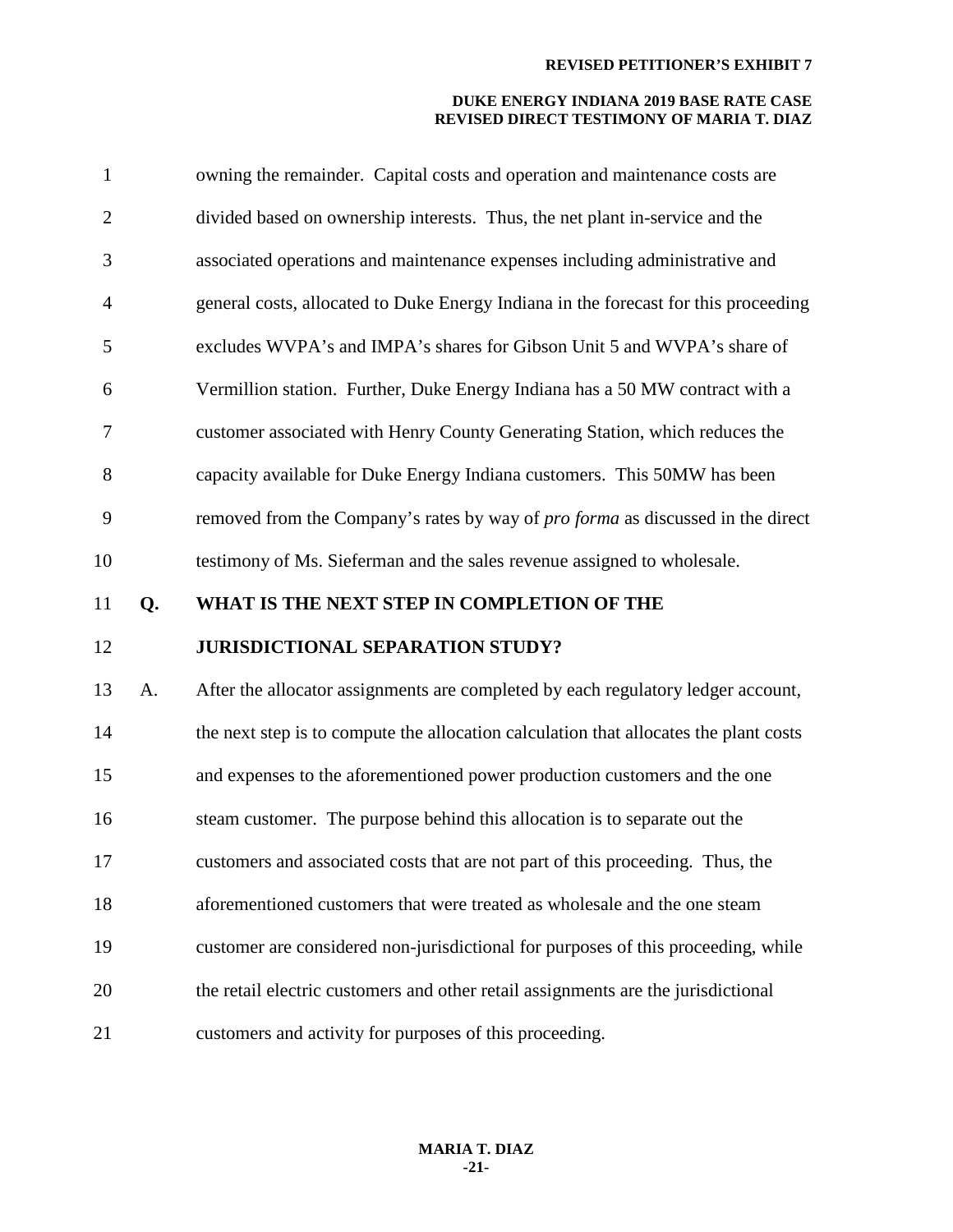| $\mathbf{1}$   | Q. | WHAT METHODOLOGY WAS USED TO ALLOCATE PRODUCTION                                         |
|----------------|----|------------------------------------------------------------------------------------------|
| $\overline{2}$ |    | AND PRODUCTION RELATED PLANT COSTS AND EXPENSES IN                                       |
| 3              |    | THE JURISDICTIONAL SEPARATION STUDY?                                                     |
| 4              | A. | The 12 CP method was used for these allocations in Petitioner's Confidential             |
| 5              |    | Exhibit 7-D (MTD) Schedule 2.                                                            |
| 6              | Q. | HAS DUKE ENERGY INDIANA UTILIZED THIS 12 CP                                              |
| 7              |    | <b>METHODOLOGY IN PREVIOUS RATE FILINGS?</b>                                             |
| 8              | A. | Yes. As I previously mentioned, Duke Energy Indiana has used the 12 CP                   |
| 9              |    | method in at least 13 filings with the Commission since 1971. The Company also           |
| 10             |    | adopted this approach for setting of rates in the wholesale resale market. Duke          |
| 11             |    | Energy Indiana's historical wholesale formula production rates described                 |
| 12             |    | previously are priced annually on a 12 CP per the production peaks reported in the       |
| 13             |    | FERC Form 1. Similarly, review of the wholesale demands for the forecasted test          |
| 14             |    | period show demands that lie within a narrow range of outcomes; <i>i.e.</i> , the annual |
| 15             |    | load shape is not spiky.                                                                 |
| 16             | Q. | PLEASE CONTINUE DISCUSSING PETITIONER'S EXHIBT 7-D (MTD)                                 |
| 17             |    | <b>AS IT RELATES TO WHOLESALE.</b>                                                       |
| 18             | A. | Schedule 1 of Petitioner's Confidential Exhibit 7-D (MTD) identifies the                 |
| 19             |    | wholesale portion of the jurisdictional study separately in the wholesale column.        |
| 20             |    | Schedule 2 is the allocation to wholesale of the following assets: production-           |
| 21             |    | related plant investment, prepaid pension asset, fuel stockpile and emission             |
| 22             |    | allowances, and production-related materials and supplies. Schedule 3 is the             |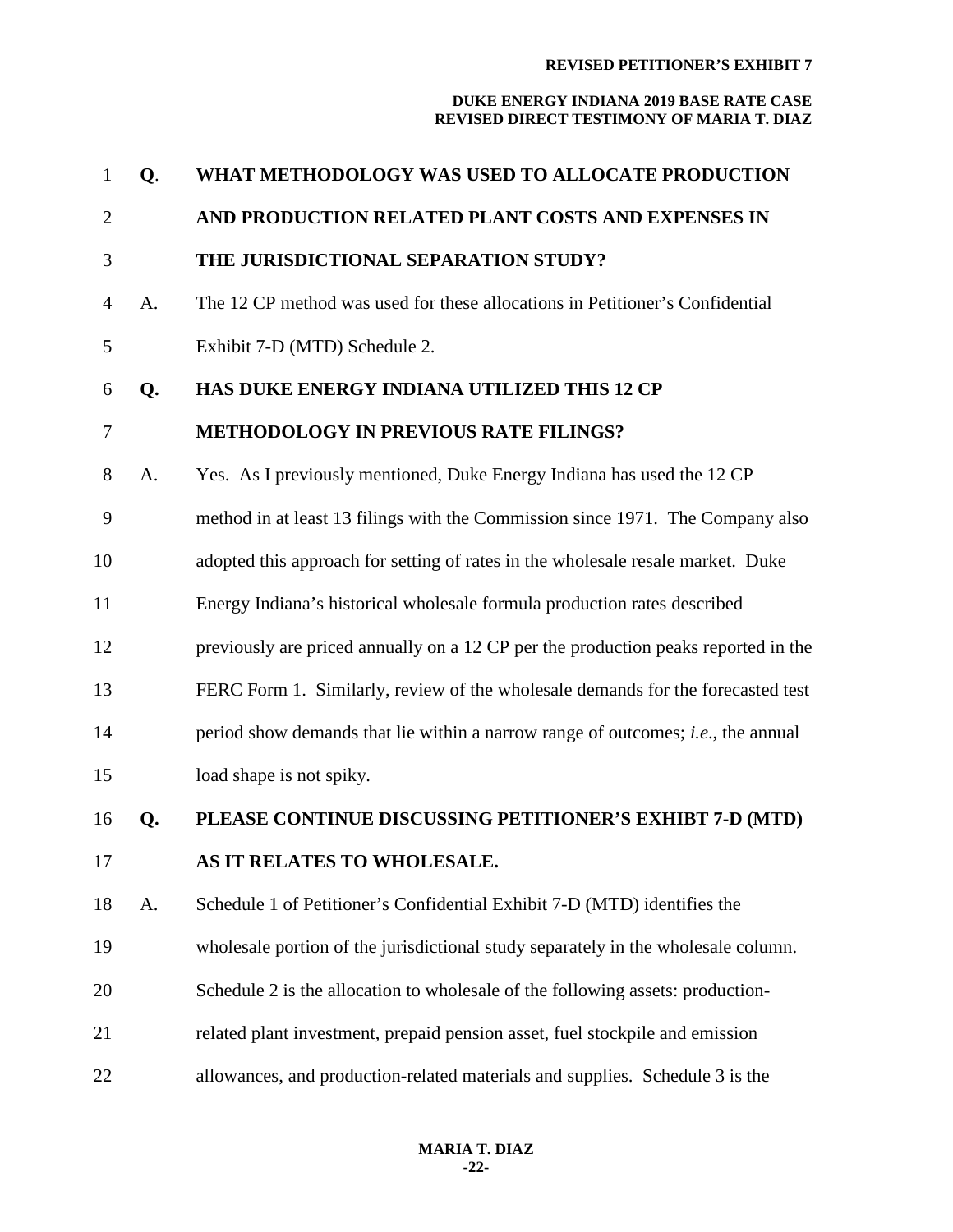| $\mathbf{1}$   |    | allocation of materials and supplies by type. Schedule 4 is the allocation of      |
|----------------|----|------------------------------------------------------------------------------------|
| $\overline{2}$ |    | production-related operations and maintenance and administrative and general       |
| 3              |    | expenses, depreciation and amortization, and taxes other than income taxes.        |
| 4              |    | Confidential MSFR Workpaper JS22-25 MTD is the listing of regulatory general       |
| 5              |    | ledger accounts and the respective allocator used per each account at the          |
| 6              |    | wholesale step.                                                                    |
| 7              | Q. | PLEASE CONTINUE DISCUSSING PETITIONER'S CONFIDENTIAL                               |
| 8              |    | <b>EXHIBIT 7-D (MTD) AS IT RELATES TO TAXES ALLOCATED</b>                          |
| 9              |    | <b>ACROSS THE STUDIES.</b>                                                         |
| 10             | A. | Schedule 5 shows the allocation of both Federal and State deferred income taxes    |
| 11             |    | and the investment tax credit. The allocation of current Federal and State income  |
| 12             |    | tax provisions and the calculated current Federal and State taxes are shown on     |
| 13             |    | Schedule 6, page 1 and 2.                                                          |
| 14             |    | IV. RETAIL COST OF SERVICE STUDY                                                   |
| 15             | Q. | ONCE THE JURISDICTIONAL SEPARATION STUDY IS COMPLETE,                              |
| 16             |    | <b>WHAT IS THE NEXT STEP?</b>                                                      |
| 17             | A. | After completion of the jurisdictional separation study, the Company can           |
| 18             |    | complete the cost of service study for its retail customers using the total retail |
| 19             |    | customer amounts from the jurisdictional separation study.                         |
| 20             | Q. | PLEASE IDENTIFY THE DOCUMENT THAT HAS BEEN MARKED                                  |
| 21             |    | <b>FOR PURPOSES OF IDENTIFICATION AS PETITIONER'S</b>                              |
| 22             |    | CONFIDENTIAL EXHIBIT 7-E (MTD).                                                    |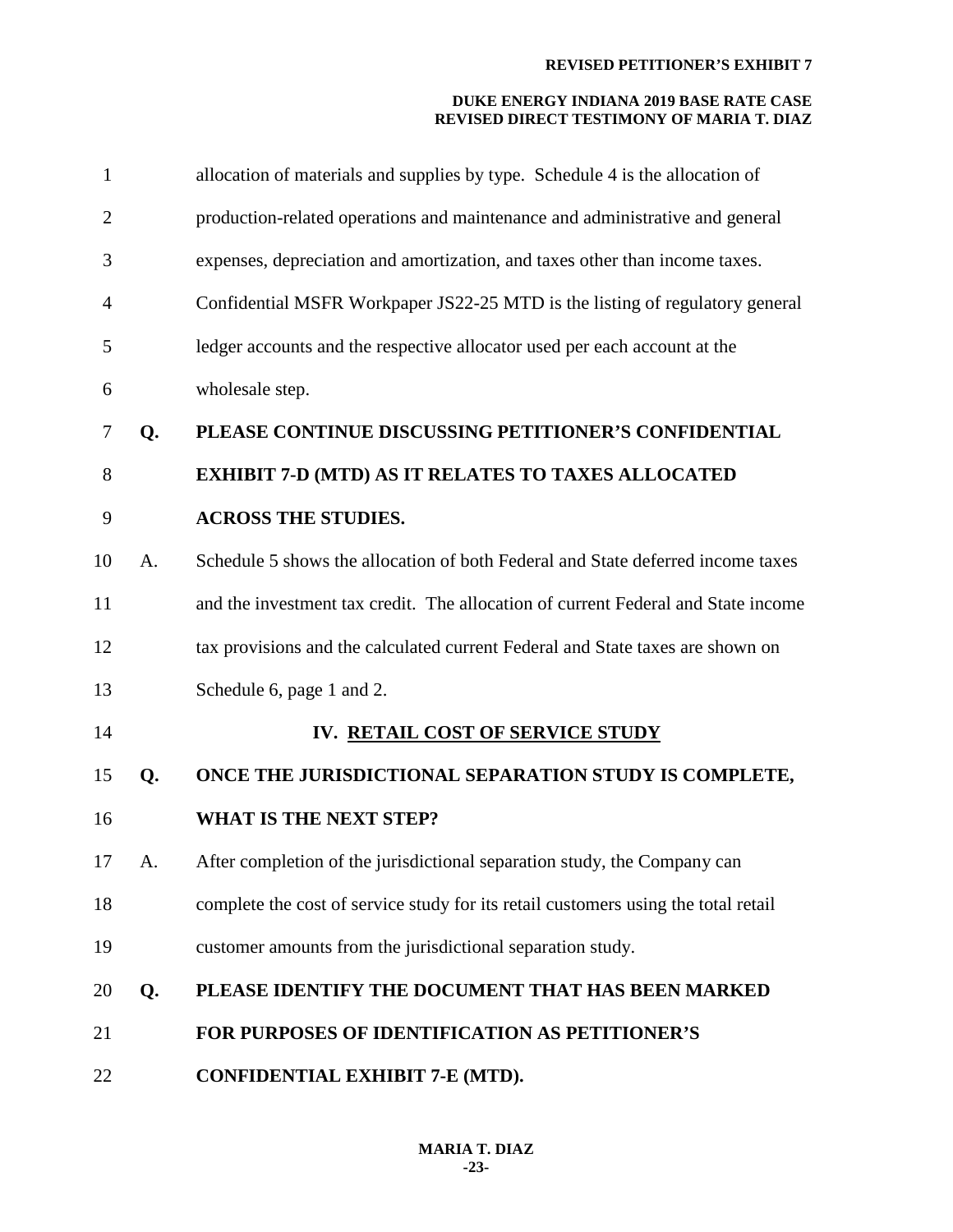| $\mathbf{1}$   | A. |     | Petitioner's Confidential Exhibit 7-E (MTD) is a summary of the major allocation  |
|----------------|----|-----|-----------------------------------------------------------------------------------|
| $\overline{2}$ |    |     | factors by rate group for Duke Energy Indiana's retail electric customers, using  |
| 3              |    |     | historical studies to develop the factors. The development of these major factors |
| 4              |    |     | is the first step in the completion of the retail cost of service study. The five |
| 5              |    |     | major allocation factors shown are:                                               |
| 6              |    | (1) | Allocated Share of System Peak – average of the 4 highest coincident              |
| 7              |    |     | peaks (in kilowatts) at the generating station in accordance with the             |
| 8              |    |     | Commission's Order in Cause No. 42873;                                            |
| 9              |    | (2) | Megawatt-hour (MWH) Plant Output Adjusted for Duke Energy Indiana                 |
| 10             |    |     | use at the generating station;                                                    |
| 11             |    | (3) | Non-coincident Peak Demands (in kilowatts) at the customer's meter.               |
| 12             |    | (4) | Diversified Class Demand (in kilowatts) at the input to the Primary               |
| 13             |    |     | Distribution System; and                                                          |
| 14             |    | (5) | Delivery point number of customers.                                               |
| 15             | Q. |     | PLEASE EXPLAIN WHAT THE TERMS "COINCIDENT PEAK                                    |
| 16             |    |     | DEMAND", "DIVERSIFIED CLASS DEMAND", AND "NON-                                    |
| 17             |    |     | <b>COINCIDENT PEAK DEMAND" REPRESENT.</b>                                         |
| 18             | A. |     | The "coincident peak demand" is the electricity demand of the various customer    |
| 19             |    |     | classes and rate groups at the time of the Duke Energy Indiana demand for a       |
| 20             |    |     | given month. The "diversified class demand" is the peak electricity demand of     |
| 21             |    |     | the class on the distribution system, regardless of when Duke Energy Indiana's    |
| 22             |    |     | electricity demand for the month occurs. Thus, the "diversified class demand"     |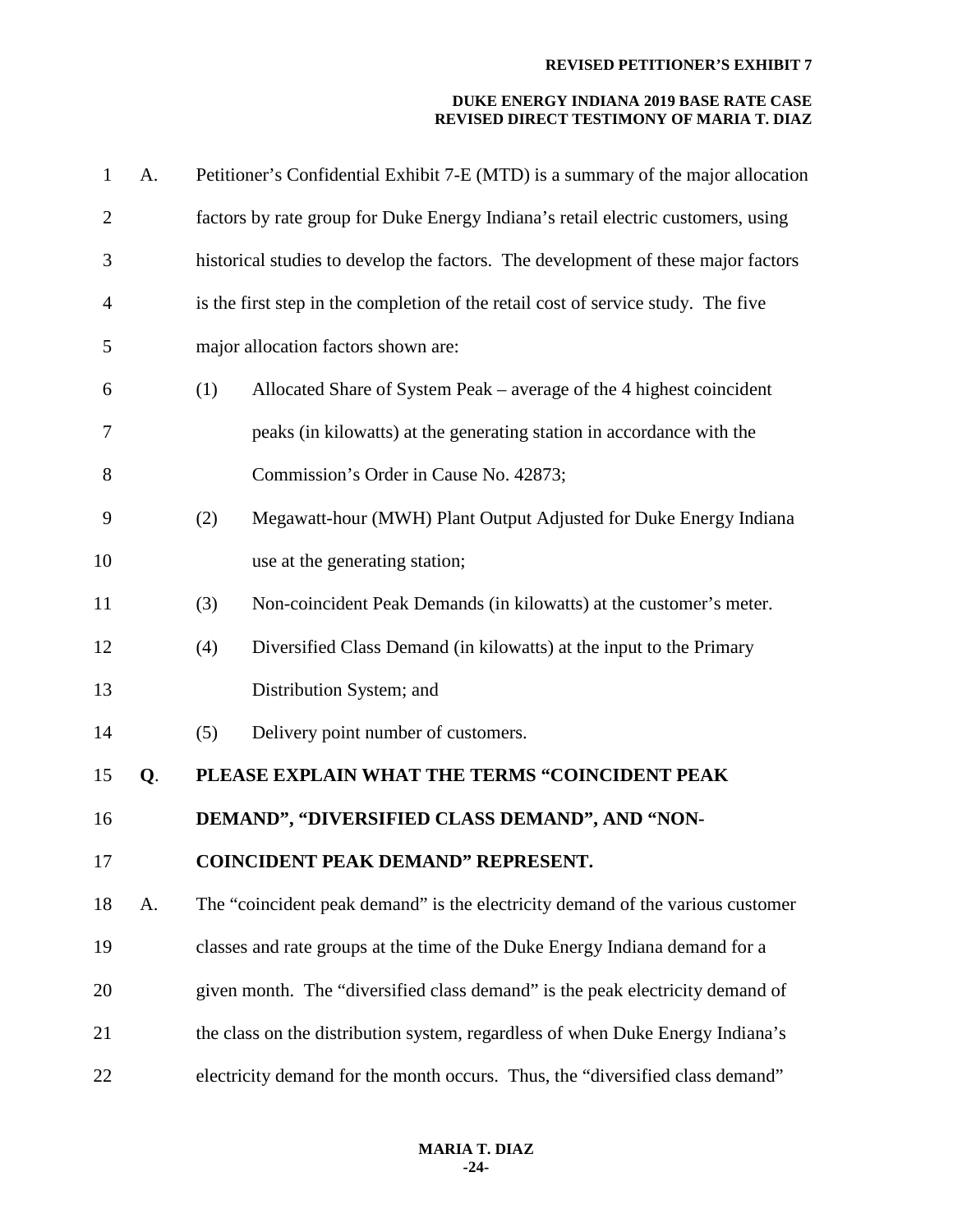| $\mathbf{1}$   |    | accounts for the different load characteristics and the diversity of class demands   |
|----------------|----|--------------------------------------------------------------------------------------|
| $\overline{2}$ |    | on the distribution system. The "non-coincident peak demand" is the highest          |
| 3              |    | peak electricity demand for a customer in a given period, regardless of the time of  |
| $\overline{4}$ |    | occurrence.                                                                          |
| 5              | Q. | PLEASE EXPLAIN HOW THE MWH ALLOCATOR WAS DEVELOPED.                                  |
| 6              | A. | The first step is the accumulation of kilowatt-hours by month for each rate group.   |
| 7              |    | The rate group information is further broken down by voltage level, secondary        |
| 8              |    | (under 600 volts), primary (600 volts to 34,500 volts), and transmission (over       |
| 9              |    | 34,500 volts) based on service voltage and then by metered voltage. The              |
| 10             |    | transmission service customers are also broken down between bulk (138,000 volts      |
| 11             |    | or higher) and common (69,000 volts). Next, the metered kilowatt-hour data for       |
| 12             |    | the twelve-month period ended June 30, 2018 was used to develop the kilowatt-        |
| 13             |    | hour requirement at the generating station by rate group.                            |
| 14             | Q. | PLEASE EXPLAIN THE DIFFERENCE BETWEEN THE BULK                                       |
| 15             |    | TRANSMISSION SYSTEM AND THE COMMON TRANSMISSION                                      |
| 16             |    | SYSTEM.                                                                              |
| 17             | A. | The bulk transmission system is comprised of transmission facilities with the        |
| 18             |    | voltage of 138,000 volts or higher, whereas the common transmission system is        |
| 19             |    | comprised of transmission facilities with a voltage of 69,000 volts. The             |
| 20             |    | transmission facilities are discussed in more detail in the direct testimony of Duke |
| 21             |    | Energy Indiana witness Mr. Timothy A. Abbott.                                        |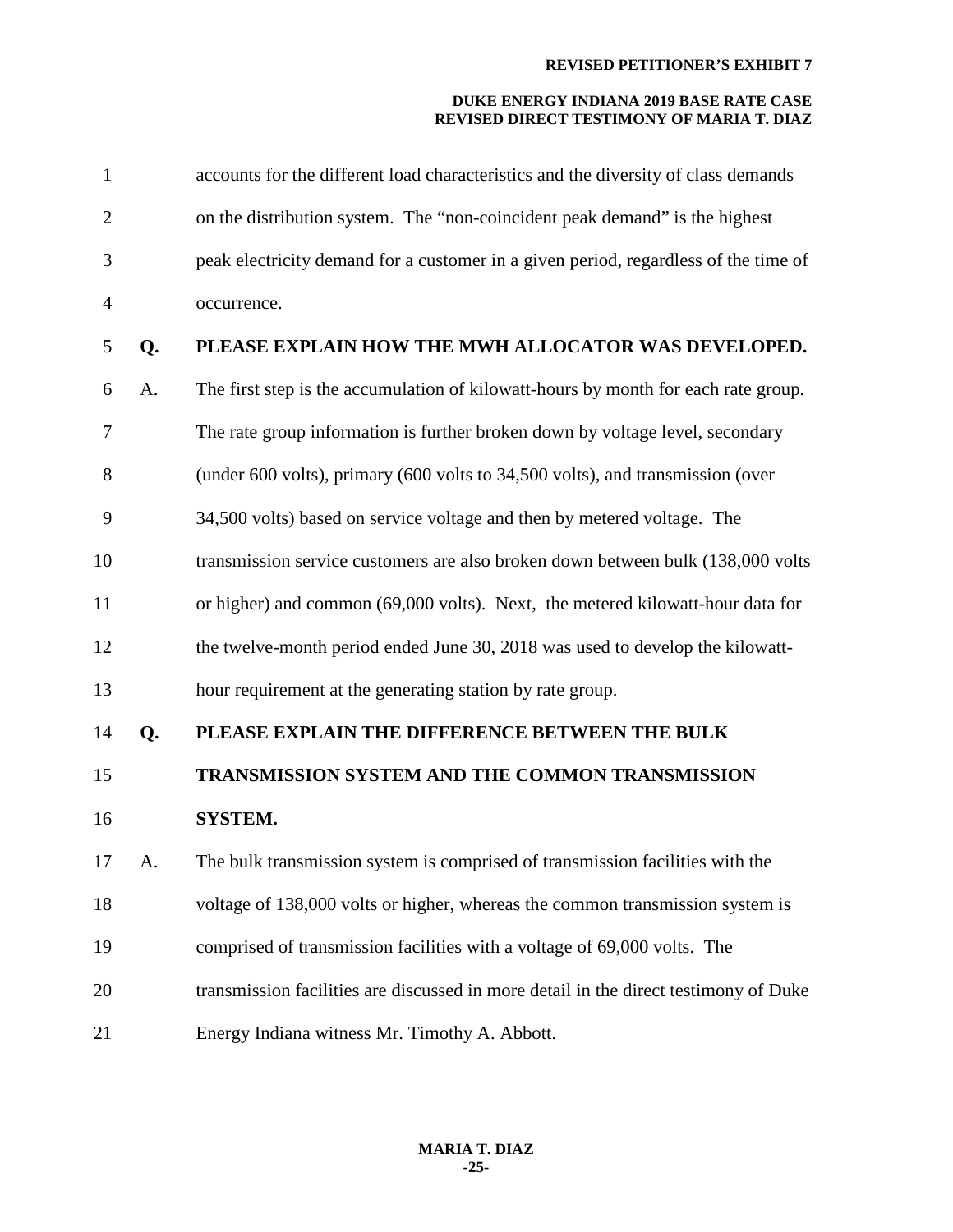### **DUKE ENERGY INDIANA 2019 BASE RATE CASE REVISED DIRECT TESTIMONY OF MARIA T. DIAZ**

| $\mathbf{1}$   | Q. | HOW WAS THE "ALLOCATED SHARE OF SYSTEM PEAK",                                    |
|----------------|----|----------------------------------------------------------------------------------|
| $\overline{2}$ |    | "MAXIMUM NON-COINCIDENT DEMANDS", AND "DIVERSIFIED                               |
| 3              |    | <b>CLASS DEMAND" DEVELOPED?</b>                                                  |
| $\overline{4}$ | A. | The kilowatt data is broken down in the same groups as the kilowatt-hour data    |
| 5              |    | previously discussed. The respective demands by type above were compiled and     |
| 6              |    | supplied as follows by Mr. Bailey:                                               |
| 7              |    | (1)<br>The demands for all customer classes and rate groups that have non-load   |
| 8              |    | profile meters that are below the 500 kilowatt level per customer level,         |
| 9              |    | were obtained from a load research program conducted by the Duke                 |
| 10             |    | Energy Indiana load research department. Statistical analysis of the load        |
| 11             |    | research data enables the Company to estimate the kilowatt demands and           |
| 12             |    | kilowatt-hour usage for these customer classes and rate groups with a            |
| 13             |    | relative precision of plus or minus 10% and at a 90% confidence level.           |
| 14             |    | The twelve-month period ended June 30, 2018 was the population used.             |
| 15             |    | (2)<br>The respective demands by type above for the rest of the retail customers |
| 16             |    | were obtained from the actual metered billing information, also using a          |
| 17             |    | twelve-month period ended June 30, 2018 for the population and adjusted          |
| 18             |    | to the generating station level.                                                 |
| 19             | Q. | <b>YOU STATED PREVIOUSLY THAT WITHIN THE COST OF SERVICE</b>                     |
| 20             |    | STUDY, YOU PREPARED THE ALLOCATED SHARE OF SYSTEM                                |
| 21             |    | PEAK DEMANDS ON A 4 CP BASIS. DID YOU ALSO PREPARE A 12                          |

**CP VERSION?**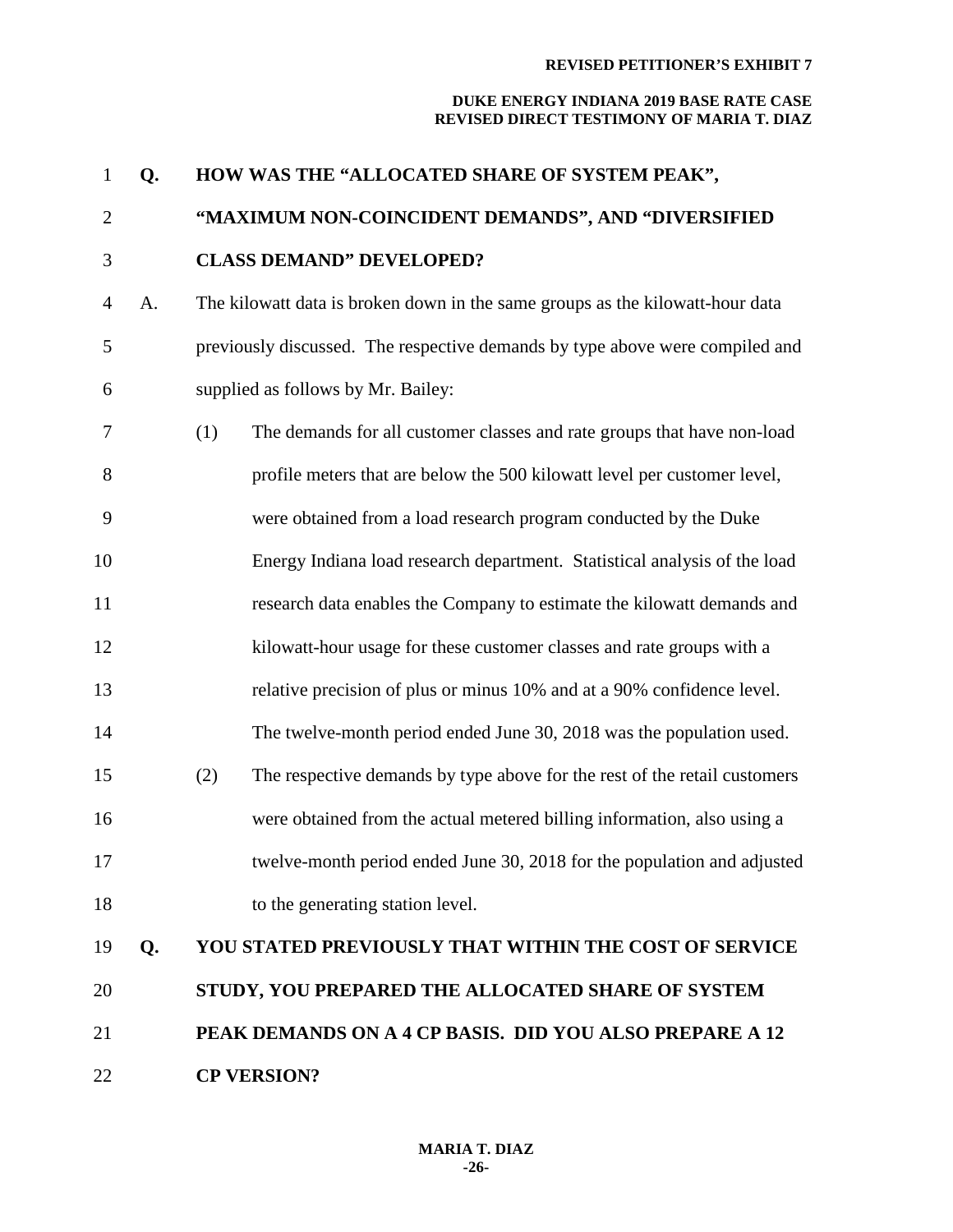| $\mathbf{1}$   | A. | Yes, Confidential MSFR Workpaper COSS-204 (MTD) is a summary of the 12             |
|----------------|----|------------------------------------------------------------------------------------|
| $\overline{2}$ |    | CP Allocated Share of System Peak provided for comparison purposes per Order       |
| 3              |    | in Cause No. 42873. The impact of the 12 CP factors resulted in minor proposed     |
| $\overline{4}$ |    | rate increase differences across the major classes (in the 2% range) from the 4 CP |
| 5              |    | factors.                                                                           |
| 6              | Q. | PLEASE GENERALLY DESCRIBE YOUR UNDERSTANDING OF THE 4                              |
| 7              |    | CP DEMANDS SUPPLIED BY MR. BAILEY, AND THE RELEVANCE OF                            |
| 8              |    | THE FERC ALLOCATION GUIDELINES FOR PRODUCTION AND                                  |
| 9              |    | TRANSMISSION-DEMAND RELATED COSTS.                                                 |
| 10             | A. | The 4 CP demands supplied by Mr. Bailey were the average of the maximum            |
| 11             |    | retail demands for the historical twelve-month period ended June 30, 2018. The 4   |
| 12             |    | CP peak period average included the months of August 2017, September 2017,         |
| 13             |    | January 2018, and June 2018. From this historical data, Mr. Bailey supplied the    |
| 14             |    | retail demands by detailed rate code as included in the Cost of Service Study.     |
| 15             |    | Although there is not a steadfast rule for determining which demand allocation is  |
| 16             |    | appropriate, as a frame of reference, the FERC primarily relies on three system    |
| 17             |    | demand tests when determining which coincident peak method is supported by         |
| 18             |    | the record. FERC applies established thresholds to the results of these tests to   |
| 19             |    | assess whether a customer's allocation of the demand costs should be based on a    |
| 20             |    | 12 CP or another methodology. The first test, the "Low to Annual Peak" test,       |
| 21             |    | calculates the relationship of the lowest monthly peak as a percentage of the      |
| 22             |    | annual peak. Under the Low to Annual Peak test, a range of sixty-six (66%) or      |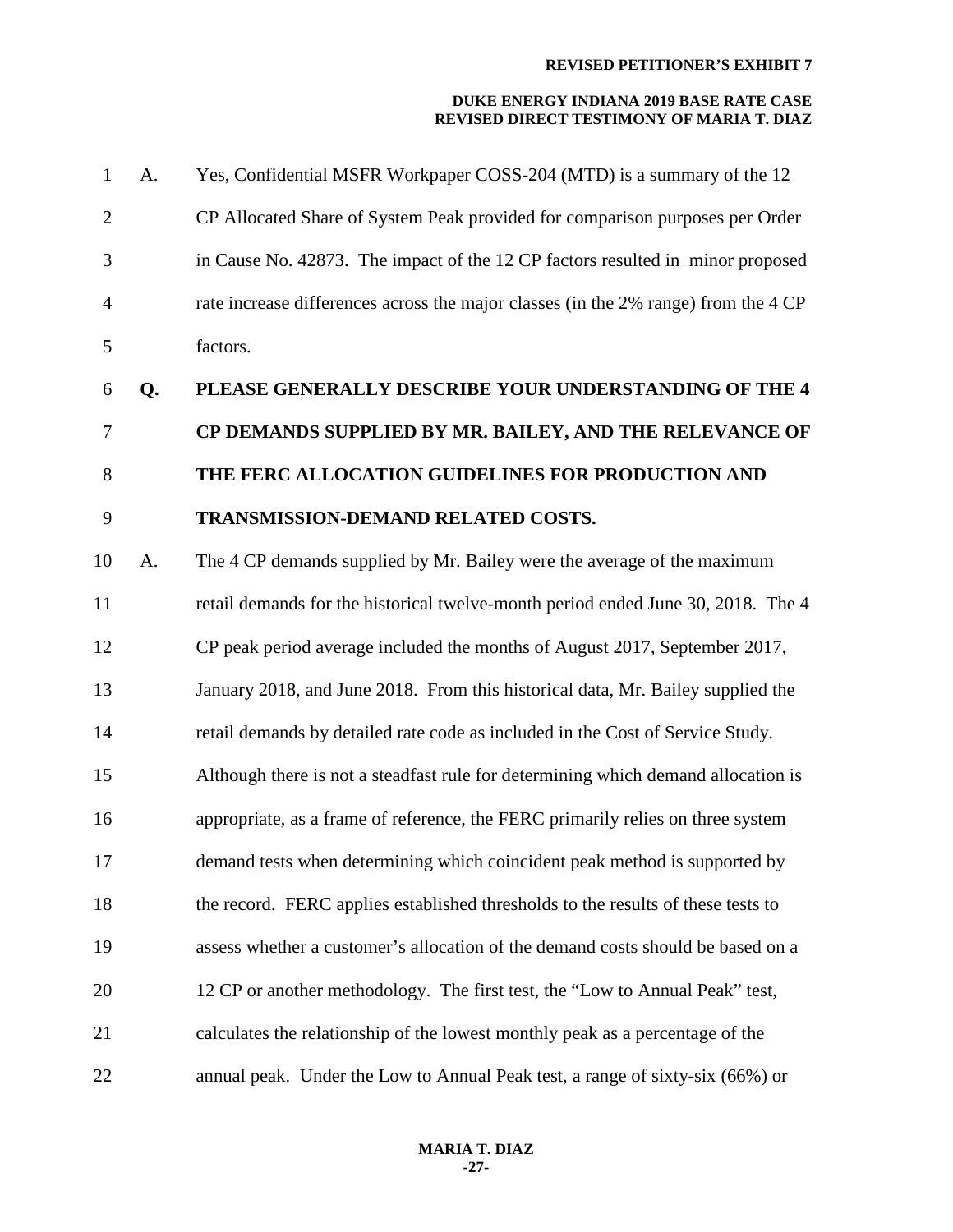| $\mathbf{1}$   |    | higher supports the use of a 12 CP method. The second test is the "Average to       |
|----------------|----|-------------------------------------------------------------------------------------|
| $\overline{2}$ |    | Annual Peak" test, which computes the average of the twelve-monthly peaks as        |
| 3              |    | percentage of the annual peak. Under the Average to Annual Peak test, a range of    |
| $\overline{4}$ |    | eighty-one (81%) or higher supports the use of the 12 CP method. Duke Energy's      |
| 5              |    | Indiana's monthly load characteristics for the twelve-month period ended June 30,   |
| 6              |    | 2018 meet the first and second test. The third test is the "On and Off Peak" test,  |
| 7              |    | which compares the average of the system peaks during the peak period, as a         |
| 8              |    | percentage of the annual peak, to the average of the system peaks during the off-   |
| 9              |    | peak months, as a percentage of the annual peak. Under the On and Off-Peak test,    |
| 10             |    | a 19% or less difference between these two figures supports the use of the 12 CP    |
| 11             |    | method (using the respective months as the peaks and the valleys in the             |
| 12             |    | calculation) and likewise, the same threshold applies to the 4 CP variation (using  |
| 13             |    | the respective 4 CP months as the peak and the 8 CP months as the valley). Duke     |
| 14             |    | Energy Indiana's load characteristics for the twelve-month period ended June 30,    |
| 15             |    | 2018 also satisfy the third test. However, ultimately, as Mr. Bailey discusses, the |
| 16             |    | differences between 4 CP and 12 CP did not materially alter any of the rate         |
| 17             |    | designs.                                                                            |
| 18             | Q. | PLEASE EXPLAIN HOW THE DELIVERY POINT NUMBER OF                                     |
| 19             |    | <b>CUSTOMERS WAS DEVELOPED.</b>                                                     |
| 20             | A. | The delivery number point number of customers was sourced from the                  |
| 21             |    | Company's billing system with adjustments for the average number of customers,      |
| 22             |    | using a twelve-month period ended June 30, 2018.                                    |
|                |    |                                                                                     |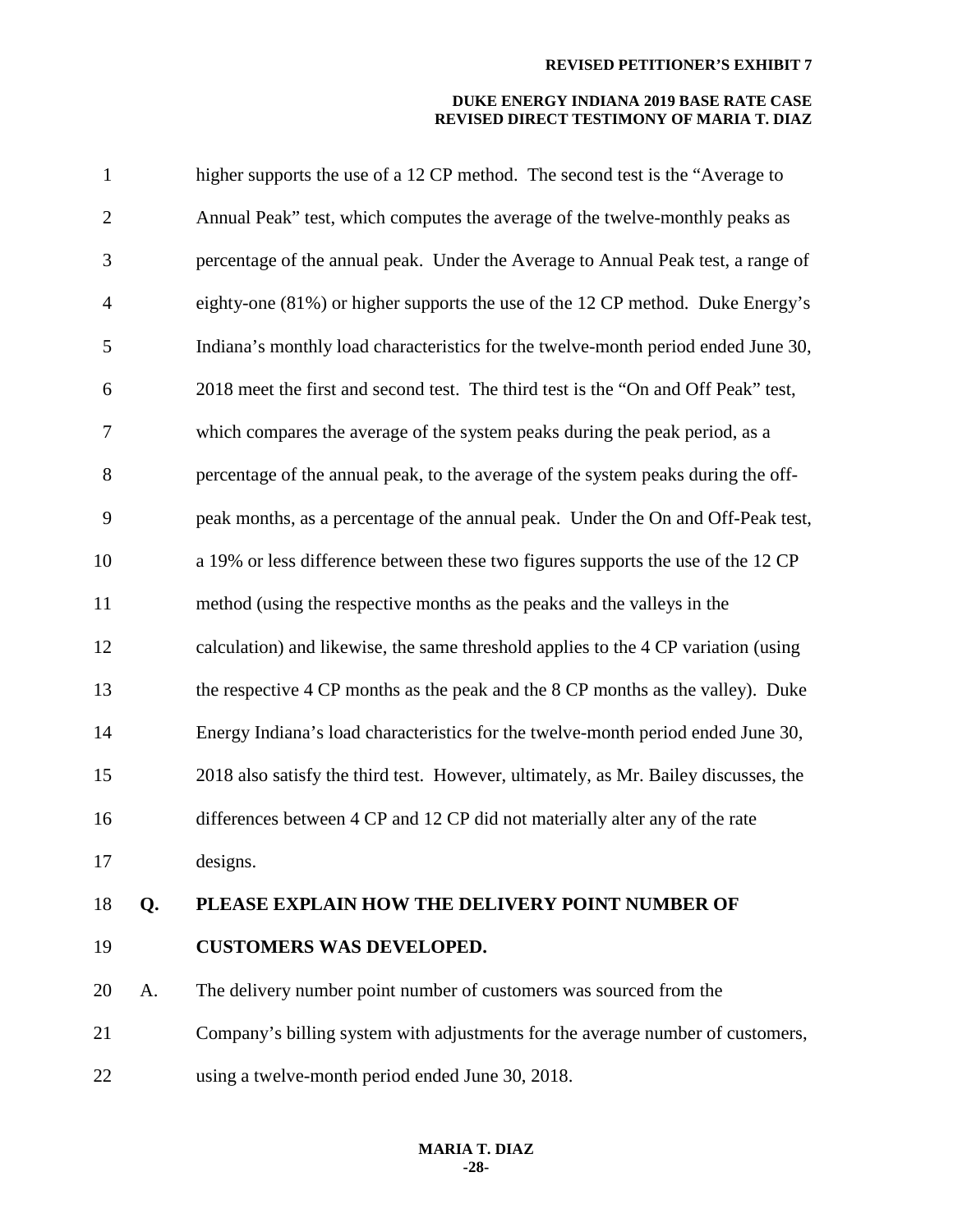| $\mathbf{1}$   | Q. |     | PLEASE EXPLAIN THE APPROACH UTILIZED IN THE COMPANY'S                              |
|----------------|----|-----|------------------------------------------------------------------------------------|
| $\overline{2}$ |    |     | COST OF SERVICE STUDY FOR DETERMINING THE COMPANY'S                                |
| 3              |    |     | COST OF SERVICE FOR ITS RETAIL ELECTRIC SALES.                                     |
| $\overline{4}$ | A. |     | The study is completed using equitable and reasonable allocation methodologies.    |
| 5              |    |     | The methods for allocation used in this proceeding were not changed from the       |
| 6              |    |     | methods used in Duke Energy Indiana's last retail base rate case. The allocation   |
| 7              |    |     | of investment, operating expenses, and taxes to the retail customer classes and    |
| 8              |    |     | rate groups produces Duke Energy Indiana's retail revenue requirement. There       |
| 9              |    |     | are four (4) major classifications of functionalized costs and allocation factors: |
| 10             |    | (1) | Demand-related production and transmission costs that are                          |
| 11             |    |     | allocated based on the customers' coincident peak demands – their                  |
| 12             |    |     | electricity demand that occurs at the time of the Duke Energy                      |
| 13             |    |     | Indiana, as adjusted to the busbar of the generating plant.                        |
| 14             |    | (2) | Energy-related production costs that are allocated based on the                    |
| 15             |    |     | customers' energy requirements, as adjusted to the busbar level of                 |
| 16             |    |     | the generating plant.                                                              |
| 17             |    | (3) | Facility-related distribution costs that are allocated based on the                |
| 18             |    |     | customers' diversified class electricity demand, non-coincident                    |
| 19             |    |     | peak electricity demands, or directly assigned to a customer.                      |
| 20             |    | (4) | Connection-related costs that are allocated based on non-                          |
| 21             |    |     | coincident peak demands or on the number of customers or                           |
| 22             |    |     | delivery point number of customers.                                                |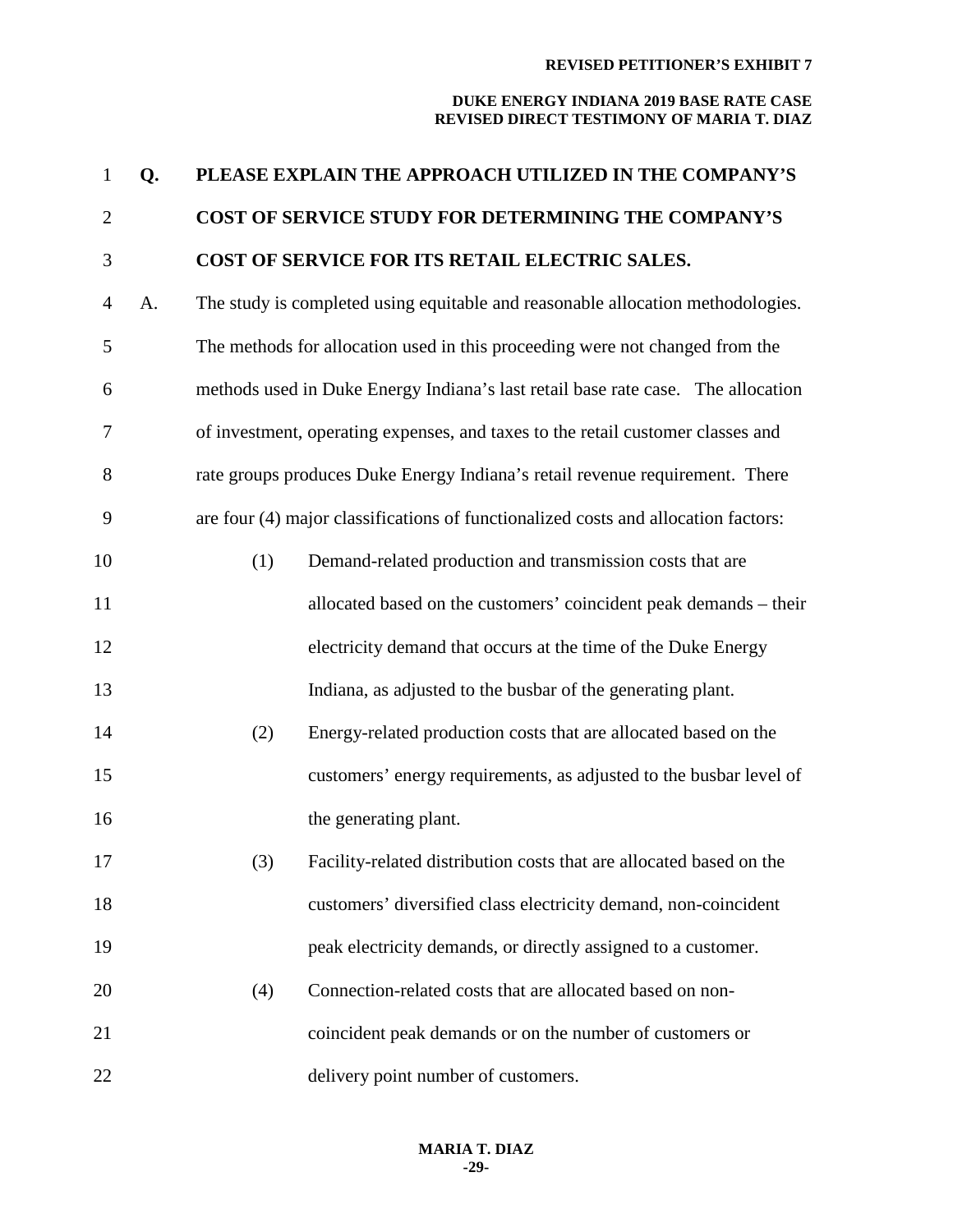### **DUKE ENERGY INDIANA 2019 BASE RATE CASE REVISED DIRECT TESTIMONY OF MARIA T. DIAZ**

| 1              | Q. | PLEASE PROVIDE EXAMPLES OF EACH OF THE FOUR (4)                                      |
|----------------|----|--------------------------------------------------------------------------------------|
| $\mathbf{2}$   |    | <b>CLASSIFIED COSTS AT THE RETAIL COST OF SERVICE STUDY</b>                          |
| 3              |    | LEVEL.                                                                               |
| $\overline{4}$ | A. | An example of demand-related costs would be the investment in the transmission       |
| 5              |    | system and the corresponding operation and maintenance expenses. The sizing of       |
| 6              |    | such facilities is determined by the expected load of Duke Energy Indiana's          |
| 7              |    | customers on the facility; it is not related to the energy requirement or the number |
| 8              |    | of customers.                                                                        |
| 9              |    | As mentioned previously, fuel expense and fuel stockpile are common                  |
| 10             |    | examples of energy-related costs. These items are dependent upon the amount of       |
| 11             |    | energy consumed, not the customers' demands or the number of customers.              |
| 12             |    | An example of a facility-related cost would be the investment and expenses for       |
| 13             |    | distribution substations. Duke Energy Indiana's substations are designed to meet     |
| 14             |    | the expected Duke Energy Indiana load, and thus, are allocated based on the          |
| 15             |    | customers' diversified class electricity demand.                                     |
| 16             |    | Connection-related costs include investment and expenses for electric                |
| 17             |    | meters and customer accounts. These items are related to the number of               |
| 18             |    | customers or to the customers' non-coincident peak electricity demand; the           |
| 19             |    | facilities are sized for the individual peak electricity loads.                      |
| 20             | Q. | DOES DUKE ENERGY INDIANA'S FORECAST REFLECT THE                                      |
| 21             |    | ALLOCATION OF THE VARIOUS ACCOUNTS TO THE FOUR (4)                                   |

**MAIN CATEGORIES OF CLASSIFIED COSTS?**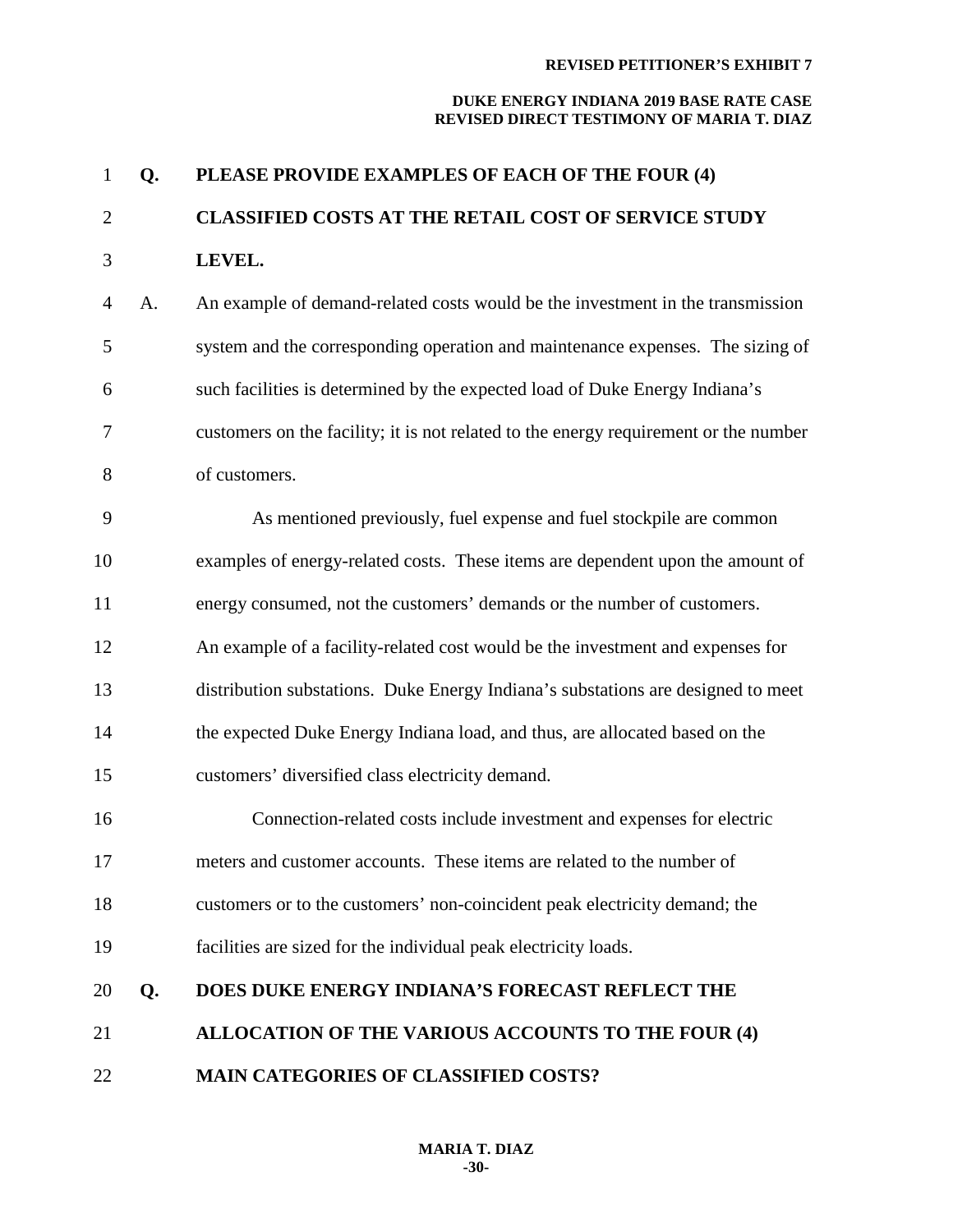| $\mathbf{1}$   | A. | The accounts in the forecast were the starting point for the classification but when     |
|----------------|----|------------------------------------------------------------------------------------------|
| $\mathbf{2}$   |    | certain accounts are related to more than one of the classifications, specific           |
| 3              |    | analysis, studies, and judgment are used to separate the individual components.          |
| $\overline{4}$ |    | An example of such separation is the breakdown of power production                       |
| 5              |    | operation and maintenance ("O&M") between demand and energy components.                  |
| 6              |    | The demand and energy components of Duke Energy Indiana's total power                    |
| $\tau$         |    | production expenses were determined based on a multi-year, historical study              |
| 8              |    | performed by the Duke Energy Indiana engineering department per the direction            |
| 9              |    | of Duke Energy Indiana witness Mr. Keith Pike. The engineering department                |
| 10             |    | performed an analysis of the total operation and maintenance expenses to                 |
| 11             |    | determine the demand and energy components. From that analysis, the                      |
| 12             |    | percentages were input into the regulatory ledger tool by forecasted account, and        |
| 13             |    | the tool calculated the demand and energy account balances for further processing        |
| 14             |    | in the Cost of Service study.                                                            |
| 15             |    | Another example is the separation of distribution line investment between                |
| 16             |    | primary and secondary lines performed by the Duke Energy Indiana customer                |
| 17             |    | delivery department. A listing of the equipment contained in the plant records was       |
| 18             |    | analyzed and the property units were split by primary and secondary voltages.            |
| 19             | Q. | DID THE COMPANY DIRECT ASSIGN COSTS TO SPECIFIC RATE                                     |
| 20             |    | <b>CLASSES?</b>                                                                          |
| 21             | A. | Yes, facilities and equipment constructed and used by a specific customer were           |
| 22             |    | direct assigned and allocated to a single class, or even a single customer ( <i>i.e.</i> |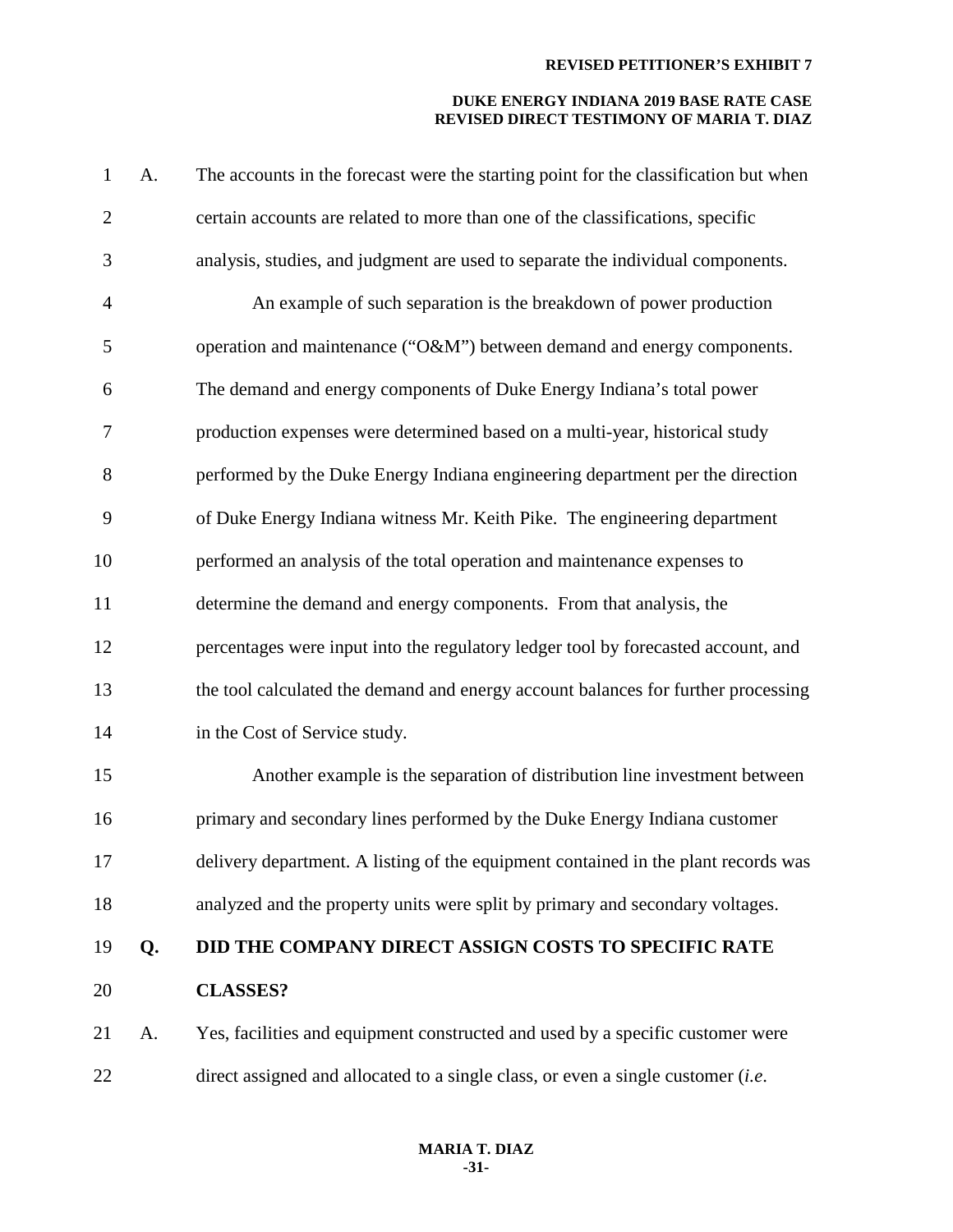| $\mathbf{1}$   |    | specific property). An example of such a facility is a distribution substation that  |
|----------------|----|--------------------------------------------------------------------------------------|
| $\overline{2}$ |    | is dedicated exclusively to serving a specific customer. The other types of          |
| 3              |    | specific property are transmission radial tap lines and distribution substations.    |
| $\overline{4}$ | Q. | HOW WAS SPECIFIC PROPERTY IDENTIFIED AND ADMINISTERED                                |
| 5              |    | IN THE RETAIL COST OF SERVICE STUDY?                                                 |
| 6              | A. | The Company's billing system was used to compile a specific property listing,        |
| 7              |    | that identified retail customers served directly at a transmission voltage or from a |
| 8              |    | dedicated substation at a primary voltage. The specific property listing was         |
| 9              |    | provided to the Company's large business account representatives for review,         |
| 10             |    | verification, and updating. Corresponding single-line schematics were also           |
| 11             |    | reviewed to ensure the configuration of the facility or equipment was for a          |
| 12             |    | specific customer and not a networked facility or line. After the specific property  |
| 13             |    | was identified and the cost developed using the fixed asset system which also        |
| 14             |    | included developing a walk-up of fixed assets as of December 31, 2018 through        |
| 15             |    | the end of the forecasted test year as described by Company witness Ms. Diana        |
| 16             |    | Douglas, the assignment of the specific property to the specific customer or single  |
| 17             |    | class was accomplished by use of specific property allocators. Confidential          |
| 18             |    | MSFR Workpapers COSS 174-176 (MTD) is the listing of the specific property           |
| 19             |    | by type as of December 31, 2018 that was used as inputs to the walk-ups              |
| 20             |    | supported by Ms. Douglas. Confidential MSFR Workpaper COSS-171 (MTD) is              |
| 21             |    | the specific property assignments, which were input into the regulatory ledger tool  |
| 22             |    | for cost assignment.                                                                 |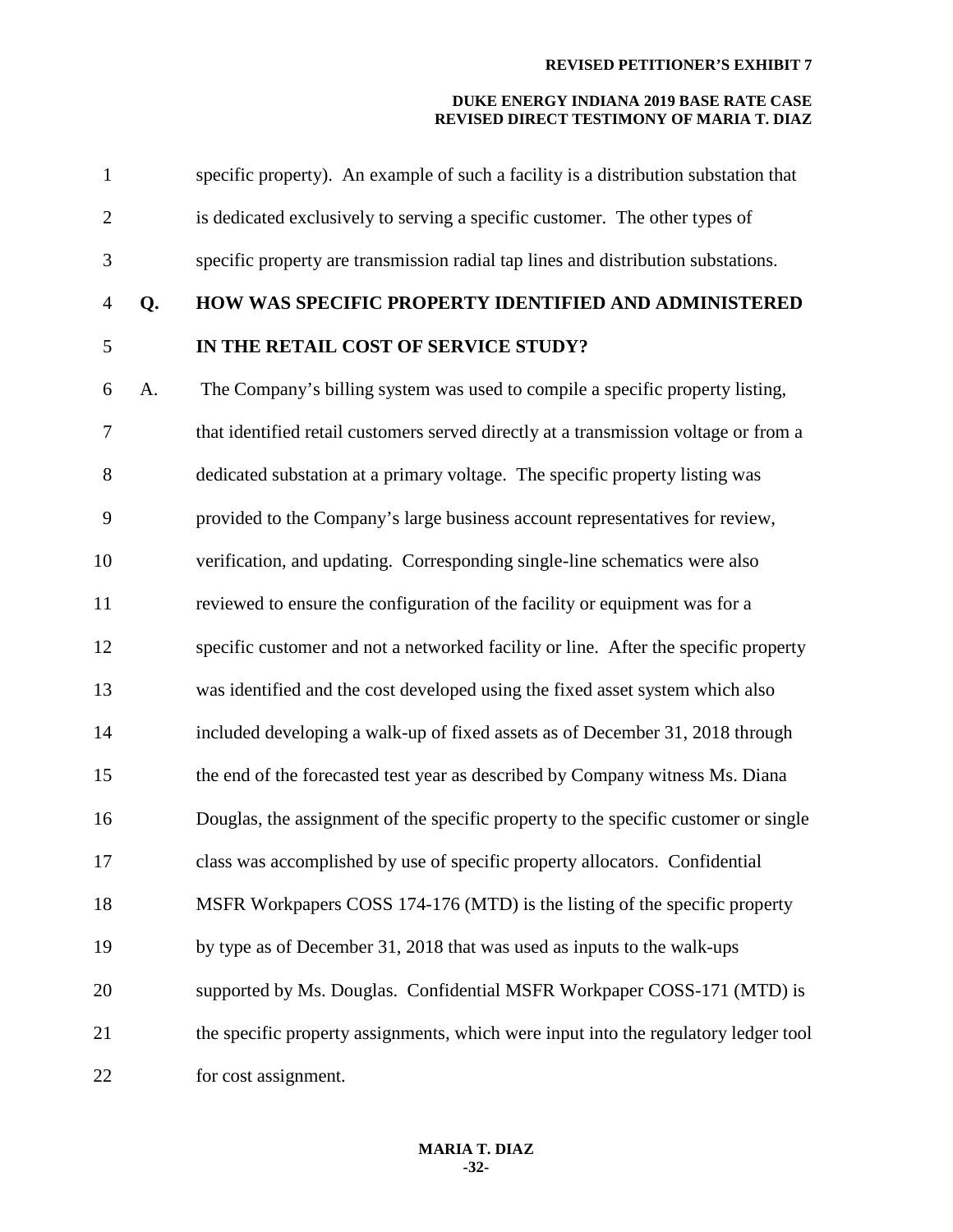| $\mathbf{1}$   | Q. | WHAT IS THE NEXT STEP IN THE COMPLETION OF THE RETAIL                                   |
|----------------|----|-----------------------------------------------------------------------------------------|
| $\mathbf{2}$   |    | <b>COST OF SERVICE STUDY?</b>                                                           |
| 3              | A. | Once the allocation factors are complete, the actual allocation of plant investment     |
| $\overline{4}$ |    | and expenses can be performed. The allocation factors are applied to the rate base      |
| 5              |    | investment and expenses derived from the jurisdictional separation study                |
| 6              |    | discussed previously. The allocation factors developed are included in                  |
| 7              |    | Confidential MSFR Workpaper COSS-178 (MTD), which shows the name of the                 |
| 8              |    | allocation factor and the percentages assigned by rate code.                            |
| 9              | Q. | PLEASE IDENTIFY THE DOCUMENT MARKED FOR PURPOSES OF                                     |
| 10             |    | <b>IDENTIFICATION AS PETITIONER'S CONFIDENTIAL EXHIBIT 7-F</b>                          |
| 11             |    | (MTD) SCHEDULE 1.                                                                       |
| 12             | A. | Petitioner's Confidential Exhibit 7-F (MTD) Schedule 1 is the resulting allocation      |
| 13             |    | of the <i>pro forma</i> original cost depreciated plant as of December 31, 2020, to the |
| 14             |    | retail customers by rate group. This exhibit shows the plant by major functional        |
| 15             |    | component, and segregates materials and supplies. There were no material                |
| 16             |    | changes in allocation methodologies from those approved in the last retail rate         |
| 17             |    | case for rate base.                                                                     |
| 18             | Q. | PLEASE IDENTIFY THE DOCUMENT THAT HAS BEEN MARKED                                       |
| 19             |    | <b>FOR PURPOSES OF IDENTIFICATION AS PETITIONER'S</b>                                   |
| 20             |    | <b>CONFIDENTIAL EXHIBIT 7-F (MTD) SCHEDULE 2.</b>                                       |
| 21             | A. | Petitioner's Confidential Exhibit 7-F (MTD) Schedule 2 is the resulting allocation      |
| 22             |    | of the <i>pro forma</i> operating expenses, excluding income taxes for the test period  |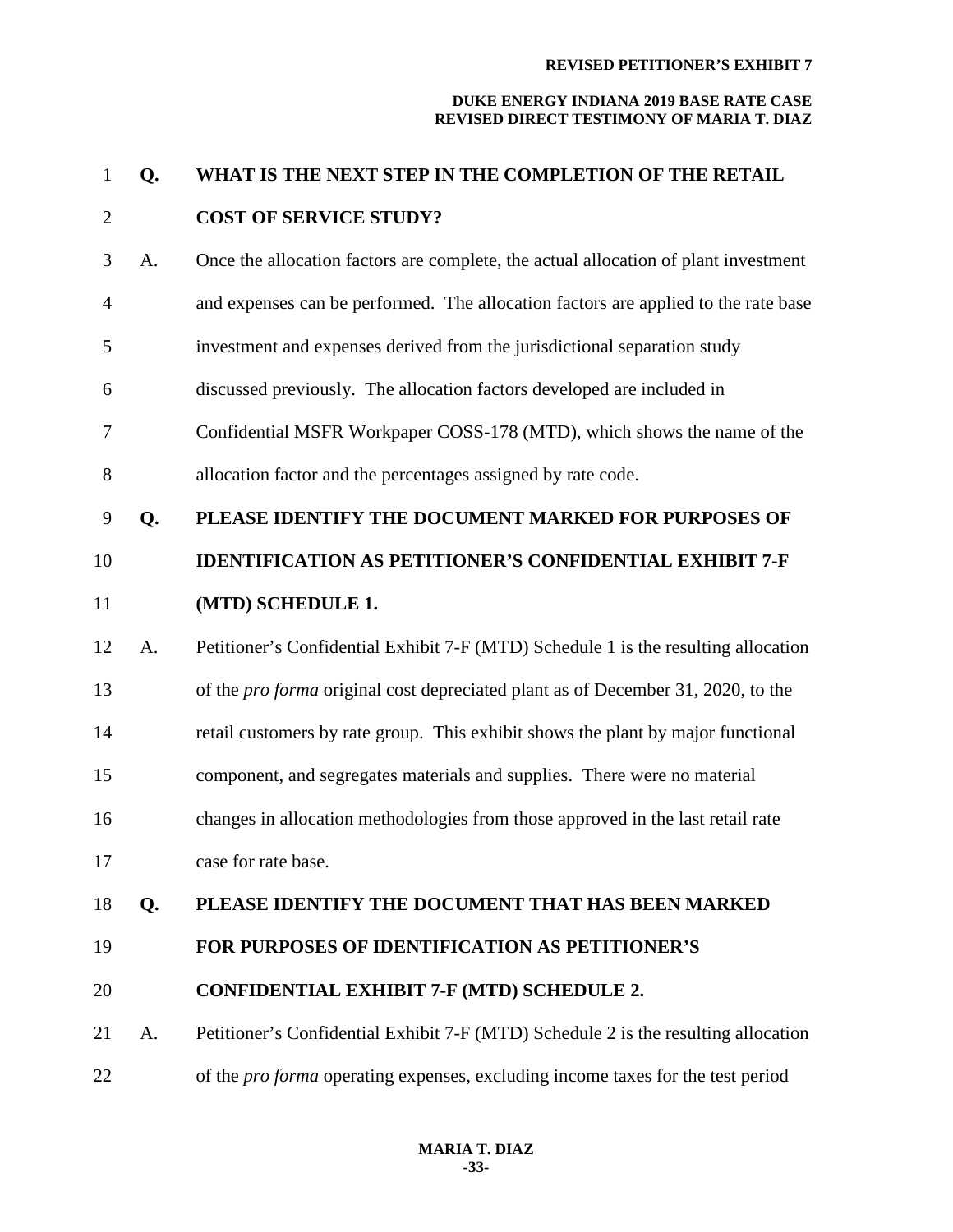| $\mathbf{1}$   |    | ended December 31, 2020, to the retail customers by rate group. The exhibit           |
|----------------|----|---------------------------------------------------------------------------------------|
| $\overline{2}$ |    | shows the functionalized components of operation and maintenance expense,             |
| 3              |    | administrative and general expense, revenue credits, payroll related taxes,           |
| $\overline{4}$ |    | property related taxes, and depreciation expense. There were no material changes      |
| 5              |    | in allocation methodologies from those approved in the last retail rate case for      |
| 6              |    | operating expenses.                                                                   |
| 7              | Q. | WHAT IS THE NEXT STEP IN THE COMPLETION OF THE RETAIL                                 |
| 8              |    | <b>COST OF SERVICE STUDY?</b>                                                         |
| 9              | A. | The last step in the retail cost of service study involves the allocation of deferred |
| 10             |    | income taxes and investment tax credits (net). Following these allocations, the       |
| 11             |    | current State and Federal income taxes is calculated. Net operating income is         |
| 12             |    | then calculated by subtracting the operating expenses (including the State and        |
| 13             |    | Federal income taxes), from the operating revenues received from each retail rate     |
| 14             |    | group.                                                                                |
| 15             | Q. | PLEASE IDENTIFY THE DOCUMENT THAT HAS BEEN MARKED                                     |
| 16             |    | FOR PURPOSES OF IDENTIFICATION AS PETITIONER'S                                        |
| 17             |    | <b>CONFIDENTIAL EXHIBIT 7-G (MTD) SCHEDULE 1.</b>                                     |
| 18             | A. | Petitioner's Confidential Exhibit 7-G (MTD) Schedule 1 is the summary of the          |
| 19             |    | retail cost of service study at present rates including pro formas. This schedule     |
| 20             |    | shows the original cost depreciated plant, electric operating revenues, total         |
| 21             |    | operating expenses, net operating income, and rate of return by retail rate group.    |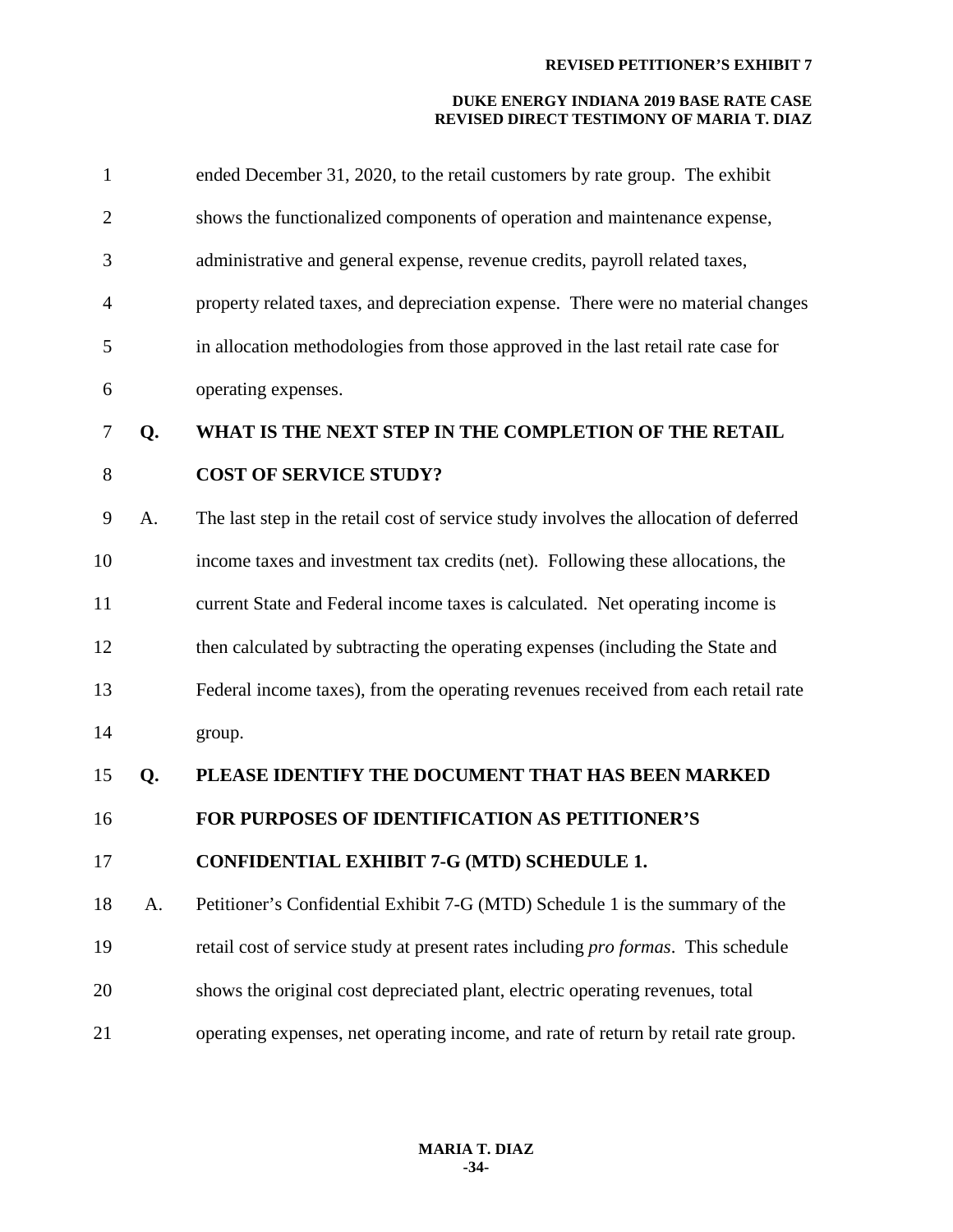| $\mathbf{1}$   | Q. | REFERRING YOU TO PETITIONER'S CONFIDENTIAL EXHIBIT 7-D                                        |
|----------------|----|-----------------------------------------------------------------------------------------------|
| $\overline{2}$ |    | (MTD) SCHEDULE 1, WHICH FIGURES WERE USED IN THE                                              |
| 3              |    | ANALYSIS OF THE COMPANY'S COST OF SERVICE TO ITS RETAIL                                       |
| $\overline{4}$ |    | <b>CUSTOMERS?</b>                                                                             |
| 5              | A. | The last column of Petitioner's Confidential Exhibit 7-D (MTD) Schedule 1                     |
| 6              |    | labeled "Total Retail Customers" was used in the retail cost of service study,                |
| 7              |    | which is the summarized version of the Petitioner's Confidential Exhibit 7-G                  |
| 8              |    | (MTD) Schedule 1, as previously identified.                                                   |
| 9              | Q. | PLEASE IDENTIFY THE DOCUMENT THAT HAS BEEN MARKED                                             |
| 10             |    | FOR PURPOSES OF IDENTIFICATION AS PETITIONER'S                                                |
| 11             |    | CONFIDENTIAL EXHIBIT 7-G (MTD) SCHEDULE 2 (REVISED).                                          |
| 12             | A. | Petitioner's Confidential Exhibit 7-G (MTD) Schedule 2 (revised) shows: (1) the               |
| 13             |    | results of the 4 CP retail cost of service study in Columns A through G; (2) the              |
| 14             |    | Company's proposal to more fully reflect its cost of service in Columns H thru J;             |
| 15             |    | $(3)$ , the proposed rate increase in Column K; and $(4)$ the adjusted results of the         |
| 16             |    | retail cost of service study, after reflecting the proposed 5.1 percent                       |
| 17             |    | subsidy/excess reduction (discussed below), and the resulting, net proposed rate              |
| 18             |    | increase percentages in Columns L through P. The drivers for the overall                      |
| 19             |    | $15.43\%$ <sup>1</sup> proposed rate increase reflected on this schedule are discussed by Mr. |
| 20             |    | Davey.                                                                                        |
|                |    | TU TA ALIDAIDIY/TIV/CEAAO                                                                     |

<span id="page-34-0"></span>**Q. WHAT IS SUBSIDY/EXCESS?**

<sup>&</sup>lt;sup>1</sup> Does not include the impacts of Utility Receipts Tax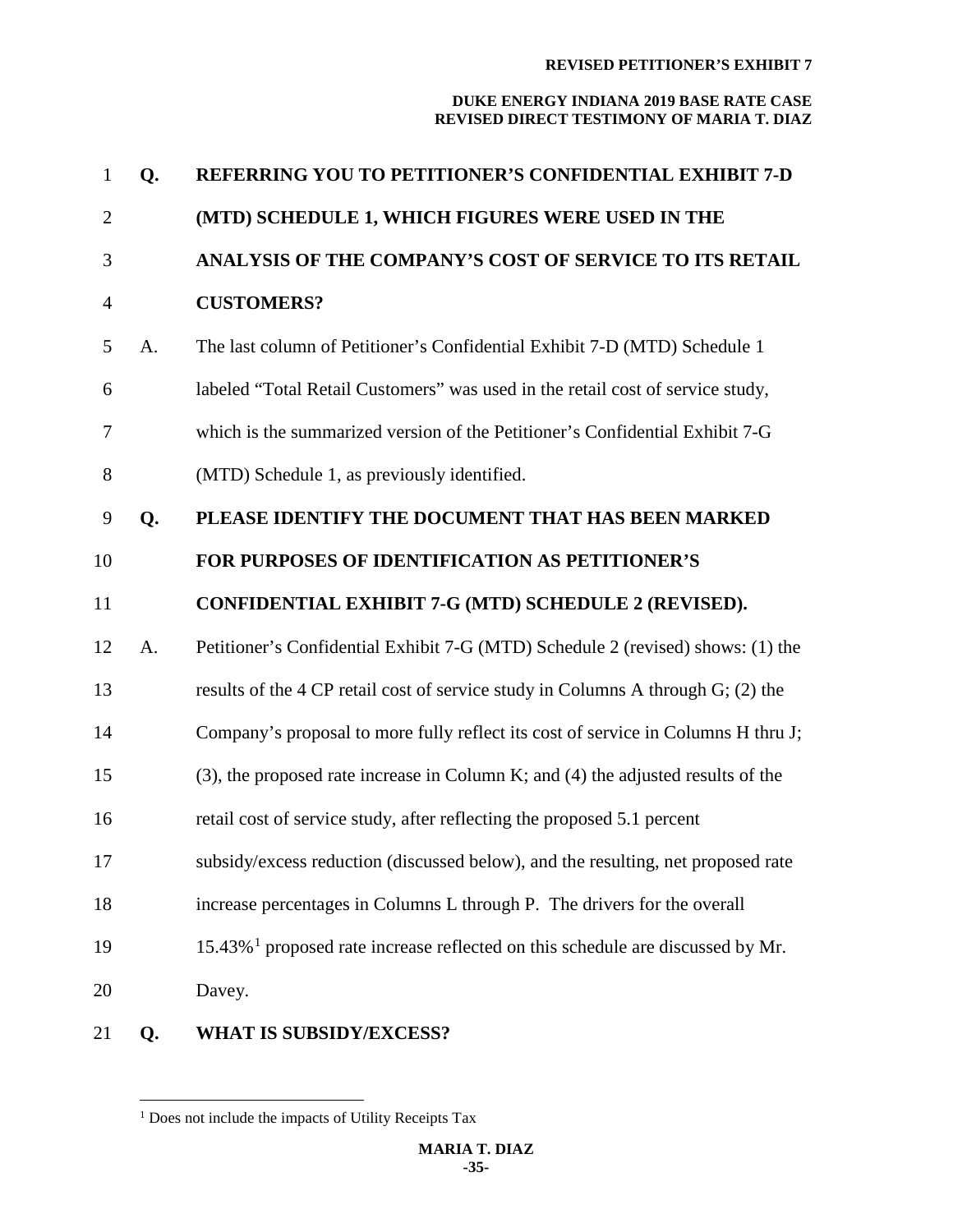| $\mathbf{1}$   | A. | Subsidy/excess refers to the rate of return variability among the various rate      |
|----------------|----|-------------------------------------------------------------------------------------|
| $\overline{2}$ |    | groups under present rates. As Mr. Davey discusses, the concept of gradualism       |
| 3              |    | provides that the variability be reduced across the rate groups with each rate case |
| $\overline{4}$ |    | so as to converge the rate groups closer to the average rate of return while being  |
| 5              |    | cognizant of how the reduction in the subsidy/excess in a given rate case impacts   |
| 6              |    | the proposed rate increase across the classes.                                      |
| 7              | Q. | PLEASE DISCUSS THE SUBSIDY/EXCESS REVENUES BETWEEN                                  |
| 8              |    | RATE GROUPS AND HOW ITS PROPOSED MOVEMENT WAS USED                                  |
| 9              |    | IN THIS PROCEEDING.                                                                 |
| 10             | A. | A review of the four major rate groups shows the variation in current levels of     |
| 11             |    | subsidy/excess revenues. The amounts below, are from Columns H and I (I             |
| 12             |    | divided by H) of Petitioner's Confidential Exhibit 7-G (MTD) Schedule 2             |
| 13             |    | (revised):                                                                          |
| 14             |    | Rate RS:<br>8.94% Subsidy                                                           |
| 15             |    | Rate CS:<br>1.12% Excess                                                            |
| 16             |    | Rate LLF:<br>0.51% Excess                                                           |
| 17             |    | Rate HLF:<br>12.68% Excess                                                          |
| 18             |    | The amount of subsidy/excess reduction was determined based on the Company's        |
| 19             |    | strategic objectives as explained by Duke Energy Indiana witnesses Messrs. Stan     |
| 20             |    | Pinegar and Brian Davey.                                                            |
| 21             | Q. | PLEASE DESCRIBE THE ADDITIONAL RETAIL COST OF SERVICE                               |
| 22             |    | STUDY YOU COMPLETED RELATED TO 12 CP.                                               |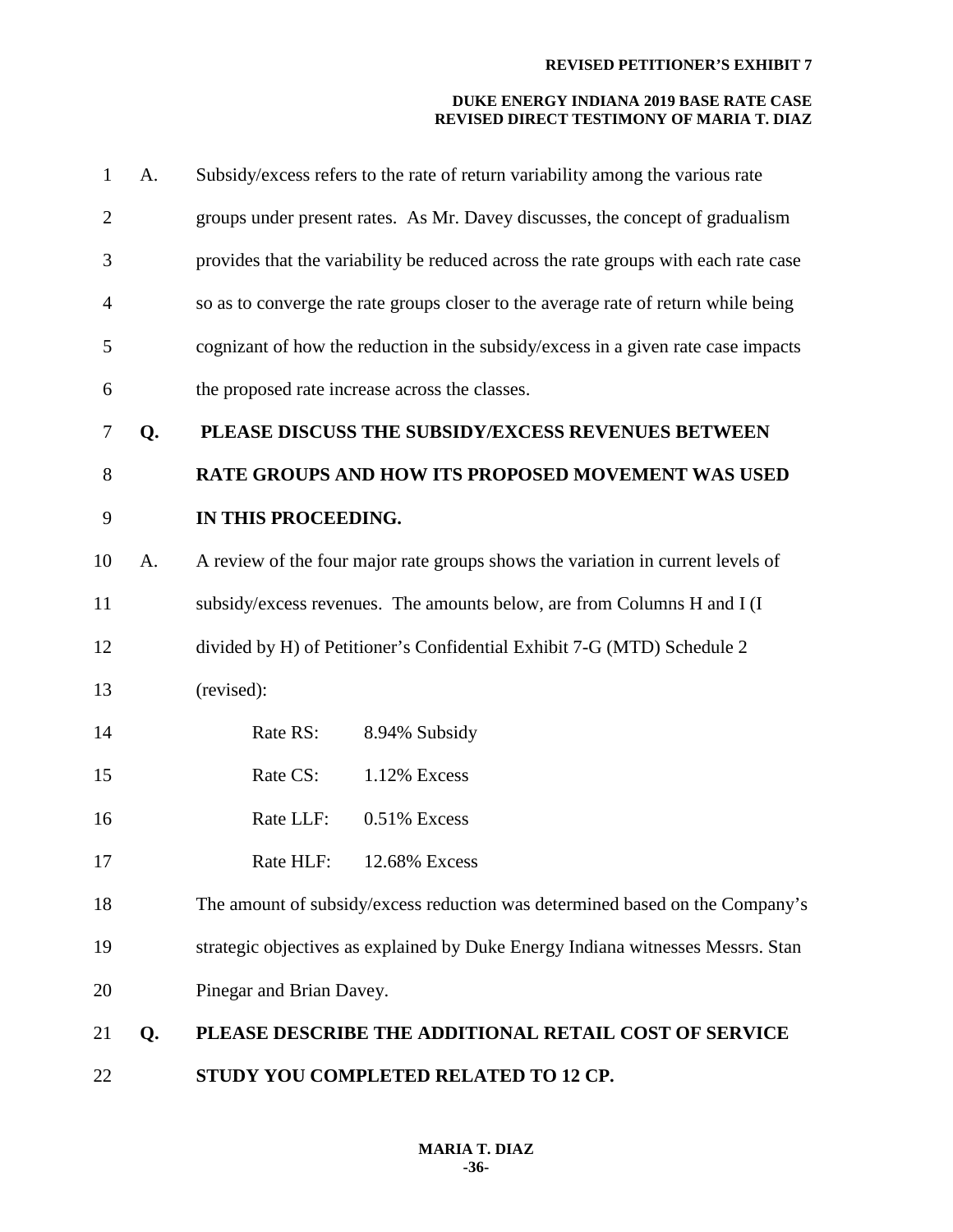| $\mathbf{1}$   | A. | In addition to the test year 4 CP retail cost of service study, a 12 CP retail cost of    |
|----------------|----|-------------------------------------------------------------------------------------------|
| $\overline{2}$ |    | service study was completed per the Order in Cause No. 42873. The results of the          |
| 3              |    | 12 CP cost of service study are reflected in Confidential MSFR Workpaper COSS             |
| $\overline{4}$ |    | 233-244 (MTD) (revised). This 12 CP study was prepared in the same manner as              |
| 5              |    | the 4 CP study, with the difference between these two scenarios due to the                |
| 6              |    | allocation of 12 CP for production and transmission plant instead of 4 CP.                |
| $\tau$<br>8    |    | V. STEP 1 RATE ADJUSTMENT JURISDICTIONAL<br><b>SEPARATION AND COST OF SERVICE STUDIES</b> |
| 9              | Q. | PLEASE DESCRIBE THE ADDITIONAL ANALYSIS YOU COMPLETED                                     |
| 10             |    | RELATED TO THE TWO-STEP RATE ADJUSTMENT.                                                  |
| 11             | A. | In addition to the test year jurisdictional separation study and cost of service          |
| 12             |    | service studies, additional workpapers were completed in support of the                   |
| 13             |    | Company's proposed two-step ratemaking process as it impacts the results of the           |
| 14             |    | jurisdictional separation study (Confidential Workpaper 2019 Step 1 (MTD)                 |
| 15             |    | Schedule 1 through 20) and cost of service study (Confidential Workpaper 2019             |
| 16             |    | Step 1 (MTD) Schedule 21 through 32 (revised). These additional workpapers                |
| 17             |    | were prepared in a manner that is consistent with the test year studies. The              |
| 18             |    | differences between these additional workpapers and the test year studies are due         |
| 19             |    | to the additional <i>proformas</i> provided by Ms. Douglas which were input in the        |
| 20             |    | regulatory ledger tool to create the additional scenario and is reflective of the Step    |
| 21             |    | 1 rate adjustment.                                                                        |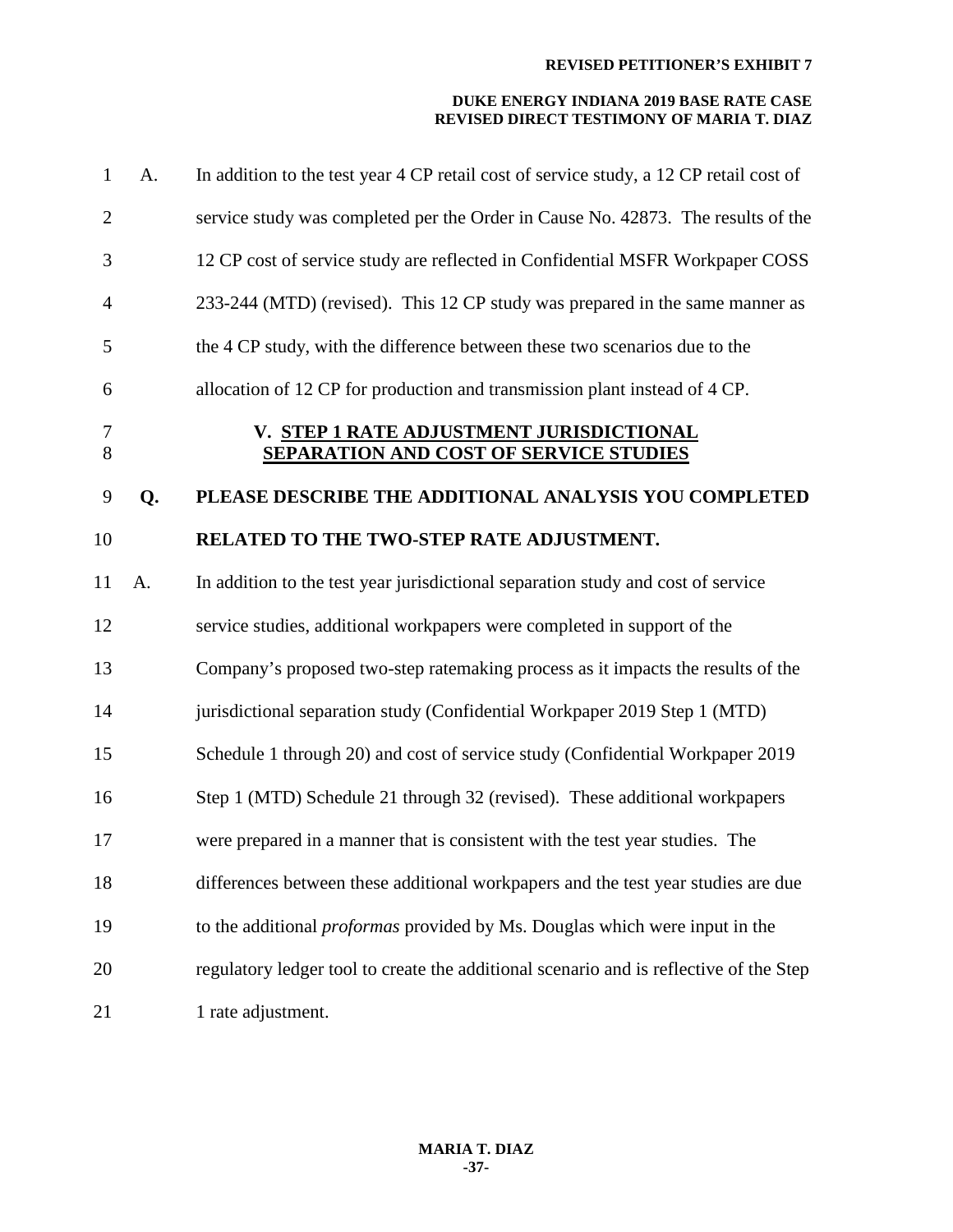| $\mathbf{1}$ |    | VI. DECOUPLING MECHANISM AND IMPLEMENTATION                                          |
|--------------|----|--------------------------------------------------------------------------------------|
| 2            | Q. | IS DUKE ENERGY INDIANA PROPOSING A RATE MECHANISM TO                                 |
| 3            |    | DECOUPLE ITS FIXED COST RECOVERY FROM ACTUAL                                         |
| 4            |    | <b>CUSTOMER USAGES FOR RESIDENTIAL AND SMALL</b>                                     |
| 5            |    | <b>COMMERCIAL CUSTOMERS?</b>                                                         |
| 6            | A. | Yes, as introduced by Duke Energy Indiana witness Brian Davey and explained in       |
| 7            |    | more detail in the testimony of Duke Energy Indiana witness Dr. Daniel Hansen,       |
| 8            |    | the Company is proposing to recover the difference between actual fixed cost         |
| 9            |    | recovery for certain rate classes and the fixed costs subject to this base rate case |
| 10           |    | proceeding.                                                                          |
| 11           | Q. | WHAT IS DUKE ENERGY INDIANA PROPOSING?                                               |
| 12           | A. | Duke Energy Indiana is proposing a new rider, the Revenue Decoupling                 |
| 13           |    | Mechanism ("RDM") to decouple sales units from fixed cost recovery.                  |
| 14           | Q. | IS THE COMPANY PROPOSING A NEW TARIFF SHEET?                                         |
| 15           | A. | Yes, Sheet No. 99, Revenue Decoupling Mechanism ("RDM") is the proposed              |
| 16           |    | tariff as reflected on Petitioner's Exhibit 7-I (MTD).                               |
| 17           | Q. | CAN YOU PROVIDE MORE DETAILS ON THE MECHANICS OF HOW                                 |
| 18           |    | THE RDM WOULD WORK TO SUPPLEMENT THE EXAMPLES DR.                                    |
| 19           |    | <b>HANSEN DESCRIBED IN HIS DIRECT TESTIMONY?</b>                                     |
| 20           | A. | Each month, for each of the applicable rate classes (RS and CS), the Company         |
| 21           |    | would calculate the actual fixed costs recovered that month. The fixed costs         |
| 22           |    | recovered would be compared to the monthly portion of fixed costs allowed for        |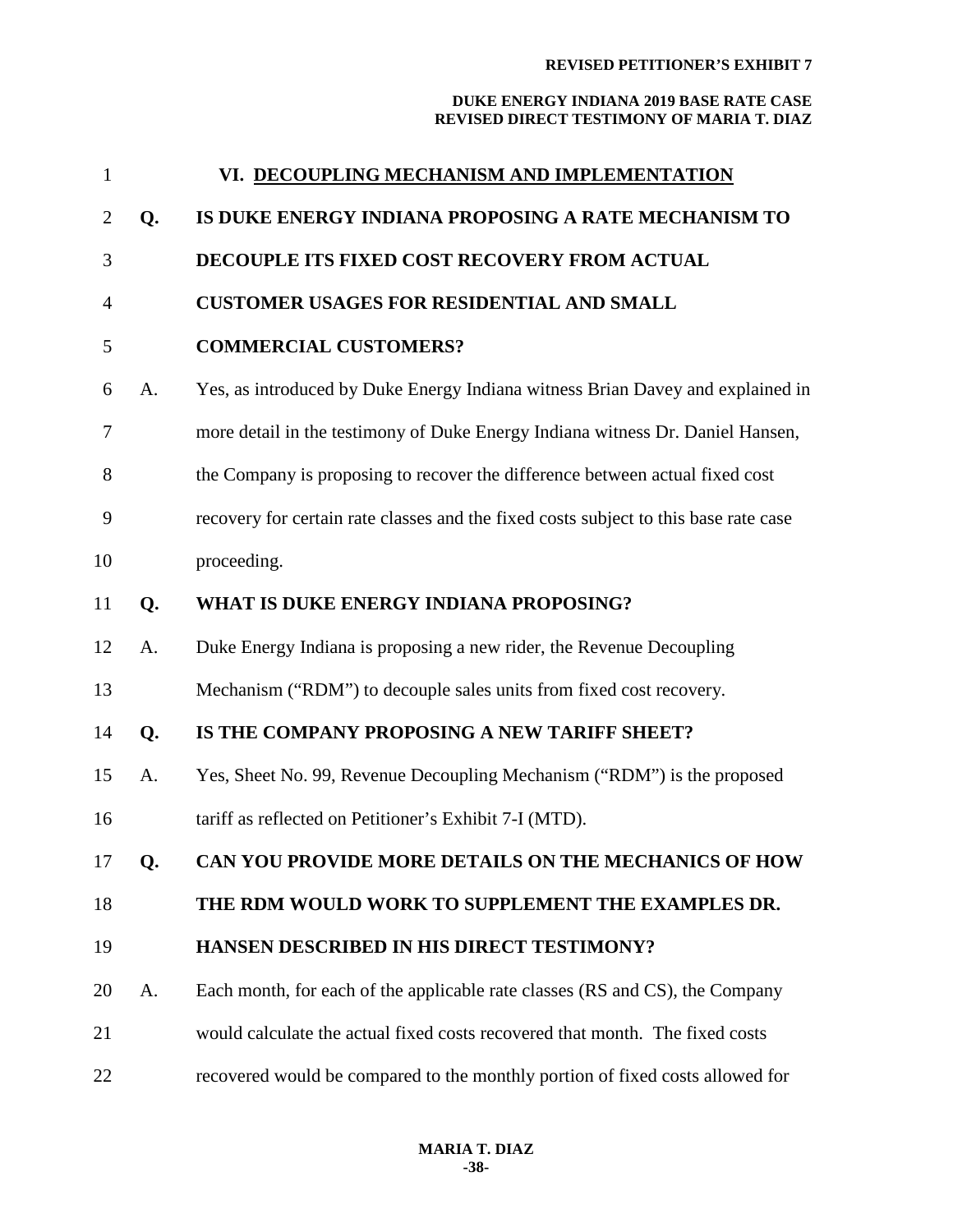| $\mathbf{1}$   | recovery from this base rate case proceeding, as adjusted for the actual number of |
|----------------|------------------------------------------------------------------------------------|
| $\mathfrak{2}$ | customer bills. The differences between these calculated amounts would be the      |
| 3              | decoupling amount for the RS and CS rate classes for the respective months. The    |
| 4              | monthly decoupling amounts for the applicable rate classes would be summed and     |
| 5              | deferred for subsequent inclusion in the annual RDM filing, which would recover    |
| 6              | from (or pass back to) the applicable customer classes the accumulated deferred    |
| 7              | decoupling amounts.                                                                |
| 8              | Specifically, to determine the allowed fixed costs recovered each month,           |
| 9              | the Company, for each applicable rate class, would determine the <i>number of</i>  |
| 10             | customers billed multiplied by the monthly allowed fixed revenue per customer      |
| 11             | amount.                                                                            |
| 12             | The monthly number of customers billed would be determined by                      |
| 13             | taking the connection charge revenue from the billing records divided              |
| 14             | by the tariffed rate connection charge.                                            |
| 15             | The monthly allowed fixed revenue amount would be determined by<br>$\bullet$       |
| 16             | taking the test year kWh per month as a percentage of the annual test              |
| 17             | year kWh to determine the monthly share that is then multiplied by the             |
| 18             | annual allowed fixed revenue per customer bill amount.                             |
| 19             | The annual allowed fixed revenue per customer bill amount would be                 |
| 20             | sourced from the retail cost of service study, wherein I would use the             |
| 21             | proposed revenue less energy related charges less connection charges               |
| 22             | to calculate the proposed revenues which are fixed.                                |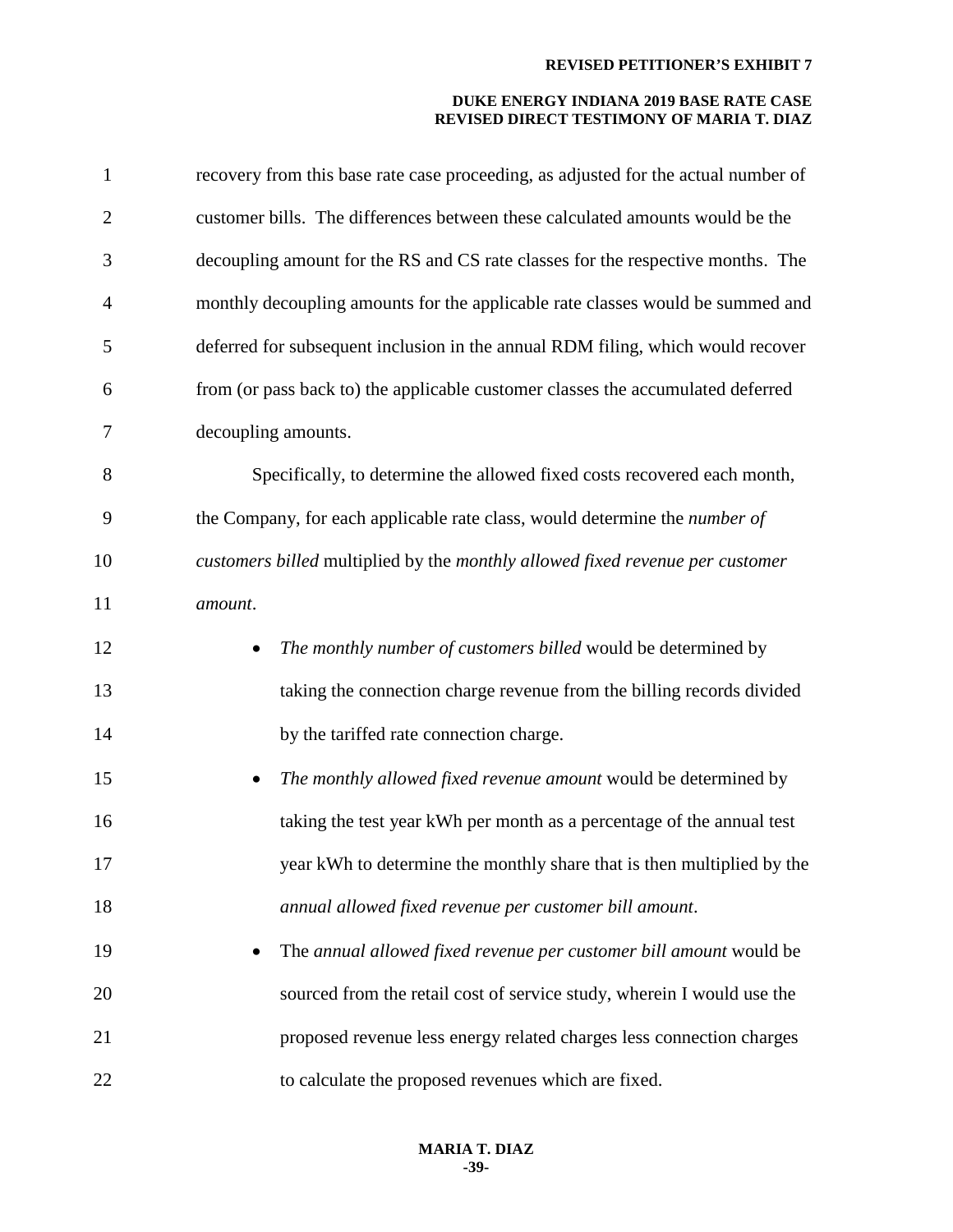| $\mathbf{1}$   |    | The proposed fixed revenues would then be divided by the customer bill             |
|----------------|----|------------------------------------------------------------------------------------|
| $\overline{2}$ |    | count as used by rate design in the establishment of rates to establish the annual |
| 3              |    | allowed fixed revenue per customer bill amount.                                    |
| $\overline{4}$ |    | Next, to determine the actual fixed costs recovered each month, the                |
| 5              |    | Company for each applicable rate class would use the monthly billed kWh            |
| 6              |    | multiplied by the fixed revenue per kWh.                                           |
| 7              |    | The <i>fixed revenue per kWh</i> is calculated by taking the previously            |
| 8              |    | calculated annual fixed revenue per customer bill amount divided by                |
| 9              |    | the applicable annual test year sales used by rate design in this                  |
| 10             |    | proceeding.                                                                        |
| 11             |    | The result of the monthly allowed fixed costs recovered less the actual            |
| 12             |    | fixed costs recovered represents the monthly RDM deferral amount. The net          |
| 13             |    | result of the RDM is that over a year's time, the Company would realize the fixed  |
| 14             |    | costs approved for recovery by the Commission, as adjusted for the actual number   |
| 15             |    | of customer bills.                                                                 |
| 16             | Q. | WILL THE RDM BE RECONCILED?                                                        |
| 17             | А. | Yes, annually the RDM amounts actually recovered from customers will be            |
| 18             |    | reconciled with RDM amounts intended for recovery from customers, with any         |
| 19             |    | variance to be reflected in the subsequent year's RDM filing. This ensures a       |
| 20             |    | dollar-for-dollar recovery of the costs approved for recovery.                     |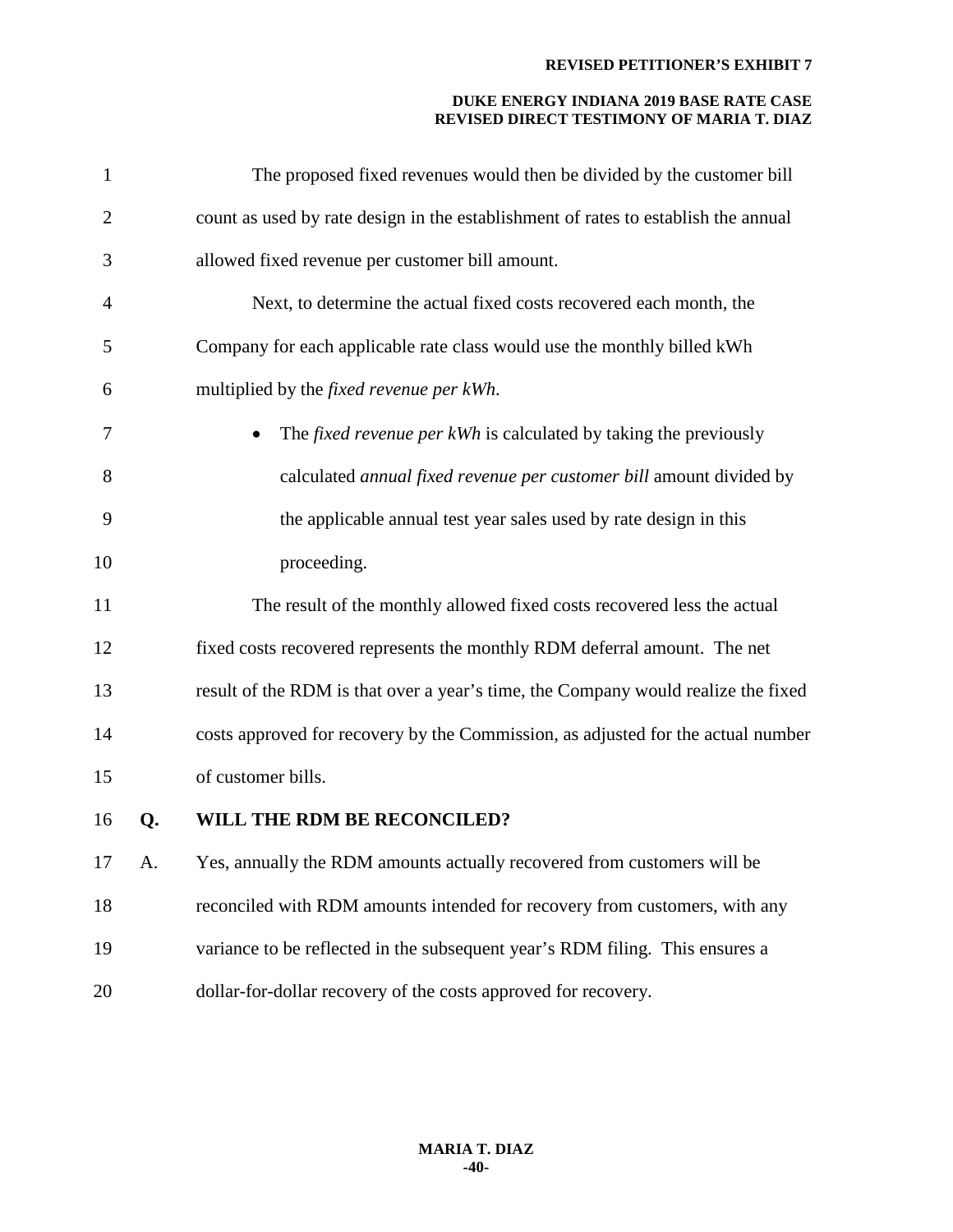| $\mathbf{1}$   | Q. | DID YOU PREPARE AN EXAMPLE TO ILLUSTRATE WHAT YOU                                 |
|----------------|----|-----------------------------------------------------------------------------------|
| $\overline{2}$ |    | DESCRIBED PREVIOUSLY FOR DETERMINING THE                                          |
| 3              |    | <b>RDM/DECOUPLING AMOUNT?</b>                                                     |
| 4              | A. | Yes, Petitioner's Exhibit 7-H (MTD), Schedules 1 through 3 demonstrate the        |
| 5              |    | RDM Deferral calculation for the applicable residential and commercial rate       |
| 6              |    | schedules for the full amount of the proposed rate increase.                      |
| 7              | Q. | HOW DOES THE COMPANY INTEND TO DETERMINE THE RDM                                  |
| 8              |    | FIXED REVENUE CHARGE RELATING TO THE ACTUAL STEP 1                                |
| 9              |    | <b>INCREASE?</b>                                                                  |
| 10             | A. | The Company would determine the RDM fixed revenue charge for the actual Step      |
| 11             |    | 1 increase using the same methodology applicable to the full rate increase        |
| 12             |    | described previously, and such Step 1 fixed revenue amounts would be included     |
| 13             |    | in the calculation applicable to the months where Step 1 rates were in effect.    |
| 14             | Q. | PLEASE DESCRIBE THE LIKELY TIMING OF THE FIRST RDM                                |
| 15             |    | <b>IMPLEMENTATION.</b>                                                            |
| 16             | A. | The Company would first commence monthly deferral calculations upon               |
| 17             |    | Commission approval of the RMD, likely in July of 2020. The first filing to the   |
| 18             |    | Commission would cover the annual period of July 2020 through June of 2021        |
| 19             |    | and be completed by the end of September 2021. The rates proposed by customer     |
| 20             |    | class would be the annual amount of the RDM deferral amount under or over-        |
| 21             |    | collected divided by projected energy sales; the projected energy sales used will |
| 22             |    | be April 2022 through March 2023 to determine the respective RDM rates.           |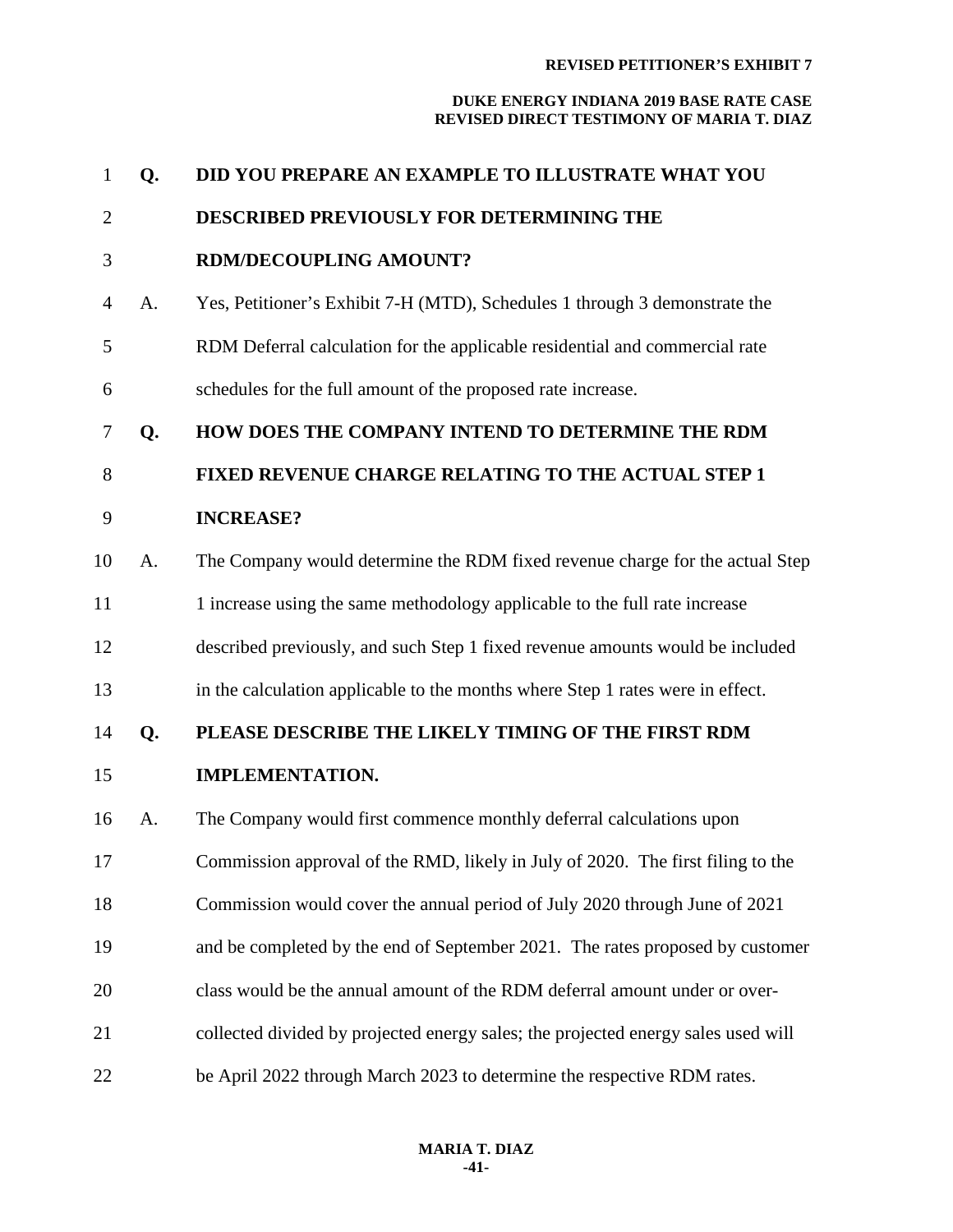| customer bills assumed starting April 2022 for a year. This same schedule would<br>$\overline{2}$<br>be maintained for the five years the program is initially in place with a final<br>3<br>reconciliation in year six.<br>$\overline{4}$<br>IS THE ACCOUNTING TREATMENT PROPOSED BY THE COMPANY<br>5<br>Q.<br>FOR RECORDING A MONTHLY RDM DEFERRAL COMMENCING<br>6<br>UPON COMMISSION APPROVAL IN ACCORDANCE WITH<br>7<br><b>GENERALLY ACCEPTED ACCOUNTING PRINCIPLES ("GAAP")?</b><br>8<br>9<br>Yes. GAAP specifically discusses the accounting for a regulator's actions<br>A. |  |
|------------------------------------------------------------------------------------------------------------------------------------------------------------------------------------------------------------------------------------------------------------------------------------------------------------------------------------------------------------------------------------------------------------------------------------------------------------------------------------------------------------------------------------------------------------------------------------|--|
|                                                                                                                                                                                                                                                                                                                                                                                                                                                                                                                                                                                    |  |
|                                                                                                                                                                                                                                                                                                                                                                                                                                                                                                                                                                                    |  |
|                                                                                                                                                                                                                                                                                                                                                                                                                                                                                                                                                                                    |  |
|                                                                                                                                                                                                                                                                                                                                                                                                                                                                                                                                                                                    |  |
|                                                                                                                                                                                                                                                                                                                                                                                                                                                                                                                                                                                    |  |
|                                                                                                                                                                                                                                                                                                                                                                                                                                                                                                                                                                                    |  |
|                                                                                                                                                                                                                                                                                                                                                                                                                                                                                                                                                                                    |  |
|                                                                                                                                                                                                                                                                                                                                                                                                                                                                                                                                                                                    |  |
| designed to protect a utility from the effects of regulatory lag. Topic 980 of the<br>10                                                                                                                                                                                                                                                                                                                                                                                                                                                                                           |  |
| Financial Accounting Standards Board's Accounting Standards Codification<br>11                                                                                                                                                                                                                                                                                                                                                                                                                                                                                                     |  |
| ("ASC") covers the accounting guidance for regulated operations formerly<br>12                                                                                                                                                                                                                                                                                                                                                                                                                                                                                                     |  |
| provided in Statement of Financial Accounting Standards No. 71. Costs<br>13                                                                                                                                                                                                                                                                                                                                                                                                                                                                                                        |  |
| associated with regulatory lag can be capitalized for accounting purposes,<br>14                                                                                                                                                                                                                                                                                                                                                                                                                                                                                                   |  |
| provided the provisions of ASC 980-340-25-1 are met. The guidance states:<br>15                                                                                                                                                                                                                                                                                                                                                                                                                                                                                                    |  |
| 16<br>Rate actions of a regulator can provide reasonable assurance<br>17<br>of the existence of an asset. An entity shall capitalize all or<br>18<br>part of an incurred cost that would otherwise be charged to<br>expense if both of the following criteria are met: (a) It is<br>19<br>20<br>probable (as defined in Topic 450) that future revenue in an<br>21<br>amount at least equal to the capitalized cost will result from<br>22<br>inclusion of that cost in allowable costs for ratemaking<br>23<br>purposes and (b) Based on available evidence, the future           |  |
| 24<br>revenue will be provided to permit recovery of the<br>25<br>previously incurred cost rather than to provide for expected<br>26<br>levels of similar future costs. If the revenue will be provided<br>through an automatic rate-adjustment clause, this criterion<br>27<br>28<br>requires that the regulator's intent clearly be to permit<br>29<br>recovery of the previously incurred cost. A cost that does                                                                                                                                                                |  |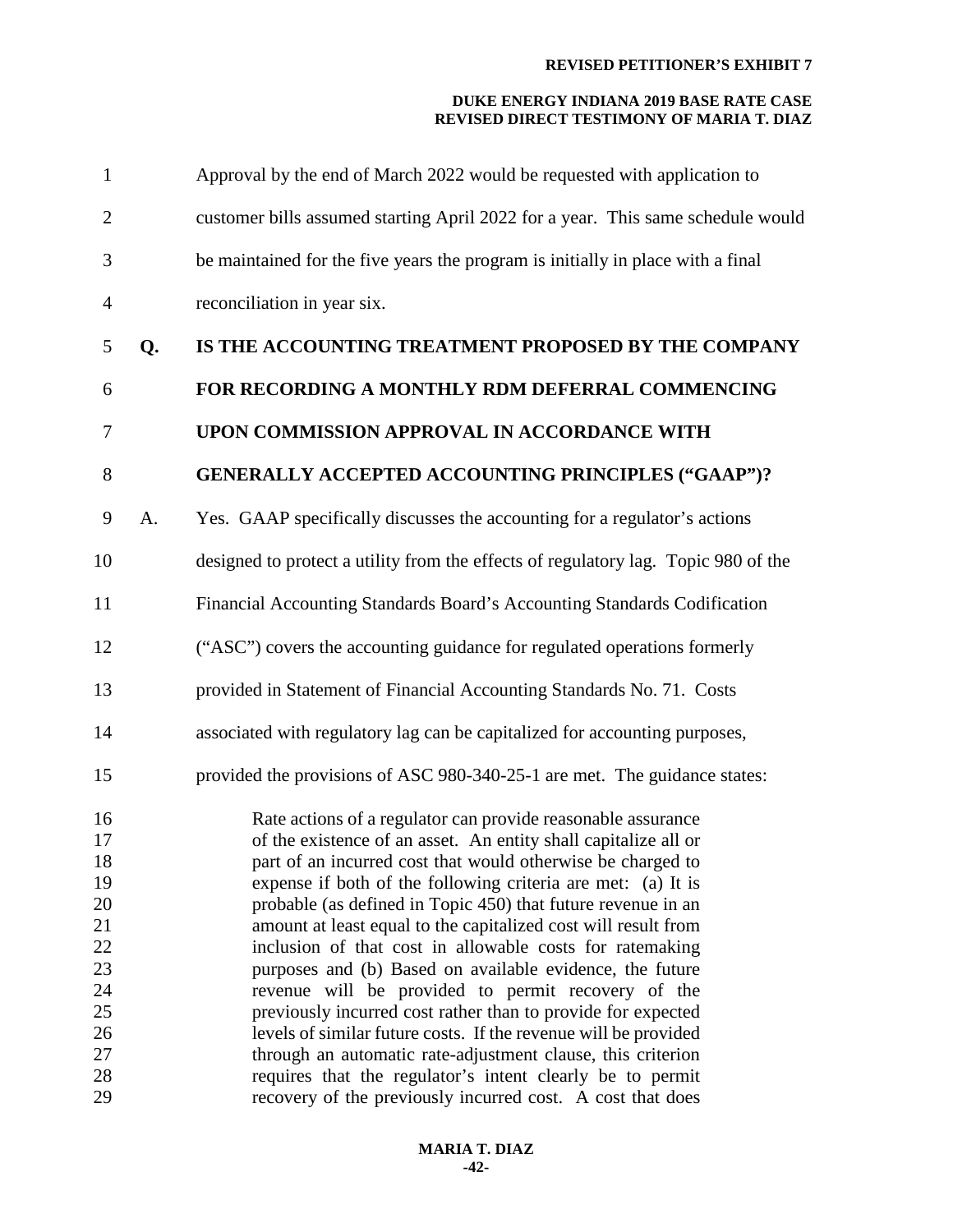| $\mathbf{1}$<br>$\overline{c}$<br>3 |    | not meet these asset recognition criteria at the date the cost<br>is incurred shall be recognized as a regulatory asset when it<br>does meet those criteria at a later date. |
|-------------------------------------|----|------------------------------------------------------------------------------------------------------------------------------------------------------------------------------|
| 4                                   | Q. | DO YOU HAVE AN OPINION AS TO THE APPROPRIATENESS OF,                                                                                                                         |
| 5                                   |    | AND THE ACTION REQUIRED BY, THE COMMISSION TO ALLOW                                                                                                                          |
| 6                                   |    | FOR THE REQUESTED ACCOUNTING TREATMENT?                                                                                                                                      |
| 7                                   | A. | Yes. In my opinion, deferral in a regulatory asset (or liability) of the RDM that is                                                                                         |
| 8                                   |    | eligible to be recovered (or returned) via a rider, until it can be included in rider                                                                                        |
| 9                                   |    | rates, is appropriate from a ratemaking perspective, and such treatment will                                                                                                 |
| 10                                  |    | minimize the timing differences between cost recognition on the Company's                                                                                                    |
| 11                                  |    | books and cost recovery. In order for the Company to record an RDM deferral as                                                                                               |
| 12                                  |    | a regulatory asset (or liability), it must be probable that such costs will be                                                                                               |
| 13                                  |    | recovered (or returned) through rates in future periods. In order to satisfy the                                                                                             |
| 14                                  |    | probability standard, the Commission's Order in this proceeding should                                                                                                       |
| 15                                  |    | specifically approve the accounting and ratemaking treatment proposed by Duke                                                                                                |
| 16                                  |    | Energy Indiana.                                                                                                                                                              |
| 17                                  |    | VII. CONCLUSION                                                                                                                                                              |
| 18                                  | Q. | WERE PETITIONER'S CONFIDENTIAL EXHIBITS 7-A (MTD)                                                                                                                            |
| 19                                  |    | THROUGH 7-G (MTD) (REVISED), AND EXHIBITS 7-H (MTD)                                                                                                                          |
| 20                                  |    | THROUGH EXHIBIT 7-I (MTD) PREPARED BY YOU OR AT YOUR                                                                                                                         |
| 21                                  |    | <b>DIRECTION?</b>                                                                                                                                                            |
| 22                                  | A. | Yes, they were.                                                                                                                                                              |
|                                     |    |                                                                                                                                                                              |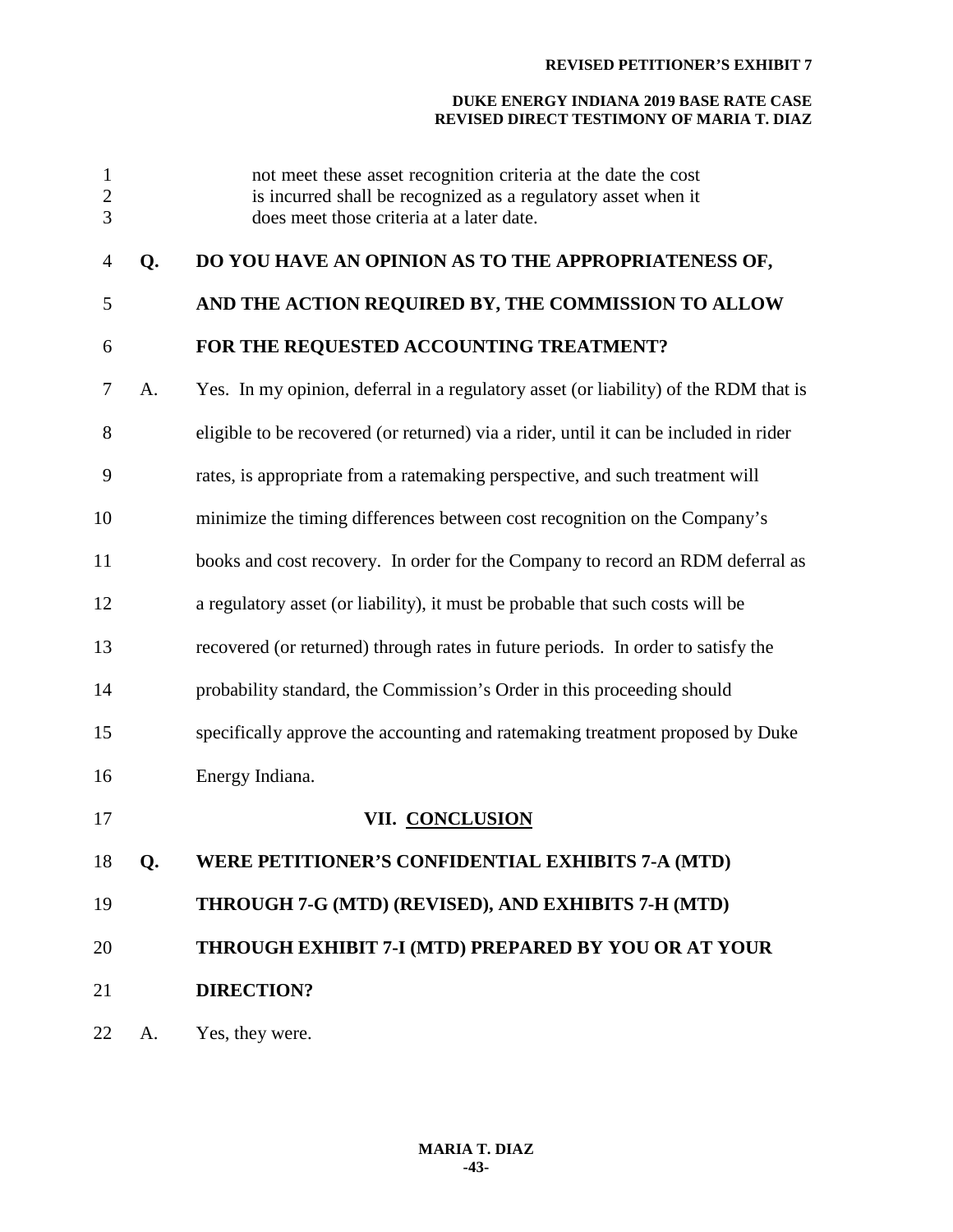# **Q. DOES THIS CONCLUDE YOUR PREFILED DIRECT TESTIMONY?**

1 A. Yes, it does.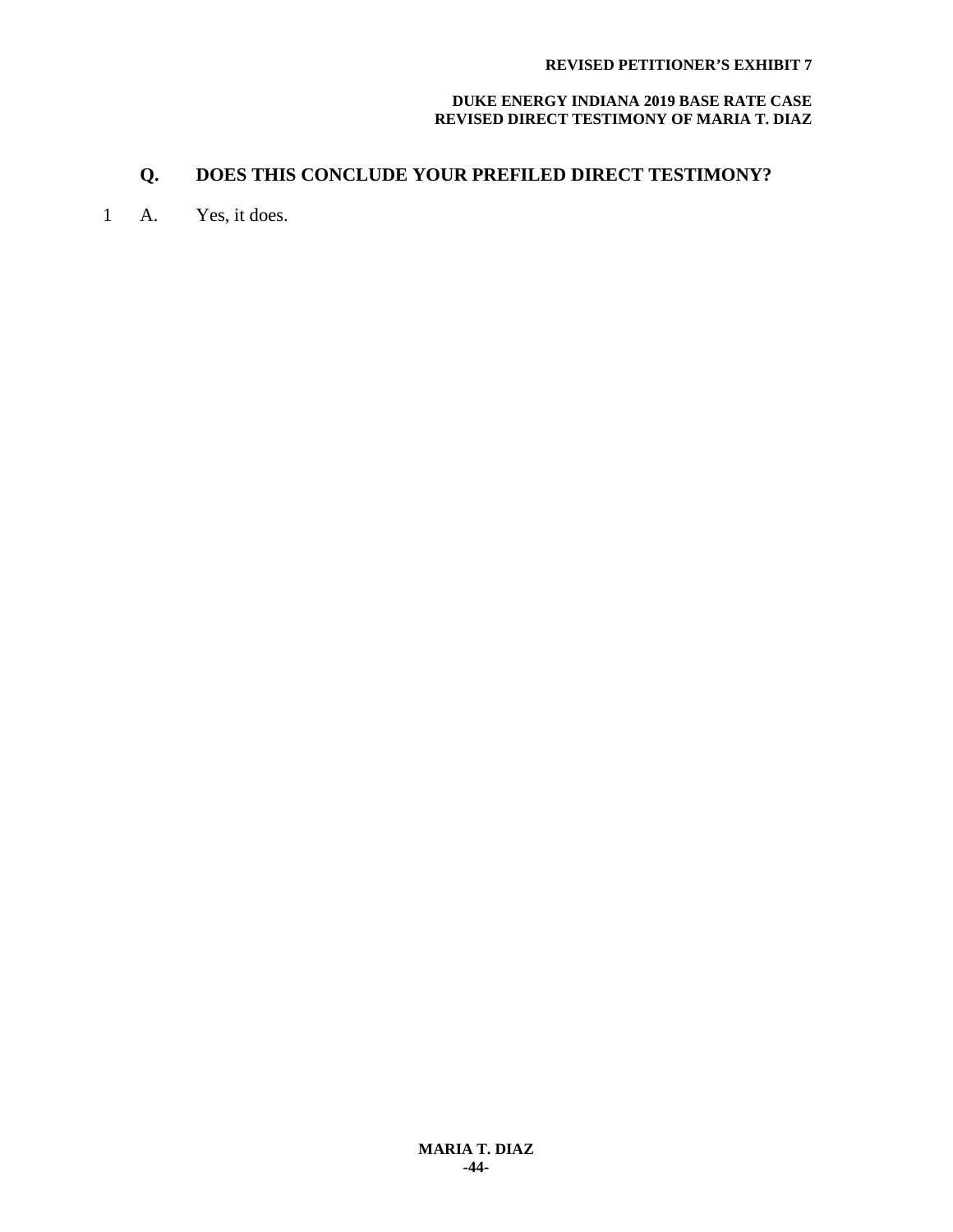**PETITIONER'S REVISED EXHIBIT 7-G (MTD) IS CONFIDENTIAL**